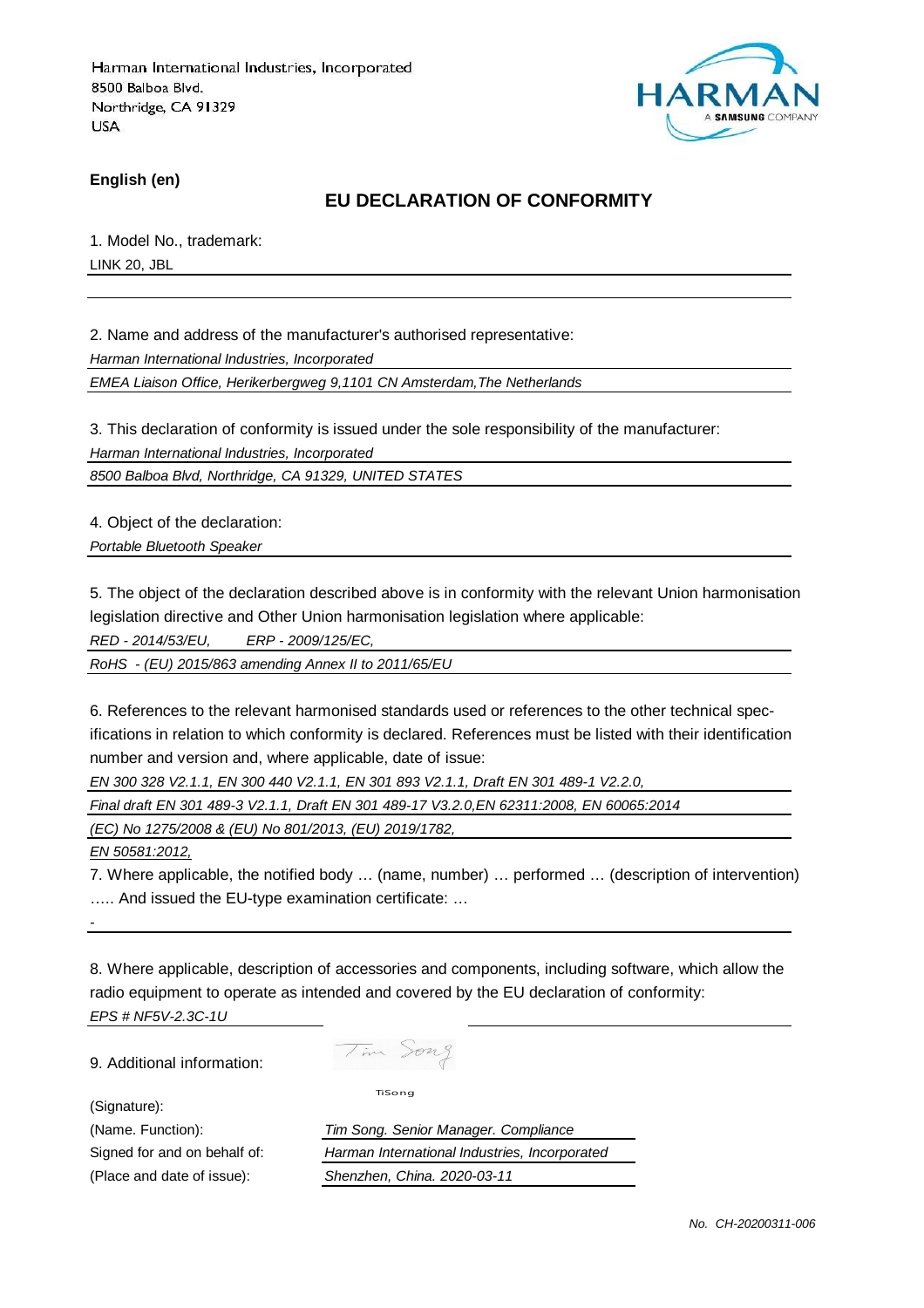#### **ANNEX I Energy efficiency for external power supplies**

| Manufacturer                                 | Harman International Industries, Incorporated         |  |
|----------------------------------------------|-------------------------------------------------------|--|
| <b>Address</b>                               | 8500 Balboa Blvd, Northridge, CA 91329, UNITED STATES |  |
| Model identifier                             | NF5V-2.3C-1U                                          |  |
| Input voltage(VAC)                           | 100-240                                               |  |
| Input AC frequency(Hz)                       | 50/60                                                 |  |
| Output voltage(V)                            | 5.0                                                   |  |
| Output current(A)                            | 2.3                                                   |  |
| Output power(Watts)                          | 11.5                                                  |  |
| Average active efficiency(%) @230V           | 82.6                                                  |  |
| Efficiency at low load $(10\%)$ $(%)$ @ 230V | 78.6                                                  |  |
| No-load power consumption(Watts) @230V       | 0.07                                                  |  |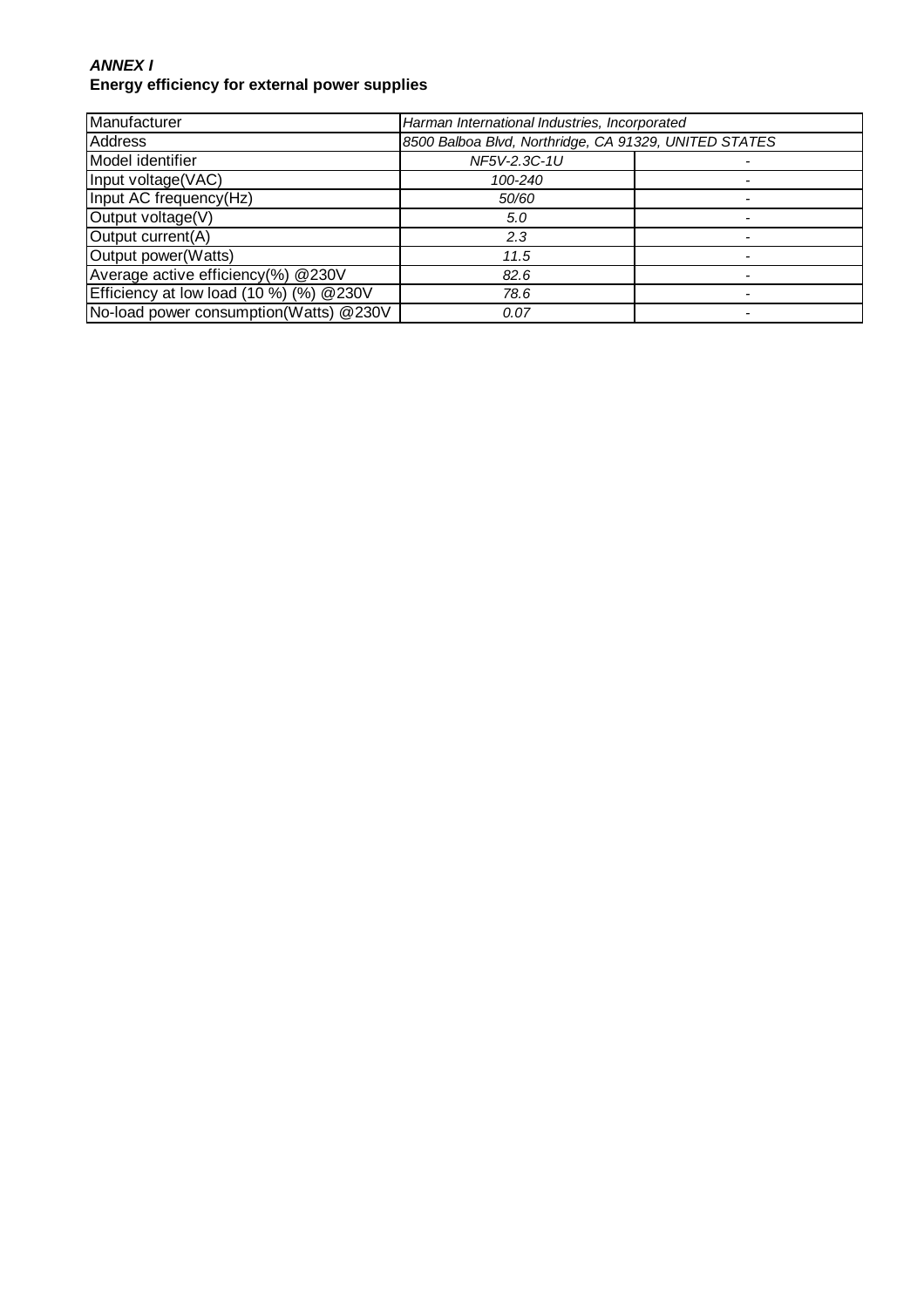

**Български (bg)**

### **ЕС ДЕКЛАРАЦИЯ ЗА СЪОТВЕТСТВИЕ**

1.Модел No., търговска марка : LINK 20, JBL

2. Име и адрес на производителя или на неговия упълномощен представител: Harman International Industries, Incorporated EMEA Liaison Office, Herikerbergweg 9,1101 CN Amsterdam,The Netherlands

3. Настоящата декларация за съответствие е издадена на отговорността на производителя: Harman International Industries, Incorporated

8500 Balboa Blvd, Northridge, CA 91329, UNITED STATES

4. Предмет на декларацията: Portable Bluetooth Speaker

5. Предметът на декларацията, описан по-горе, отговаря на съответното законодателство на Съюза за хармонизация Директива и Друго законодателство на Съюза за хармонизация, когато е приложимо: RED - 2014/53/EU, ERP - 2009/125/EC,

RoHS - (EU) 2015/863 amending Annex II to 2011/65/EU

6. Позоваване на използваните хармонизирани стандарти или позоваване на други технически спецификации, по отно отношение на които се декларира съответствие.При позоваването трябва да се посочва техният идентификационен номер и версията им и,ако е приложимо,дата на издаване: EN 300 328 V2.1.1, EN 300 440 V2.1.1, EN 301 893 V2.1.1, Draft EN 301 489-1 V2.2.0,

Final draft EN 301 489-3 V2.1.1, Draft EN 301 489-17 V3.2.0,EN 62311:2008, EN 60065:2014

(EC) No 1275/2008 & (EU) No 801/2013, (EU) 2019/1782,

EN 50581:2012,

-

7. Когато е приложимо, нотифицираният орган… (наименование, номер)… извърши … (описание на извършеното) … и издаде сертификата за ЕС изследване на типа: …

8. Когато е приложимо, описание на принадлежностите и компонентите, включително софтуер, които позволяват на радиосъоръжението да работи по предназначение и които са обхванати от ЕС декларацията за съответствие:

EPS # NF5V-2.3C-1U

9. Допълнителна информация:

(подпис):

(място и дата на издаване): Shenzhen, China. 2020-03-11

Tim Song

(име, длъжност): Tim Song. Senior Manager. Compliance Подписано за и от името на: Harman International Industries, Incorporated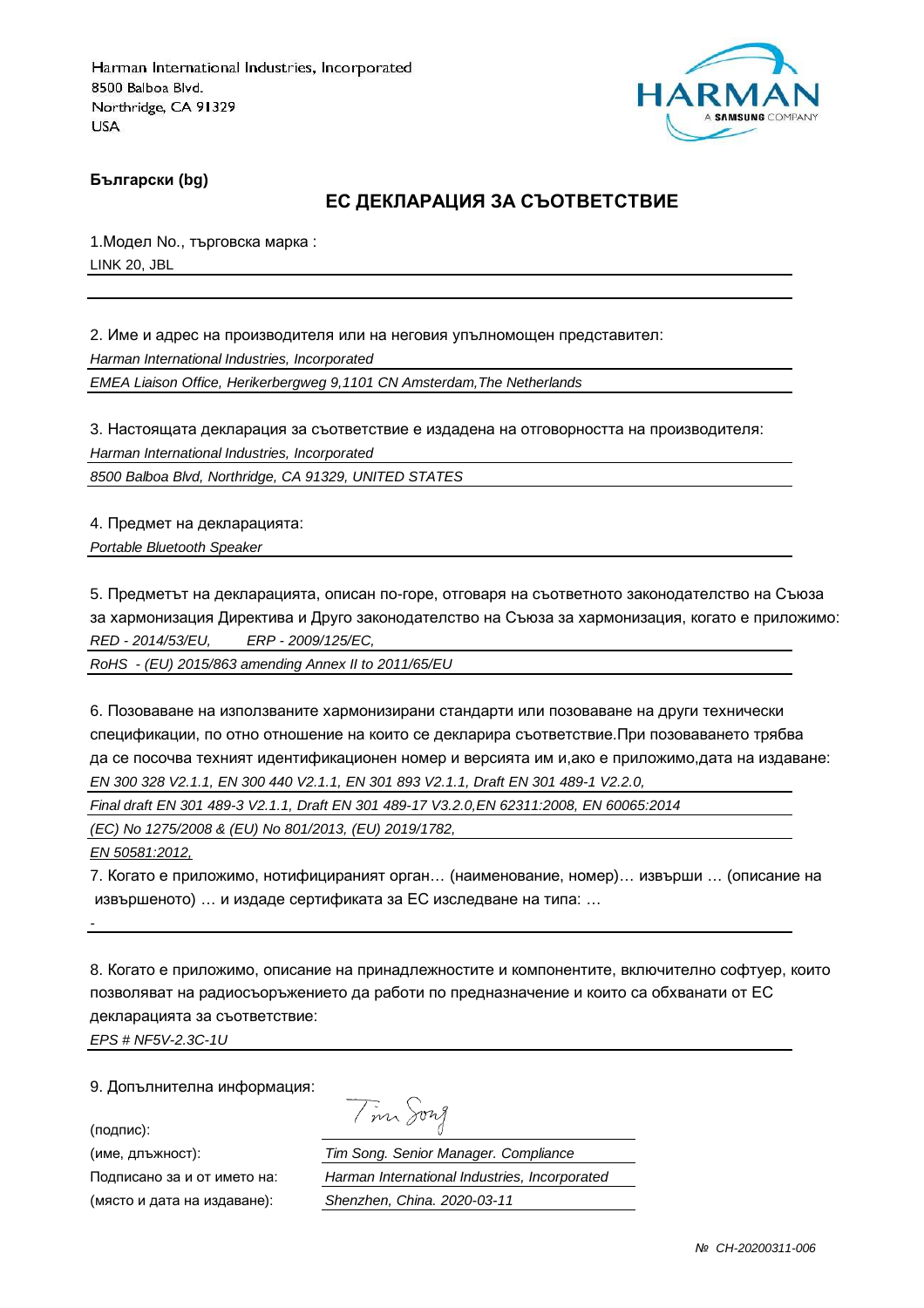#### *ПРИЛОЖЕНИЕ* **I енергийна ефективност за външни електрозахранващи устройства**

| Наименование производителя           | Harman International Industries, Incorporated         |  |
|--------------------------------------|-------------------------------------------------------|--|
| адрес                                | 8500 Balboa Blvd, Northridge, CA 91329, UNITED STATES |  |
| Идентификатор на модела              | NF5V-2.3C-1U                                          |  |
| Входно напрежение(VAC)               | 100-240                                               |  |
| Честота на входния променлив ток(Hz) | 50/60                                                 |  |
| Изходно напрежение(V)                | 5.0                                                   |  |
| Изходен ток(А)                       | 2.3                                                   |  |
| Изходна мощност(Watts)               | 11.5                                                  |  |
| Среден КПД в работен режим(%) @230V  | 82.6                                                  |  |
| КПД при малък товар (10 %) (%) @230V | 78.6                                                  |  |
| Консумирана мощност на празен ход    |                                                       |  |
| (Watts) @230V                        | 0.07                                                  |  |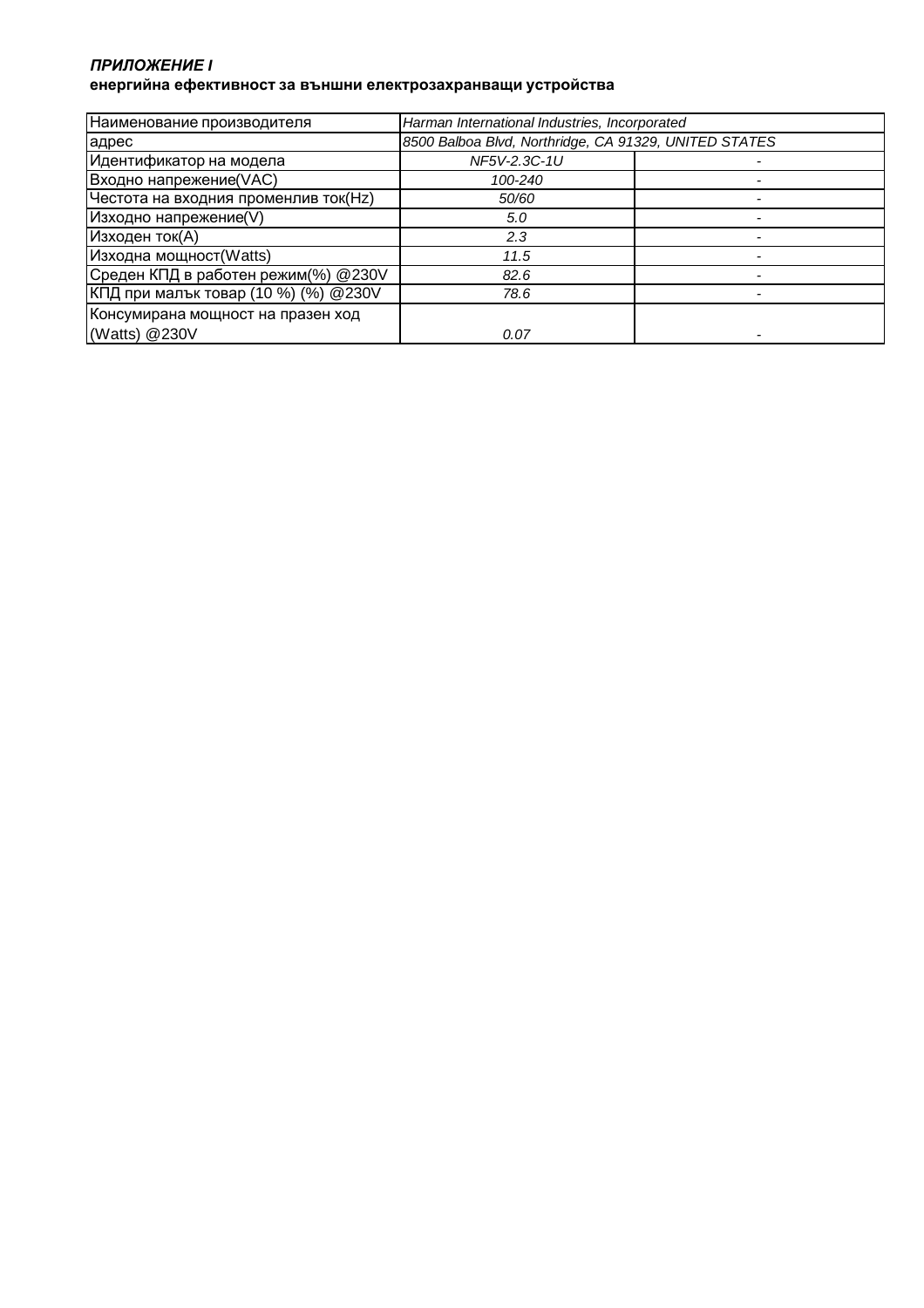

**Deutsch (de)**

## **EU-KONFORMITÄTSERKLÄRUNG**

1. Modell Nr., Handelsmarke: LINK 20, JBL

2. Name und Anschrift des Herstellers oder seines Bevollmächtigten: Harman International Industries, Incorporated EMEA Liaison Office, Herikerbergweg 9,1101 CN Amsterdam,The Netherlands

3. Die alleinige Verantwortung für die Ausstellung dieser Konformitätserklärung trägt der Hersteller: Harman International Industries, Incorporated

8500 Balboa Blvd, Northridge, CA 91329, UNITED STATES

4. Gegenstand der Erklärung Portable Bluetooth Speaker

5. Der oben beschriebene Gegenstand der Erklärung erfüllt die einschlägigen Harmonisierungsrecht -svorschriften der Union Richtlinie und gegebenenfalls weitere Harmonisierungsrechtsvorschriften der Union: RED - 2014/53/EU, ERP - 2009/125/EC,

RoHS - (EU) 2015/863 amending Annex II to 2011/65/EU

6.Angabe der einschlägigen harmonisierten Normen, die zugrunde gelegt wurden, oder Angabe der anderen technischen Spezifikationen, bezüglich derer die Konformität erklärt wird: Dabei müssen die jeweilige Kennnummer,die angewandte Fassung und gegebenenfalls das Ausgabedatum angegeben werden: EN 300 328 V2.1.1, EN 300 440 V2.1.1, EN 301 893 V2.1.1, Draft EN 301 489-1 V2.2.0,

Final draft EN 301 489-3 V2.1.1, Draft EN 301 489-17 V3.2.0,EN 62311:2008, EN 60065:2014

(EC) No 1275/2008 & (EU) No 801/2013, (EU) 2019/1782,

EN 50581:2012,

-

7. Falls zutreffend — Die notifizierte Stelle … (Name, Kennnummer) hat … (Beschreibung ihrer Mitwirkung) … und folgende EU-Baumusterprüfbescheinigung ausgestellt:

8.Falls vorhanden — Beschreibung des Zubehörs und der Bestandteile einschließlich Software,die den bestimmungsgemäßen Betrieb der Funkanlage ermöglichen und von der EU-Konformitätserklärung erfasst werden:

EPS # NF5V-2.3C-1U

9. Zusatzangaben

(Unterschrift):

Tim Song

(Name, Funktion): Tim Song. Senior Manager. Compliance Unterzeichnet und im Namen von: Harman International Industries, Incorporated (Ort und Datum der Ausstellung): Shenzhen, China. 2020-03-11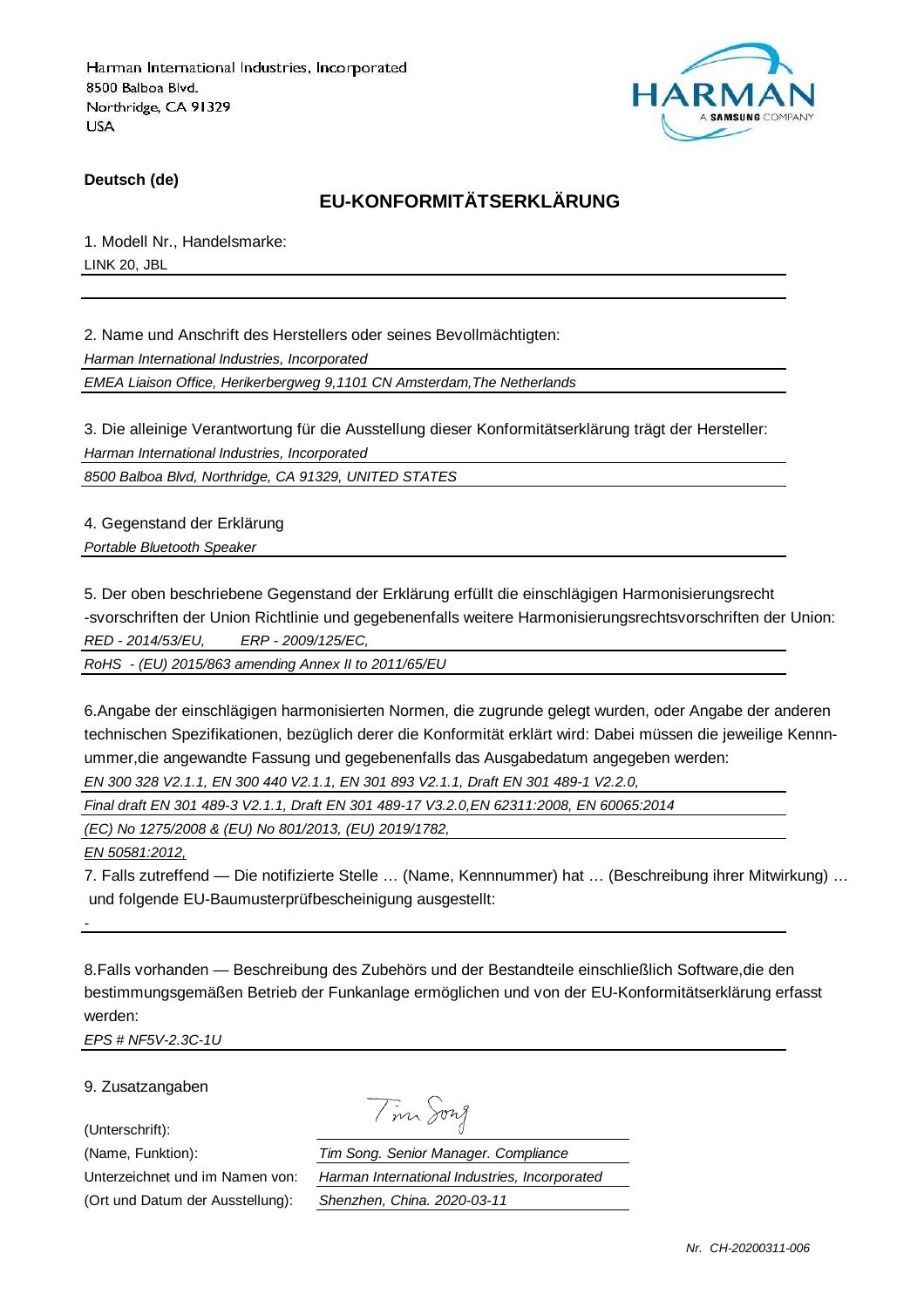#### **ANHANG I Energieeffizienz an externe Netzteile**

| Name des Herstellers                       | Harman International Industries, Incorporated         |  |
|--------------------------------------------|-------------------------------------------------------|--|
| Anschrift                                  | 8500 Balboa Blvd, Northridge, CA 91329, UNITED STATES |  |
| Modellkennung                              | NF5V-2.3C-1U                                          |  |
| Eingangsspannung(VAC)                      | 100-240                                               |  |
| Eingangswechselstromfrequenz(Hz)           | 50/60                                                 |  |
| Ausgangsspannung(V)                        | 5.0                                                   |  |
| Ausgangsstrom(A)                           | 2.3                                                   |  |
| Ausgangsleistung(Watts)                    | 11.5                                                  |  |
| Durchschnittliche Effizienz im Betrieb(%)  |                                                       |  |
| @230V                                      | 82.6                                                  |  |
| Effizienz bei geringer Last (10%) (%)@230V | 78.6                                                  |  |
| Leistungsaufnahme bei Nulllast(Watts)      |                                                       |  |
| @230V                                      | 0.07                                                  |  |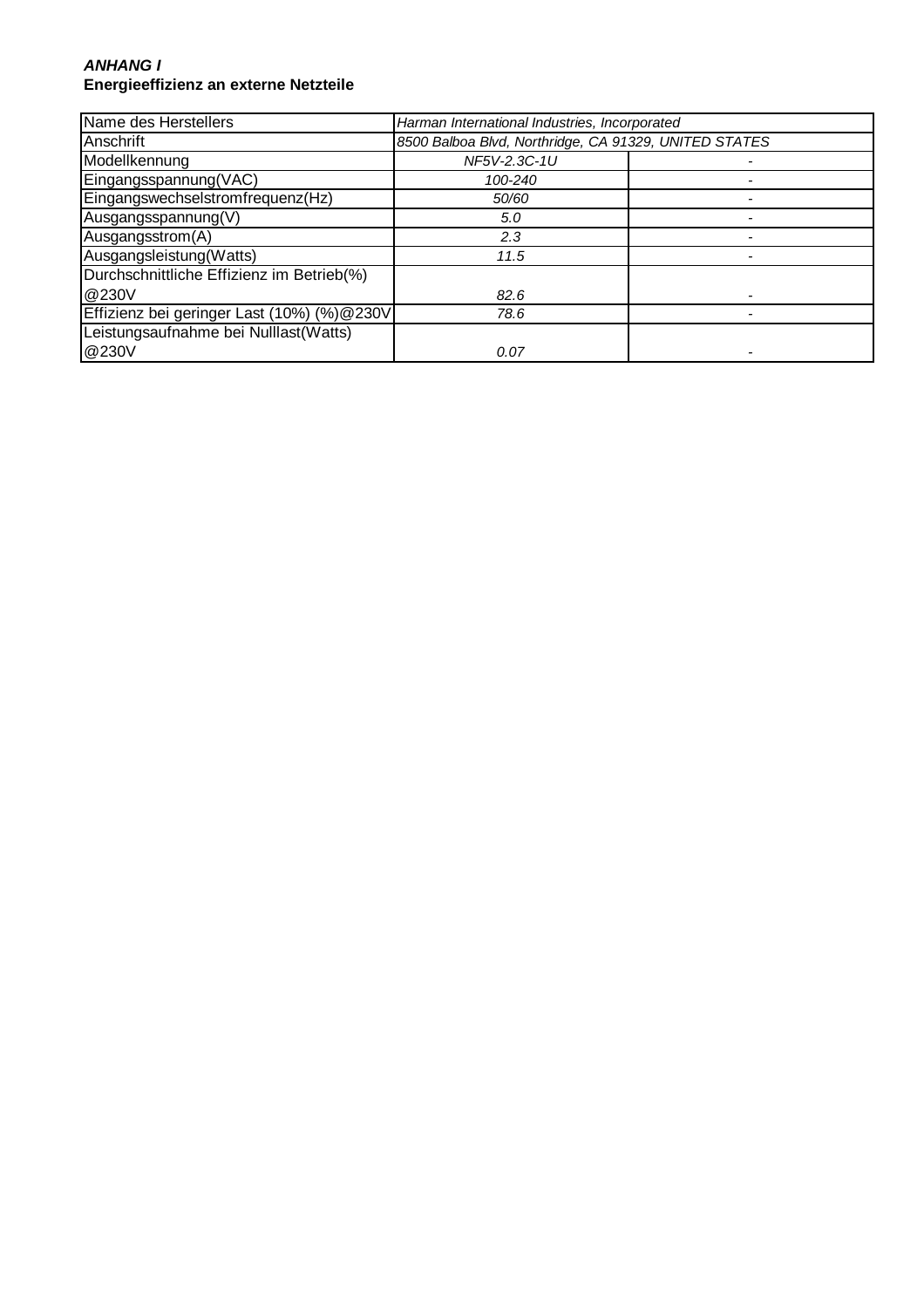

**Hrvatski (hr)**

### **EU IZJAVA O SUKLADNOSTI**

1.Model br.,marka LINK 20, JBL

2. Ime i adresa proizvođača ili njegovog ovlaštenog zastupnika:

Harman International Industries, Incorporated

EMEA Liaison Office, Herikerbergweg 9,1101 CN Amsterdam,The Netherlands

3. Za izdavanje ove izjave o sukladnosti odgovoran je isključivo proizvođač:

Harman International Industries, Incorporated

8500 Balboa Blvd, Northridge, CA 91329, UNITED STATES

4. Predmet izjave:

Portable Bluetooth Speaker

5. Prethodno opisani predmet izjave u skladu je s relevantnim zakonodavstvom Unije o usklađivanju i drugim zakonodavstvom Unije o usklađivanju prema potrebi:

RED - 2014/53/EU, ERP - 2009/125/EC,

RoHS - (EU) 2015/863 amending Annex II to 2011/65/EU

6. Upućivanja na odgovarajuće usklađene norme koje se upotrebljavaju ili upućivanje na druge tehničke specifikacije u odnosu na koje se deklarira sukladnost. Upućivanja moraju biti navedena s identifikacijskim brojem i verzijom te, prema potrebi, datumom izdavanja:

EN 300 328 V2.1.1, EN 300 440 V2.1.1, EN 301 893 V2.1.1, Draft EN 301 489-1 V2.2.0,

Final draft EN 301 489-3 V2.1.1, Draft EN 301 489-17 V3.2.0,EN 62311:2008, EN 60065:2014

(EC) No 1275/2008 & (EU) No 801/2013, (EU) 2019/1782,

EN 50581:2012,

7.Prema potrebi, prijavljeno tijelo ... (naziv, broj) … provelo je … (opis intervencije) … i izdalo potvrdu o EU ispitivanju tipa:

8. Prema potrebi, opis dodatne opreme i sastavnica, uključujući softver, koji omogućuju normalan rad radijske opreme koji je obuhvaćen EU izjavom o sukladnosti: EPS # NF5V-2.3C-1U

9. Dodatne informacije:

(potpis):

-

| $117n$ $\bar{\lambda}$<br>$\overline{\phantom{a}}$ |  |  |
|----------------------------------------------------|--|--|
|----------------------------------------------------|--|--|

(ime, funkcija) Tim Song. Senior Manager. Compliance Potpisano za i u ime: Harman International Industries, Incorporated (mjesto i datum izdavanja): Shenzhen, China. 2020-03-11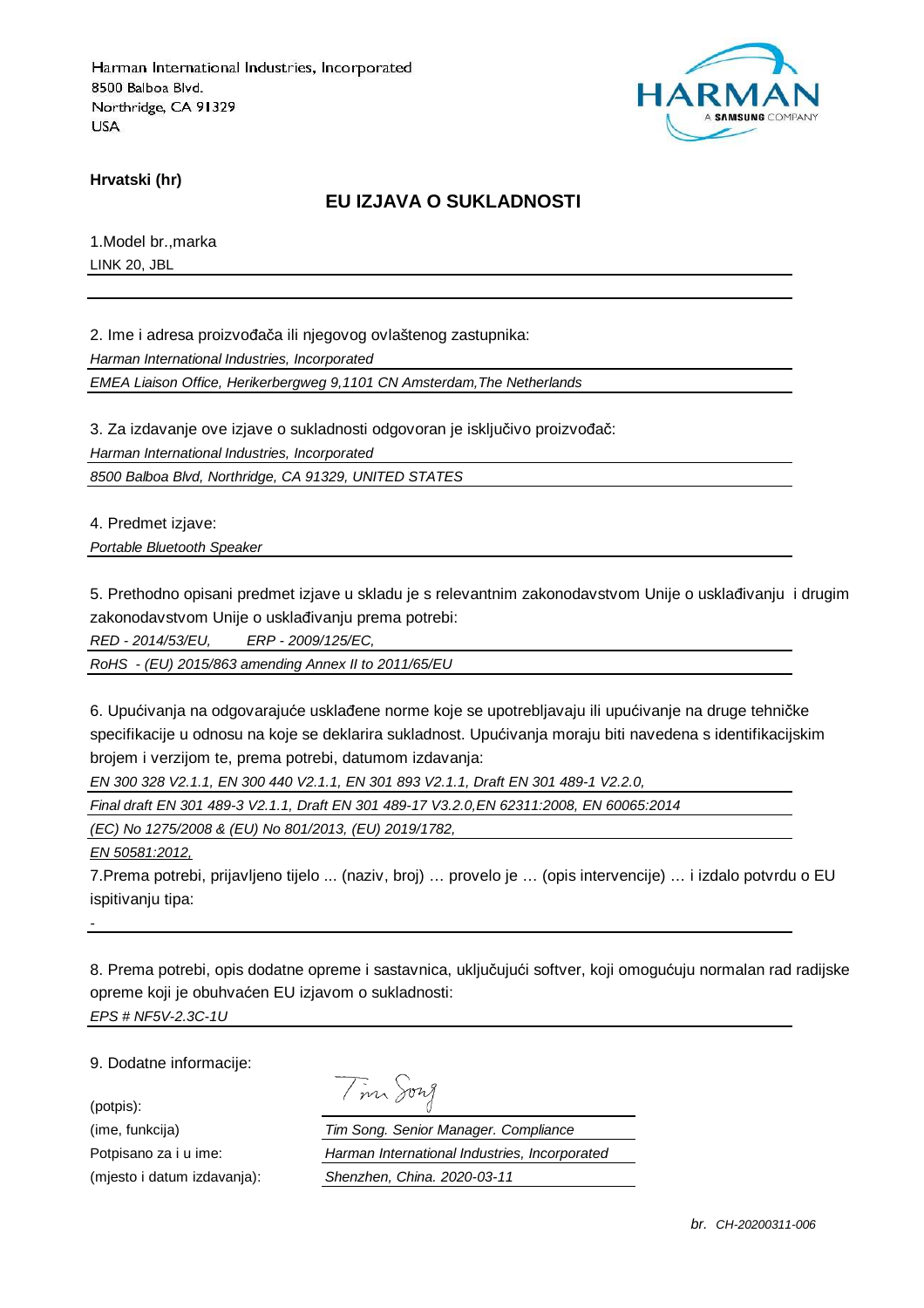#### **PRILOG I energetsku učinkovitost za vanjska napajanja**

| proizvođača                                | Harman International Industries, Incorporated         |  |
|--------------------------------------------|-------------------------------------------------------|--|
| adresa                                     | 8500 Balboa Blvd, Northridge, CA 91329, UNITED STATES |  |
| Identifikacijska oznaka modela             | NF5V-2.3C-1U                                          |  |
| Ulazni napon(VAC)                          | 100-240                                               |  |
| Frekvencija ulaznog izmjeničnog napona(Hz) | 50/60                                                 |  |
| Izlazni napon(V)                           | 5.0                                                   |  |
| Izlazna jakost struje(A)                   | 2.3                                                   |  |
| Izlazna snaga(Watts)                       | 11.5                                                  |  |
| Prosječna učinkovitost pod opterećenjem    |                                                       |  |
| (%) @ 230V                                 | 82.6                                                  |  |
| Učinkovitost pri niskom opterećenju        |                                                       |  |
| $(10 %)$ $%$ $(%)$ $@230V$                 | 78.6                                                  |  |
| Potrošnja energije u stanju bez            |                                                       |  |
| opterećenja(Watts) @230V                   | 0.07                                                  |  |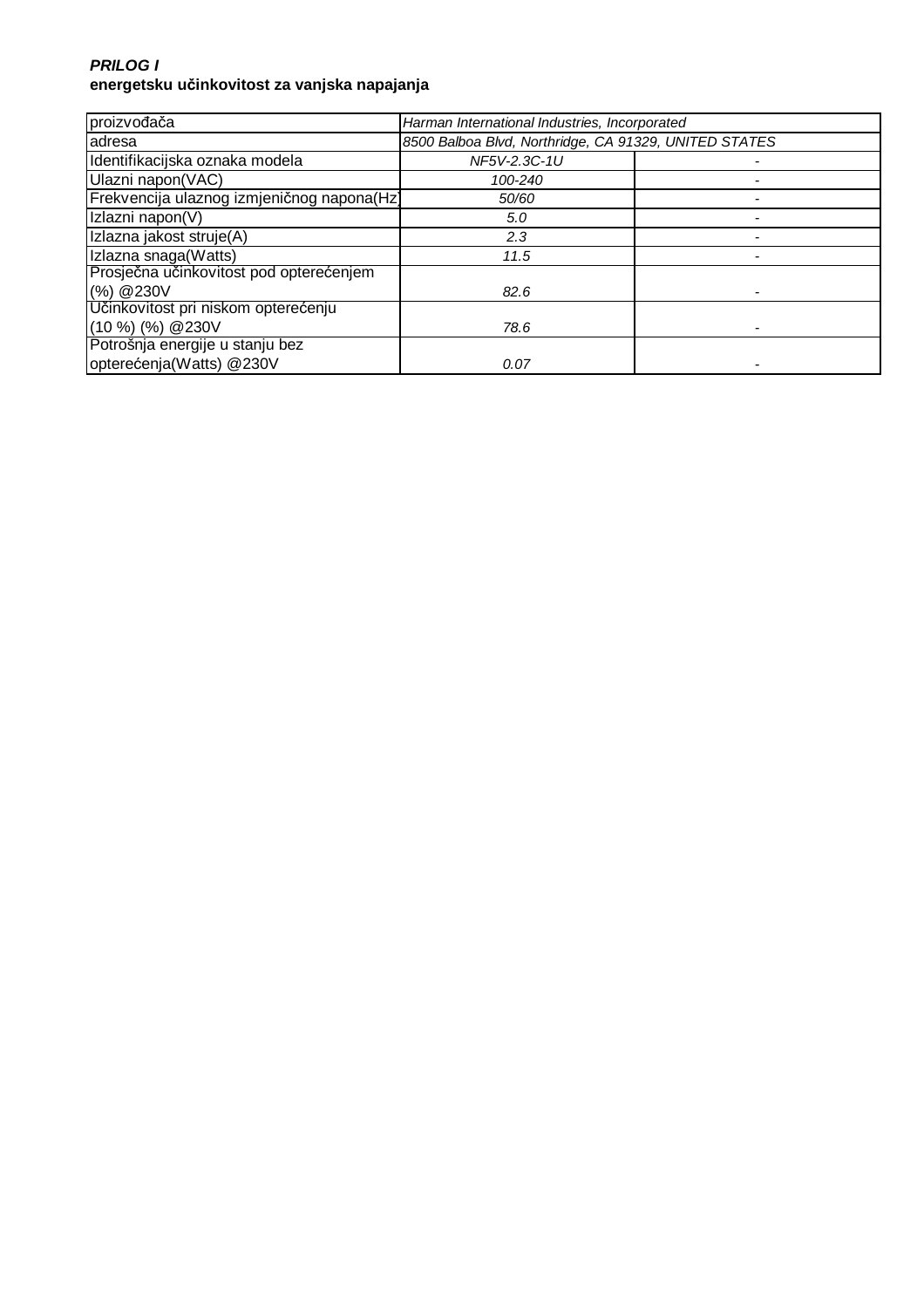

**čeština (cs)**

# **EU PROHLÁŠENÍ O SHODĚ**

1. Model č.,ochranná známka: LINK 20, JBL

2. Jméno a adresa výrobce nebo jeho zplnomocněného zástupce:

Harman International Industries, Incorporated

EMEA Liaison Office, Herikerbergweg 9,1101 CN Amsterdam,The Netherlands

3. Toto prohlášení o shodě se vydává na výhradní odpovědnost výrobce:

Harman International Industries, Incorporated

8500 Balboa Blvd, Northridge, CA 91329, UNITED STATES

4. Předmět prohlášení:

Portable Bluetooth Speaker

5. Výše popsaný předmět prohlášení je ve shodě s příslušnými harmonizovanými právními předpisy Unie a náležitých případech další harmonizované právní předpisy Unie:

RED - 2014/53/EU, ERP - 2009/125/EC,

RoHS - (EU) 2015/863 amending Annex II to 2011/65/EU

6. Odkazy na příslušné harmonizované normy, které byly použity, nebo na jiné technické specifikace, na jejichž základě se shoda prohlašuje. Odkazy se uvedou s jejich identifikačním číslem a verzí a v příslušných případech rovněž s datem vydání:

EN 300 328 V2.1.1, EN 300 440 V2.1.1, EN 301 893 V2.1.1, Draft EN 301 489-1 V2.2.0,

Final draft EN 301 489-3 V2.1.1, Draft EN 301 489-17 V3.2.0,EN 62311:2008, EN 60065:2014

(EC) No 1275/2008 & (EU) No 801/2013, (EU) 2019/1782,

EN 50581:2012,

7. Případně: oznámený subjekt ... (název, číslo) … provedl … (popis opatření) … a vydal certifikát EU přezkoušení typu:

8.V příslušných případech popis příslušenství a součástí, včetně softwaru, které umožňují zamýšlené fungování rádiového zařízení v souladu s EU prohlášením o shodě: EPS # NF5V-2.3C-1U

9. Další informace:

(podpis):

-

Tim Song

(jméno, funkce): Tim Song. Senior Manager. Compliance Podepsáno za a jménem: Harman International Industries, Incorporated (místo a datum vydání): Shenzhen, China. 2020-03-11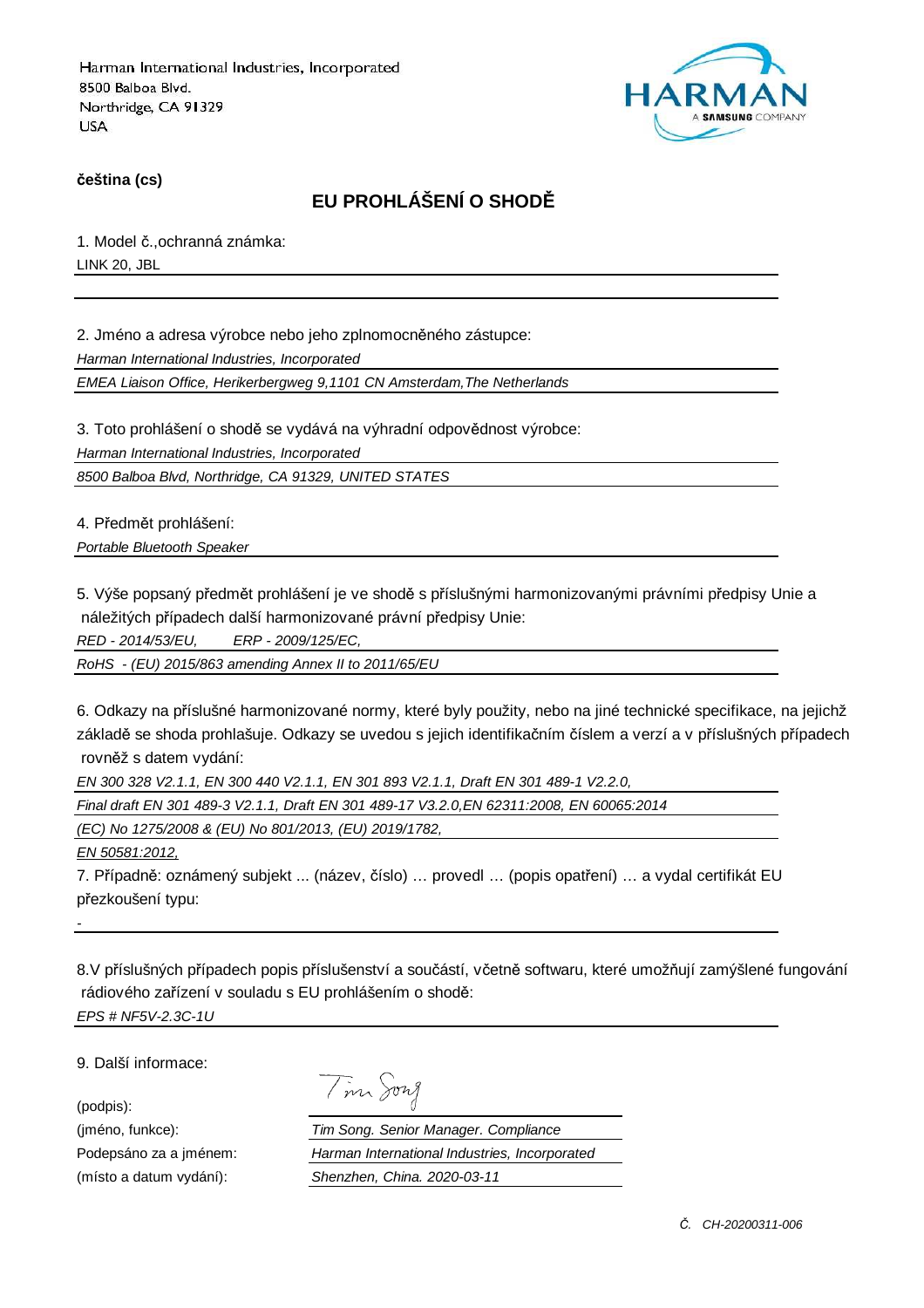### **P***Ř***ÍLOHA I energetickou účinnost vnějších napájecích zdrojů**

| Název výrobce                          | Harman International Industries, Incorporated         |  |
|----------------------------------------|-------------------------------------------------------|--|
| adresa                                 | 8500 Balboa Blvd, Northridge, CA 91329, UNITED STATES |  |
| Identifikační modelu                   | NF5V-2.3C-1U                                          |  |
| Vstupní napětí(VAC)                    | 100-240                                               |  |
| Vstupní frekvence(Hz)                  | 50/60                                                 |  |
| Výstupní napětí(V)                     | 5.0                                                   |  |
| Výstupní proud(A)                      | 2.3                                                   |  |
| Výstupní výkon(Watts)                  | 11.5                                                  |  |
| Průměrná účinnost v aktivním režimu(%) |                                                       |  |
| @230V                                  | 82.6                                                  |  |
| Účinnost při malém zatížení (10 %) (%) |                                                       |  |
| @230V                                  | 78.6                                                  |  |
| Spotřeba energie ve stavu bez          |                                                       |  |
| zátěže(Watts) @230V                    | 0.07                                                  |  |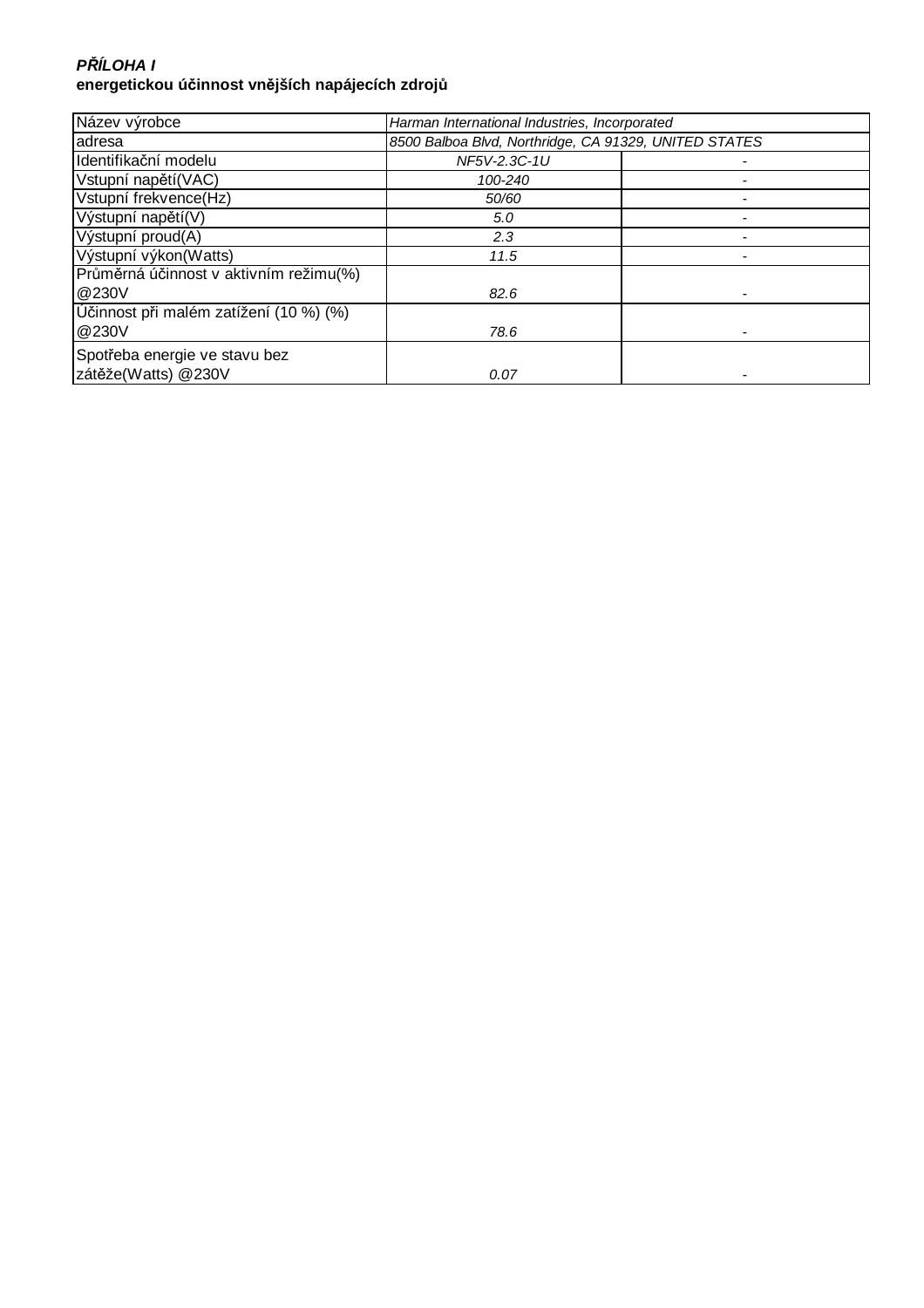

**eesti keel (et)**

### **ELI VASTAVUSDEKLARATSIOON**

1. Tootenumber,kaubamärk: LINK 20, JBL

2. Tootja või tema volitatud esindaja nimi ja aadress:

Harman International Industries, Incorporated

EMEA Liaison Office, Herikerbergweg 9,1101 CN Amsterdam,The Netherlands

3. Käesolev vastavusdeklaratsioon on välja antud tootja ainuvastutusel:

Harman International Industries, Incorporated

8500 Balboa Blvd, Northridge, CA 91329, UNITED STATES

4. Deklareeritav toode:

Portable Bluetooth Speaker

5. Ülalkirjeldatud deklareeritav toode on kooskõlas asjakohaste liidu ühtlustamisõigusaktidega ja Muud liidu ühtlustamisõigusaktid (vajaduse korral):

RED - 2014/53/EU, ERP - 2009/125/EC,

RoHS - (EU) 2015/863 amending Annex II to 2011/65/EU

6. Viited kasutatud harmoneeritud standarditele või muudele tehnilistele kirjeldustele, millele vastavust deklareeritakse. Viidetele peab lisama nende identifitseerimisnumbri ja versiooni ning vajaduse korral väljaandmise kuupäeva:

EN 300 328 V2.1.1, EN 300 440 V2.1.1, EN 301 893 V2.1.1, Draft EN 301 489-1 V2.2.0,

Final draft EN 301 489-3 V2.1.1, Draft EN 301 489-17 V3.2.0,EN 62311:2008, EN 60065:2014

Tim Song

(EC) No 1275/2008 & (EU) No 801/2013, (EU) 2019/1782,

EN 50581:2012,

7.Vajaduse korral: teavitatud asutus … (nimi, number) … teostas … (tegevuse kirjeldus) … ja andis välja Eli tüübihindamistõendi:

8.Vajaduse korral selliste tarvikute ja osade, samuti tarkvara kirjeldus, mis võimaldavad raadioseadet kasutada ettenähtud otstarbel ja kooskõlas ELi vastavusdeklaratsiooniga: EPS # NF5V-2.3C-1U

9. Lisateave:

(allkiri):

-

(nimi, ametinimetus): Tim Song. Senior Manager. Compliance Alla kirjutanud (kelle poolt/nimel): Harman International Industries, Incorporated (väljaandmise koht ja kuupäev): Shenzhen, China. 2020-03-11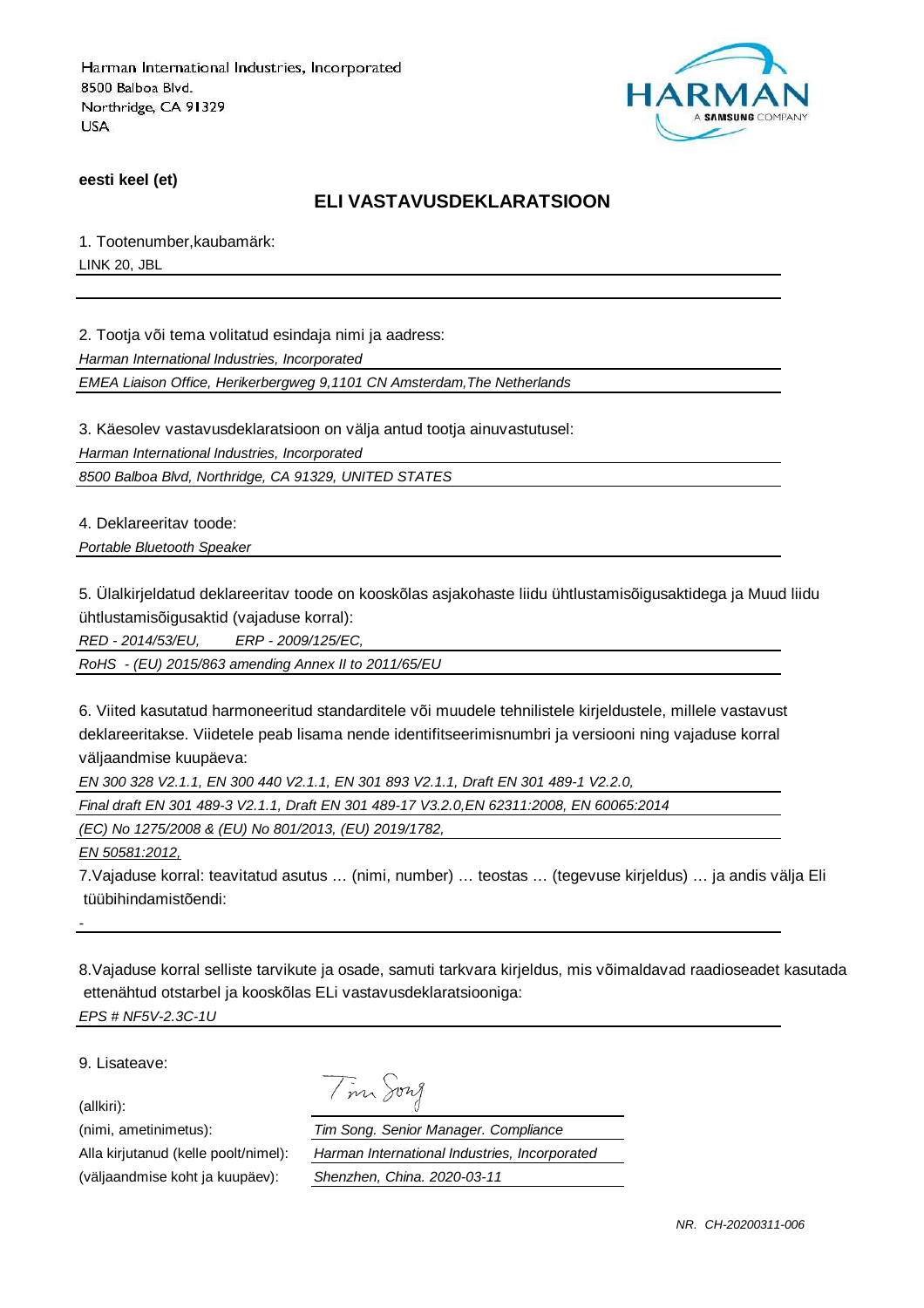#### **I LISA Väliste toiteallikate energiatõhusus**

| Tootja nimi                              | Harman International Industries, Incorporated |                                                       |  |
|------------------------------------------|-----------------------------------------------|-------------------------------------------------------|--|
| aadress                                  |                                               | 8500 Balboa Blvd, Northridge, CA 91329, UNITED STATES |  |
| Mudelitähis                              | NF5V-2.3C-1U                                  |                                                       |  |
| Sisendpinge(VAC)                         | 100-240                                       |                                                       |  |
| Sisendvahelduvvoolu sagedus(Hz)          | 50/60                                         |                                                       |  |
| Väljundpinge(V)                          | 5.0                                           |                                                       |  |
| Väljundvool(A)                           | 2.3                                           |                                                       |  |
| Väljundvõimsus(Watts)                    | 11.5                                          |                                                       |  |
| Tööseisundi keskmine energiatõhusustegur |                                               |                                                       |  |
| (%) @ 230V                               | 82.6                                          |                                                       |  |
| Energiatõhusustegur väikesel koormusel   |                                               |                                                       |  |
| $(10\%)$ (%) @ 230V                      | 78.6                                          |                                                       |  |
| Tarbimisvõimsus koormamata seisundis     |                                               |                                                       |  |
| (Watts) @230V                            | 0.07                                          |                                                       |  |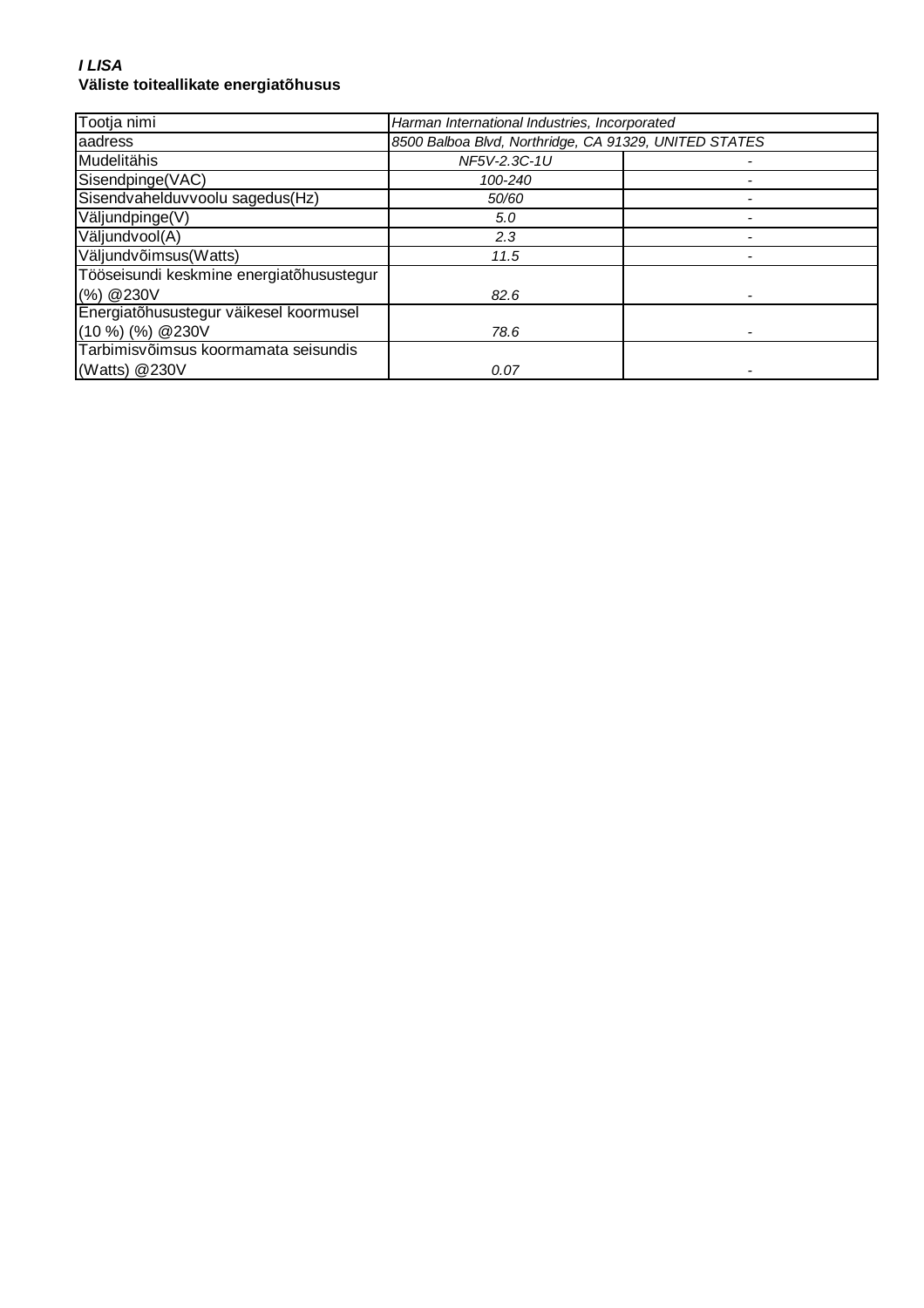

**español (es)**

## **DECLARACIÓN UE DE CONFORMIDAD**

1. Nombre del Modelo,marca: LINK 20, JBL

2. Nombre y dirección del fabricante o de su representante autorizado:

Harman International Industries, Incorporated

EMEA Liaison Office, Herikerbergweg 9,1101 CN Amsterdam,The Netherlands

3. La presente declaración de conformidad se expide bajo la exclusiva responsabilidad del fabricante. Harman International Industries, Incorporated

8500 Balboa Blvd, Northridge, CA 91329, UNITED STATES

4. Objeto de la declaración:

Portable Bluetooth Speaker

5. El objeto de la declaración descrito anteriormente es conforme con la legislación de armonización pertinente de la Unión y Otra legislación de armonización de la Unión, cuando sea aplicable: RED - 2014/53/EU, ERP - 2009/125/EC,

RoHS - (EU) 2015/863 amending Annex II to 2011/65/EU

6.Referencias a las normas armonizadas pertinentes utilizadas o referencias a las otras especificaciones técnicas en relación con las cuales se declara la conformidad. Las referencias se enumerarán con su número de identificación y su versión y, en su caso, la fecha de emisión:

EN 300 328 V2.1.1, EN 300 440 V2.1.1, EN 301 893 V2.1.1, Draft EN 301 489-1 V2.2.0,

Final draft EN 301 489-3 V2.1.1, Draft EN 301 489-17 V3.2.0,EN 62311:2008, EN 60065:2014

(EC) No 1275/2008 & (EU) No 801/2013, (EU) 2019/1782,

EN 50581:2012,

7. Cuando proceda: El organismo notificado … (nombre, número) … ha efectuado … (descripción de la intervención) … y expedido el certificado de examen UE de tipo:

8. Cuando proceda, descripción de los accesorios y componentes, incluido el software, que permiten que el equipo radioeléctrico funcione como estaba previsto y esté amparado por la declaración UE de conformidad: EPS # NF5V-2.3C-1U

9. Información adicional:

(Firma):

-

|  | vw |
|--|----|
|  | 7  |

(nombre, cargo): Tim Song. Senior Manager. Compliance Firmado en nombre de: Harman International Industries, Incorporated (lugar y fecha de expedición): Shenzhen, China. 2020-03-11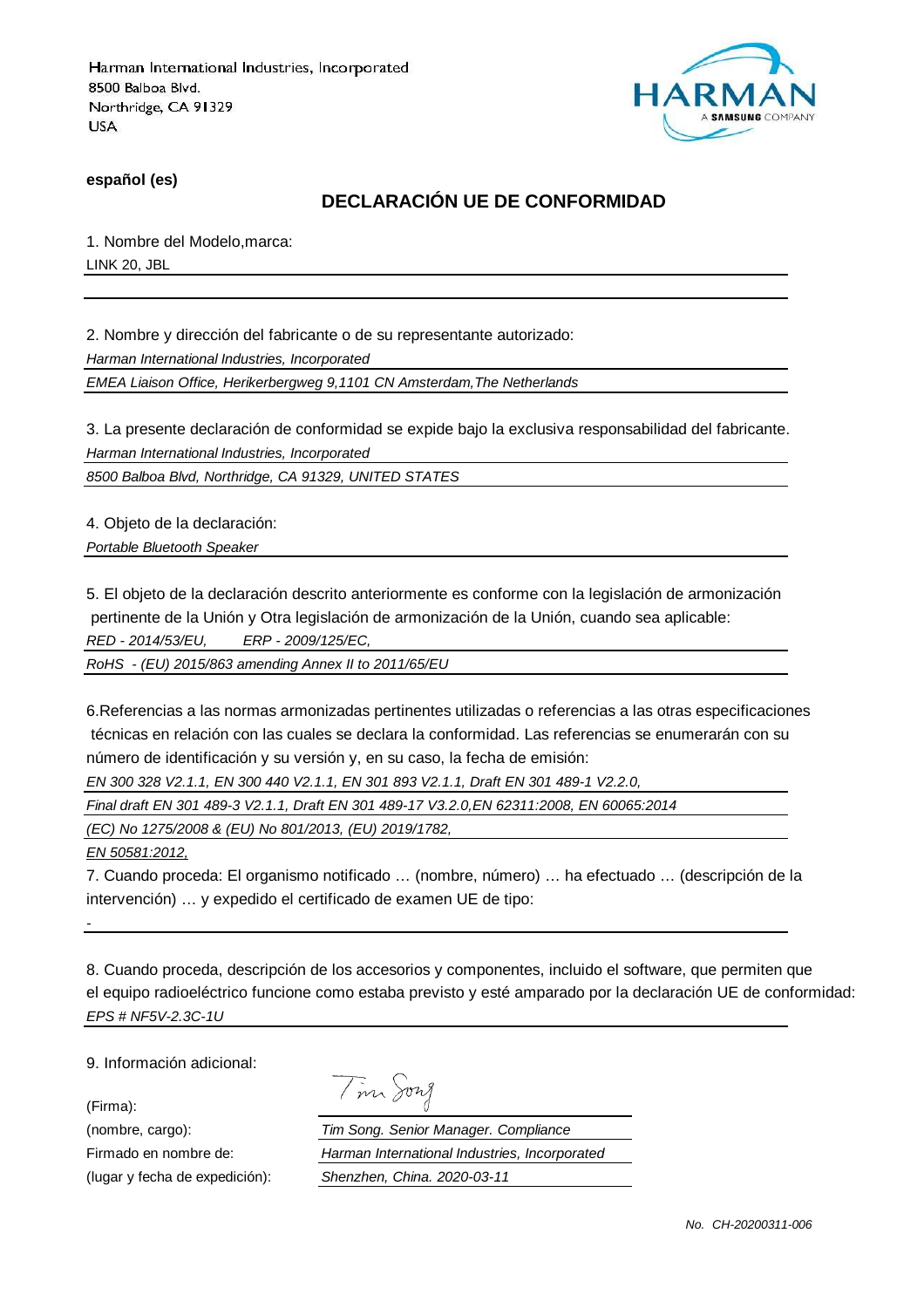#### **ANEXO I eficiencia energética para fuentes de alimentación externas**

| fabricante                              | Harman International Industries, Incorporated         |  |
|-----------------------------------------|-------------------------------------------------------|--|
| dirección                               | 8500 Balboa Blvd, Northridge, CA 91329, UNITED STATES |  |
| Identificador del modelo                | NF5V-2.3C-1U                                          |  |
| Tensión de entrada(VAC)                 | 100-240                                               |  |
| Frecuencia de la CA de entrada(Hz)      | 50/60                                                 |  |
| Tensión de salida(V)                    | 5.0                                                   |  |
| Intensidad de salida(A)                 | 2.3                                                   |  |
| Potencia de salida(Watts)               | 11.5                                                  |  |
| Eficiencia media en activo(%) @230V     | 82.6                                                  |  |
| Eficiencia a baja carga(10 %) (%) @230V | 78.6                                                  |  |
| Consumo eléctrico en vacío(Watts) @230V | 0.07                                                  |  |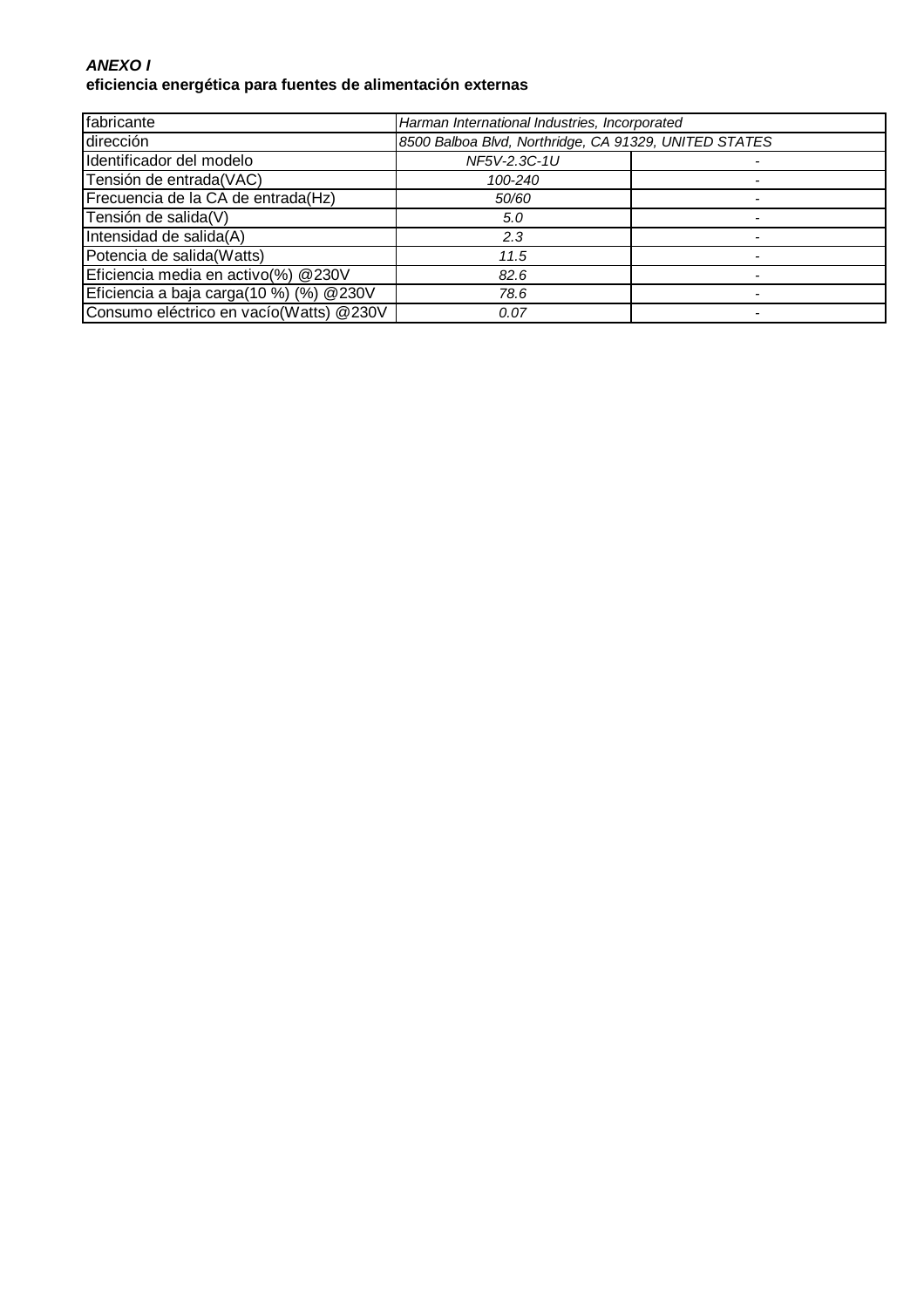

**italiano (it)**

## **DICHIARAZIONE DI CONFORMITÀ UE**

1. Modello n.,brand: LINK 20, JBL

2. Nome e indirizzo del fabbricante o del suo rappresentante autorizzato:

Harman International Industries, Incorporated

EMEA Liaison Office, Herikerbergweg 9,1101 CN Amsterdam,The Netherlands

3. La presente dichiarazione di conformità è rilasciata sotto l'esclusiva responsabilità del fabbricante: Harman International Industries, Incorporated

8500 Balboa Blvd, Northridge, CA 91329, UNITED STATES

4. Oggetto della dichiarazione:

Portable Bluetooth Speaker

5. L'oggetto della dichiarazione di cui sopra è conforme alla pertinente normativa di armonizzazione dell'Unione e Se del caso, altre normative di armonizzazione dell'Unione:

RED - 2014/53/EU, ERP - 2009/125/EC,

RoHS - (EU) 2015/863 amending Annex II to 2011/65/EU

6. Riferimento alle pertinenti norme armonizzate utilizzate o riferimenti alle altre specifiche tecniche in relazione alle quali è dichiarata la conformità. I riferimenti devono essere indicati con il loro numero di identificazione e versione e, se del caso, la data di emissione:

EN 300 328 V2.1.1, EN 300 440 V2.1.1, EN 301 893 V2.1.1, Draft EN 301 489-1 V2.2.0,

Final draft EN 301 489-3 V2.1.1, Draft EN 301 489-17 V3.2.0,EN 62311:2008, EN 60065:2014

(EC) No 1275/2008 & (EU) No 801/2013, (EU) 2019/1782,

EN 50581:2012,

7. Se del caso, l'organismo notificato … (denominazione, numero) … ha effettuato … (descrizione dell'intervento) … e rilasciato il certificato di esame UE del tipo:

8. Se del caso, una descrizione degli accessori e dei componenti inclusi nella dichiarazione di con -formità UE,compreso il software, che consentono all'apparecchiatura radio di funzionare come previsto: EPS # NF5V-2.3C-1U

9. Informazioni supplementari:

(Firma):

-

Tim Song

(nome, funzione): Tim Song. Senior Manager. Compliance Firmato a nome e per conto di: Harman International Industries, Incorporated (luogo e data del rilascio): Shenzhen, China. 2020-03-11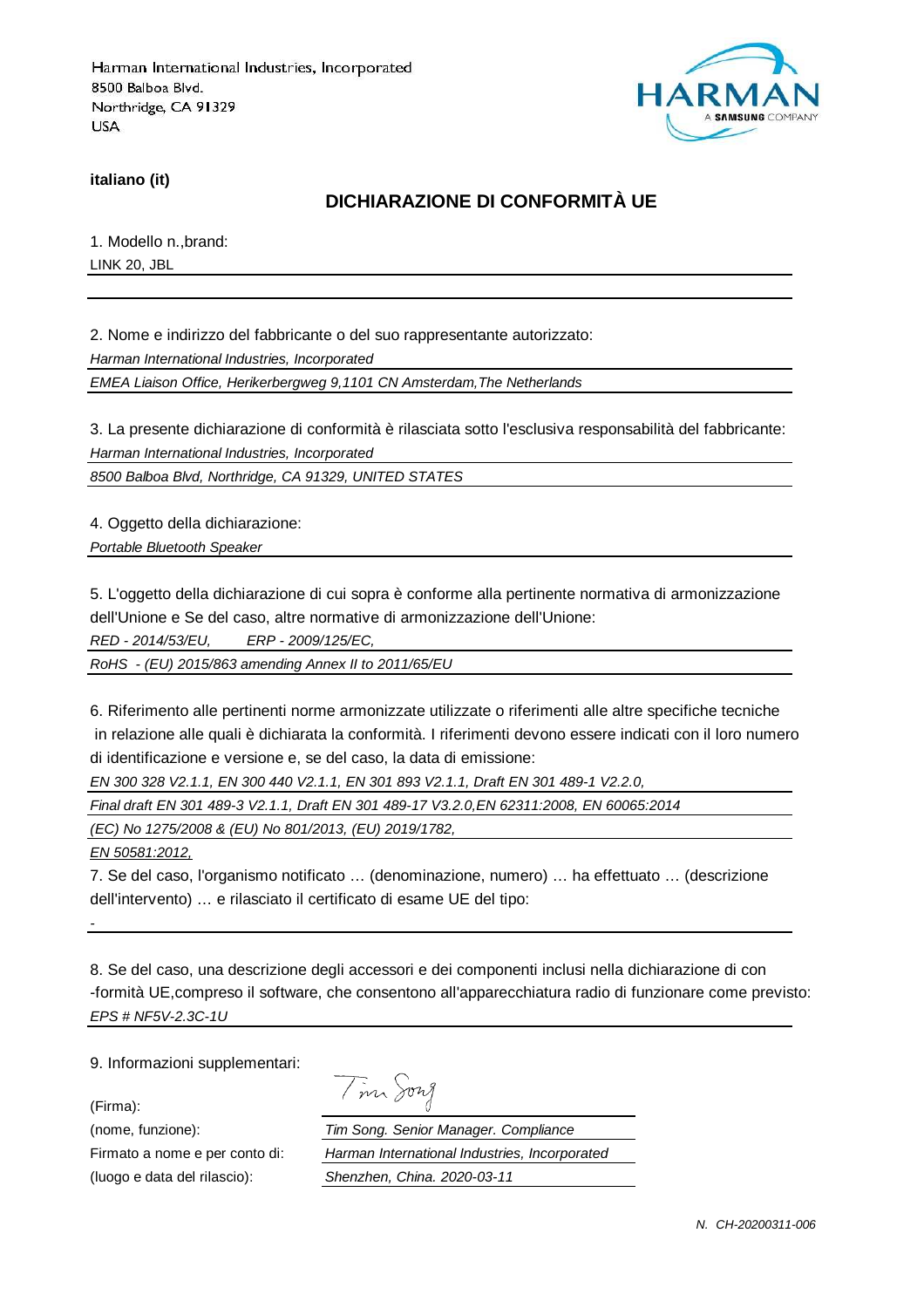#### **ALLEGATO I efficienza energetica di alimentatori esterni**

| fabbricante                                | Harman International Industries, Incorporated         |  |
|--------------------------------------------|-------------------------------------------------------|--|
| indirizzo                                  | 8500 Balboa Blvd, Northridge, CA 91329, UNITED STATES |  |
| Identificativo del modello                 | NF5V-2.3C-1U                                          |  |
| Tensione di ingresso(VAC)                  | 100-240                                               |  |
| Frequenza di ingresso CA(Hz)               | 50/60                                                 |  |
| Tensione di uscita(V)                      | 5.0                                                   |  |
| Corrente di uscita(A)                      | 2.3                                                   |  |
| Potenza di uscita(Watts)                   | 11.5                                                  |  |
| Rendimento medio in modo attivo(%) @230\   | 82.6                                                  |  |
| Rendimento a basso carico(10%) (%) @ 230V  | 78.6                                                  |  |
| Potenza assorbita nella condizione a vuoto |                                                       |  |
| (Watts) @230V                              | 0.07                                                  |  |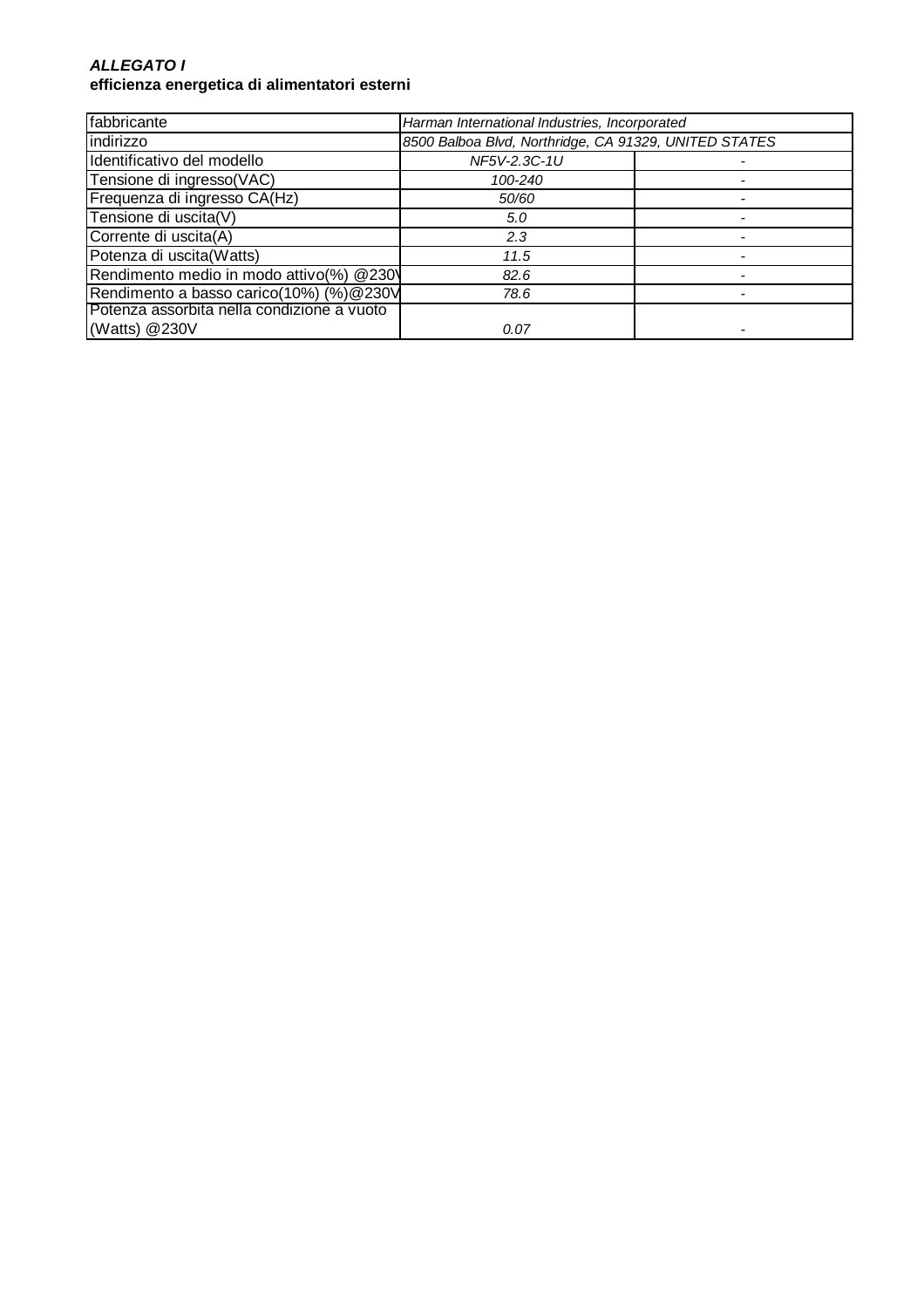

**dansk (da)**

#### **EU-OVERENSSTEMMELSESERKLÆRING**

1. Model nr.,mærke: LINK 20, JBL

2. Navn og adresse på fabrikanten eller dennes bemyndigede repræsentant: Harman International Industries, Incorporated

EMEA Liaison Office, Herikerbergweg 9,1101 CN Amsterdam,The Netherlands

3. Denne overensstemmelseserklæring udstedes på fabrikantens ansvar:

Harman International Industries, Incorporated

8500 Balboa Blvd, Northridge, CA 91329, UNITED STATES

4. Erklæringens genstand:

Portable Bluetooth Speaker

5. Genstanden for erklæringen, som beskrevet ovenfor, er i overensstemmelse med den relevante

EU-harmoniseringslovgivning og Eventuelt anden EU-harmoniseringslovgivning:

RED - 2014/53/EU, ERP - 2009/125/EC,

RoHS - (EU) 2015/863 amending Annex II to 2011/65/EU

6.Henvisninger til de relevante anvendte harmoniserede standarder eller henvisninger til de andre tekniske specifikationer, som der erklæres overensstemmelse med. Henvisninger angives med deres identifikationsnummer og version og eventuelt udstedelsesdato:

EN 300 328 V2.1.1, EN 300 440 V2.1.1, EN 301 893 V2.1.1, Draft EN 301 489-1 V2.2.0,

Final draft EN 301 489-3 V2.1.1, Draft EN 301 489-17 V3.2.0,EN 62311:2008, EN 60065:2014

(EC) No 1275/2008 & (EU) No 801/2013, (EU) 2019/1782,

EN 50581:2012,

-

7. Hvor det er relevant, det bemyndigede organ … (navn, nummer) har foretaget … (beskrivelse af aktiviteten) … og udstedt EU-typeafprøvningsattest:

8. I givet fald beskrivelse af tilbehør og komponenter, herunder software, som får radioudstyret til at fungere efter hensigten og er dækket af EU-overensstemmelseserklæringen: EPS # NF5V-2.3C-1U

9. Supplerende oplysninger:

(Underskrift):

Tim Song

(navn, stilling) (underskrift): Tim Song. Senior Manager. Compliance Underskrevet for og på vegne af: Harman International Industries, Incorporated (udstedelsessted og -dato): Shenzhen, China. 2020-03-11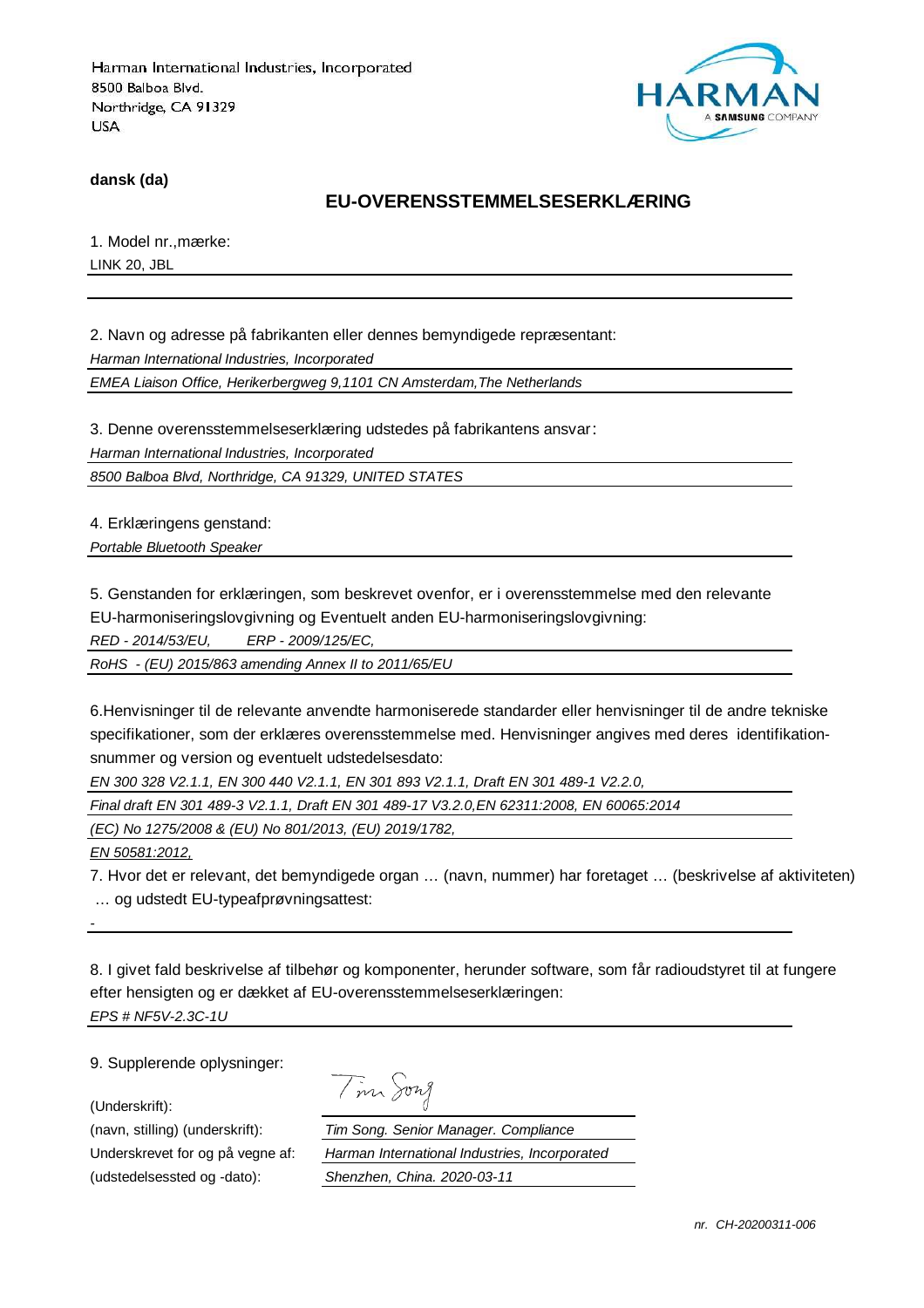#### **BILAG I energieffektivitet til eksterne strømforsyninger**

| Producentens navn                             | Harman International Industries, Incorporated         |  |
|-----------------------------------------------|-------------------------------------------------------|--|
| adresse                                       | 8500 Balboa Blvd, Northridge, CA 91329, UNITED STATES |  |
| Modellens identifikationskode                 | NF5V-2.3C-1U                                          |  |
| Indgangsspænding(VAC)                         | 100-240                                               |  |
| Inputvekselstrømsfrekvens(Hz)                 | 50/60                                                 |  |
| Udgangsspænding(V)                            | 5.0                                                   |  |
| Udgangsstrømsstyrke(A)                        | 2.3                                                   |  |
| Udgangseffekt(Watts)                          | 11.5                                                  |  |
| Gennemsnitlig effektivitet i aktiv tilstand   |                                                       |  |
| (%) @230V                                     | 82.6                                                  |  |
| Effektivitet ved lav belastning (10 %)(%)     |                                                       |  |
| @230V                                         | 78.6                                                  |  |
| Effektforbrug i nullast-tilstand(Watts) @230V | 0.07                                                  |  |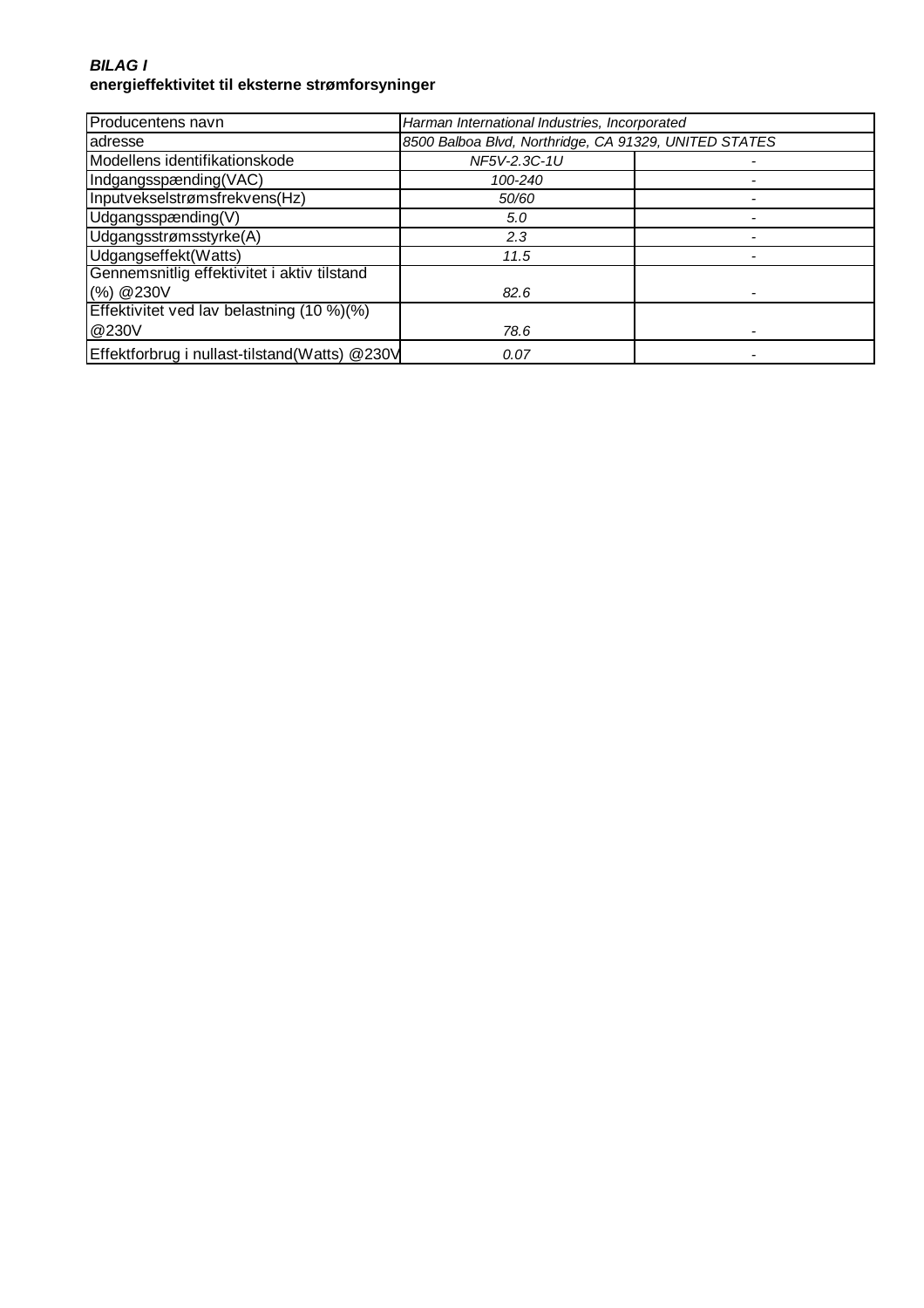

**ελληνικά (el)**

#### **ΔΗΛΩΣΗ ΣΥΜΜΟΡΦΩΣΗΣ ΕΕ**

1. Αριθμός μοντέλου, εμπορικό σήμα: LINK 20, JBL

2. Όνομα και διεύθυνση του κατασκευαστή ή του εξουσιοδοτημένου αντιπροσώπου του: Harman International Industries, Incorporated EMEA Liaison Office, Herikerbergweg 9,1101 CN Amsterdam,The Netherlands

3. Η παρούσα δήλωση συμμόρφωσης εκδίδεται με αποκλειστική ευθύνη του κατασκευαστή: Harman International Industries, Incorporated

8500 Balboa Blvd, Northridge, CA 91329, UNITED STATES

4.Αντικείμενο της δήλωσης: Portable Bluetooth Speaker

5. Ο στόχος της δήλωσης που περιγράφεται παραπάνω είναι σύμφωνος προς τη σχετική ενωσιακή νομοθεσία εναρμόνισης και Άλλη ενωσιακή νομοθεσία εναρμόνισης, κατά περίπτωση RED - 2014/53/EU, ERP - 2009/125/EC,

RoHS - (EU) 2015/863 amending Annex II to 2011/65/EU

6. Αναφορές στα σχετικά εναρμονισμένα πρότυπα που χρησιμοποιούνται ή αναφορές στις λοιπές τεχνικές προδιαγραφές σε σχέση με τις οποίες δηλώνεται η συμμόρφωση. Οι αναφορές πρέπει να απαριθμούνται με τον αριθμό αναγνώρισης και την έκδοση και, κατά περίπτωση, την ημερομηνία δημοσίευσής τους: EN 300 328 V2.1.1, EN 300 440 V2.1.1, EN 301 893 V2.1.1, Draft EN 301 489-1 V2.2.0,

Final draft EN 301 489-3 V2.1.1, Draft EN 301 489-17 V3.2.0,EN 62311:2008, EN 60065:2014

(EC) No 1275/2008 & (EU) No 801/2013, (EU) 2019/1782,

EN 50581:2012,

-

7.Όπου έχει εφαρμογή, ο κοινοποιημένος οργανισμός … (ονομασία, αριθμός) … πραγματοποίησε (περιγραφή της παρέμβασης) … και εξέδωσε το πιστοποιητικό εξέτασης τύπου ΕΕ:

8.Όπου έχει εφαρμογή, περιγραφή των παρελκόμενων και εξαρτημάτων, συμπεριλαμβανομένου του λογισμικού, που επιτρέπουν στον ραδιοεξοπλισμό να λειτουργεί όπως προβλέπεται και που καλύπτ -N43ονται από τη δήλωση συμμόρφωσης:

EPS # NF5V-2.3C-1U

9. Συμπληρωματικές πληροφορίες:

(υπογραφή):

Tim Song

(όνομα, θέση):

Υπογραφή για λογαριασμό εξ ονόματος:

(τόπος και ημερομηνία έκδοσης):

| Tim Song. Senior Manager. Compliance          |
|-----------------------------------------------|
| Harman International Industries, Incorporated |
| Shenzhen, China. 2020-03-11                   |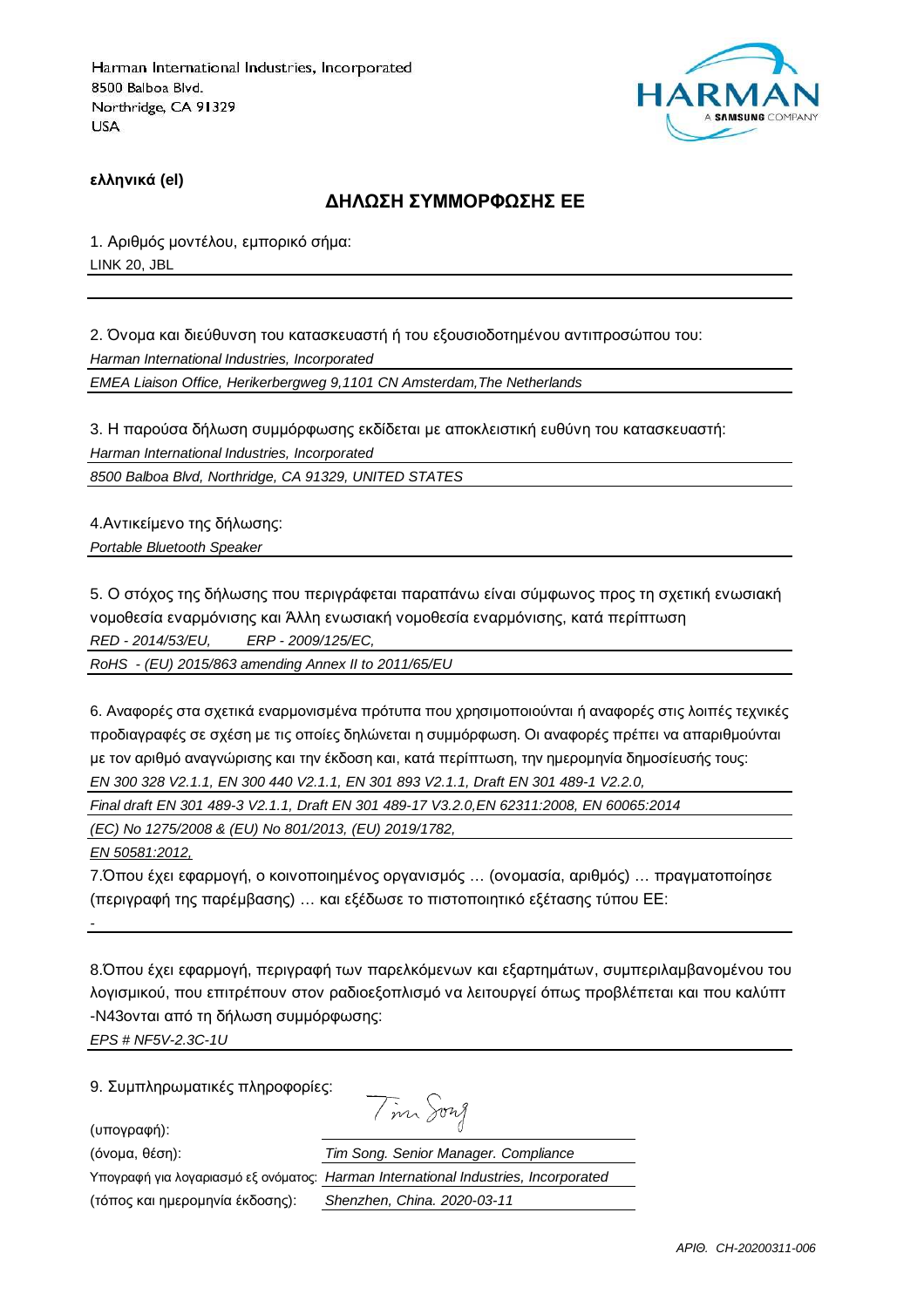### *ΠΑΡΑΡΤΗΜΑ* **I ενεργειακής απόδοσης των εξωτερικών τροφοδοτικών**

| Το όνομα του κατασκευαστή              | Harman International Industries, Incorporated         |  |
|----------------------------------------|-------------------------------------------------------|--|
| διεύθυνσή                              | 8500 Balboa Blvd, Northridge, CA 91329, UNITED STATES |  |
| Αναγνωριστικό του μοντέλου             | NF5V-2.3C-1U                                          |  |
| Τάση εισόδου (VAC)                     | 100-240                                               |  |
| Συχνότητα εναλλασσόμενου ρεύματος      |                                                       |  |
| εισόδου(Hz)                            | 50/60                                                 |  |
| Τάση εξόδου(V)                         | 5.0                                                   |  |
| Ένταση ρεύματος εξόδου(Α)              | 2.3                                                   |  |
| Ισχύς εξόδου(Watts)                    | 11.5                                                  |  |
| Μέση ενεργός απόδοση(%) @230V          | 82.6                                                  |  |
| Απόδοση σε χαμηλό φορτίο(10%) (%)@230\ | 78.6                                                  |  |
| Κατανάλωση ισχύος σε κατάσταση άνευ    |                                                       |  |
| φορτίου (Watts) @230V                  | 0.07                                                  |  |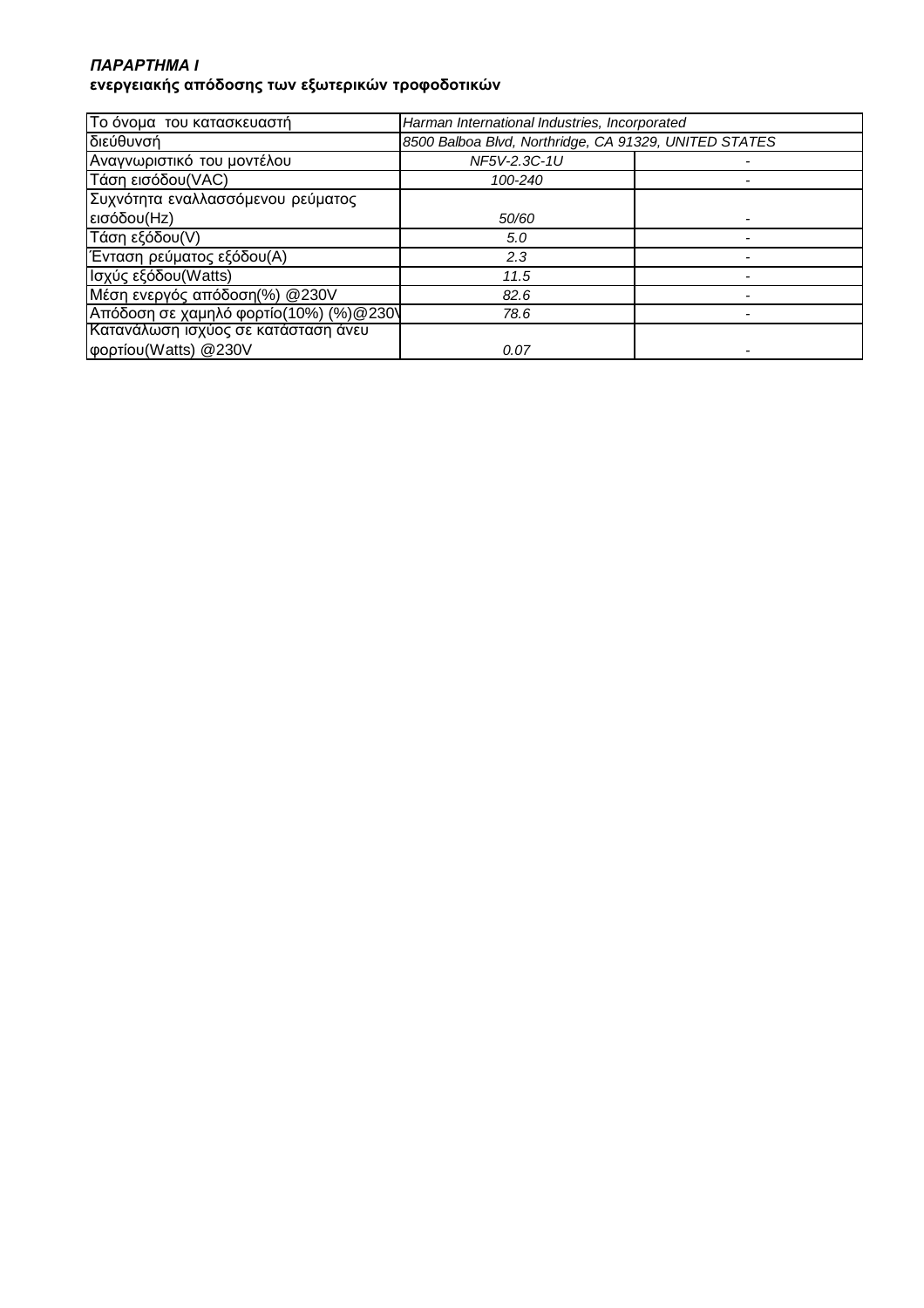

**français (fr)**

#### **DECLARATION UE DE CONFORMITE**

1. numéro de modèle,marque: LINK 20, JBL

2. Nom et adresse du fabricant ou de son mandataire:

Harman International Industries, Incorporated

EMEA Liaison Office, Herikerbergweg 9,1101 CN Amsterdam,The Netherlands

3. La présente déclaration de conformité est établie sous la seule responsabilité du fabricant:

Harman International Industries, Incorporated

8500 Balboa Blvd, Northridge, CA 91329, UNITED STATES

4. Objet de la déclaration:

Portable Bluetooth Speaker

5. L'objet de la déclaration décrit ci-dessus est conforme à la législation d'harmonisation de l'Union applicable et Autres législations d'harmonisation de l'Union, s'il y a lieu:

RED - 2014/53/EU, ERP - 2009/125/EC,

RoHS - (EU) 2015/863 amending Annex II to 2011/65/EU

6. Références des normes harmonisées pertinentes appliquées ou des autres spécifications techniques par rapport auxquelles la conformité est déclarée. Il faut indiquer, pour chaque référence, le numéro d'identification, la version et, le cas échéant, la date d'émission:

EN 300 328 V2.1.1, EN 300 440 V2.1.1, EN 301 893 V2.1.1, Draft EN 301 489-1 V2.2.0,

Final draft EN 301 489-3 V2.1.1, Draft EN 301 489-17 V3.2.0,EN 62311:2008, EN 60065:2014

(EC) No 1275/2008 & (EU) No 801/2013, (EU) 2019/1782,

EN 50581:2012,

-

7.S'il y a lieu: l'organisme notifié … (nom, numéro) … a réalisé … (description de l'intervention) … et a délivré le certificat d'examen UE de type:

8.S'il y a lieu, description des accessoires et des éléments (y compris logiciels) qui permettent à l'équipement radioélectrique de fonctionner selon sa destination et qui sont couverts par la déclaration UE de conformité: EPS # NF5V-2.3C-1U

9. Informations complémentaires:

(Signature):

Signé par et au nom de:

(nom, fonction):  $\frac{I}{H}$ <br>Signé par et au nom de:  $\frac{H}{H}$ <br>(lieu et date d'émission):  $\frac{S}{H}$ (lieu et date d'émission):

| $\mathcal{V}$ | vw |
|---------------|----|
|               |    |

| im Song. Senior Manager. Compliance           |  |
|-----------------------------------------------|--|
| larman International Industries, Incorporated |  |
| henzhen, China. 2020-03-11                    |  |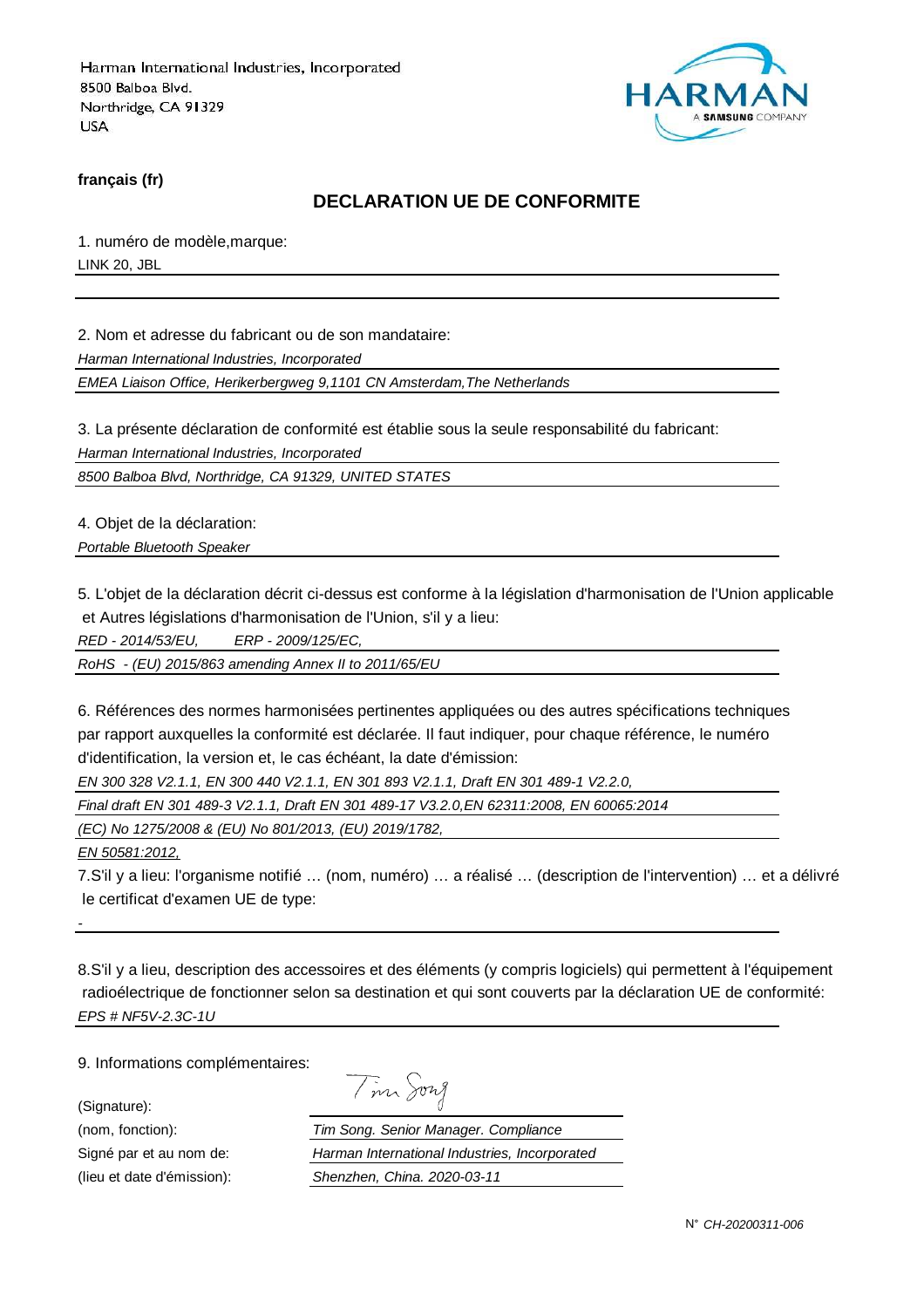### **ANNEXE I efficacité énergétique des sources d'énergie externes**

| fabricant                              | Harman International Industries, Incorporated         |  |
|----------------------------------------|-------------------------------------------------------|--|
| adresse                                | 8500 Balboa Blvd, Northridge, CA 91329, UNITED STATES |  |
| Référence du modèle                    | NF5V-2.3C-1U                                          |  |
| Tension d'entrée(VAC)                  | 100-240                                               |  |
| Fréquence du CA d'entrée(Hz)           | 50/60                                                 |  |
| Tension de sortie(V)                   | 5.0                                                   |  |
| Courant de sortie(A)                   | 2.3                                                   |  |
| Puissance de sortie(Watts)             | 11.5                                                  |  |
| Rendement moyen en mode actif(%) @230V | 82.6                                                  |  |
| Rendement à faible charge(10%)(%)@230V | 78.6                                                  |  |
| Consommation électrique hors           |                                                       |  |
| charge(Watts) @230V                    | 0.07                                                  |  |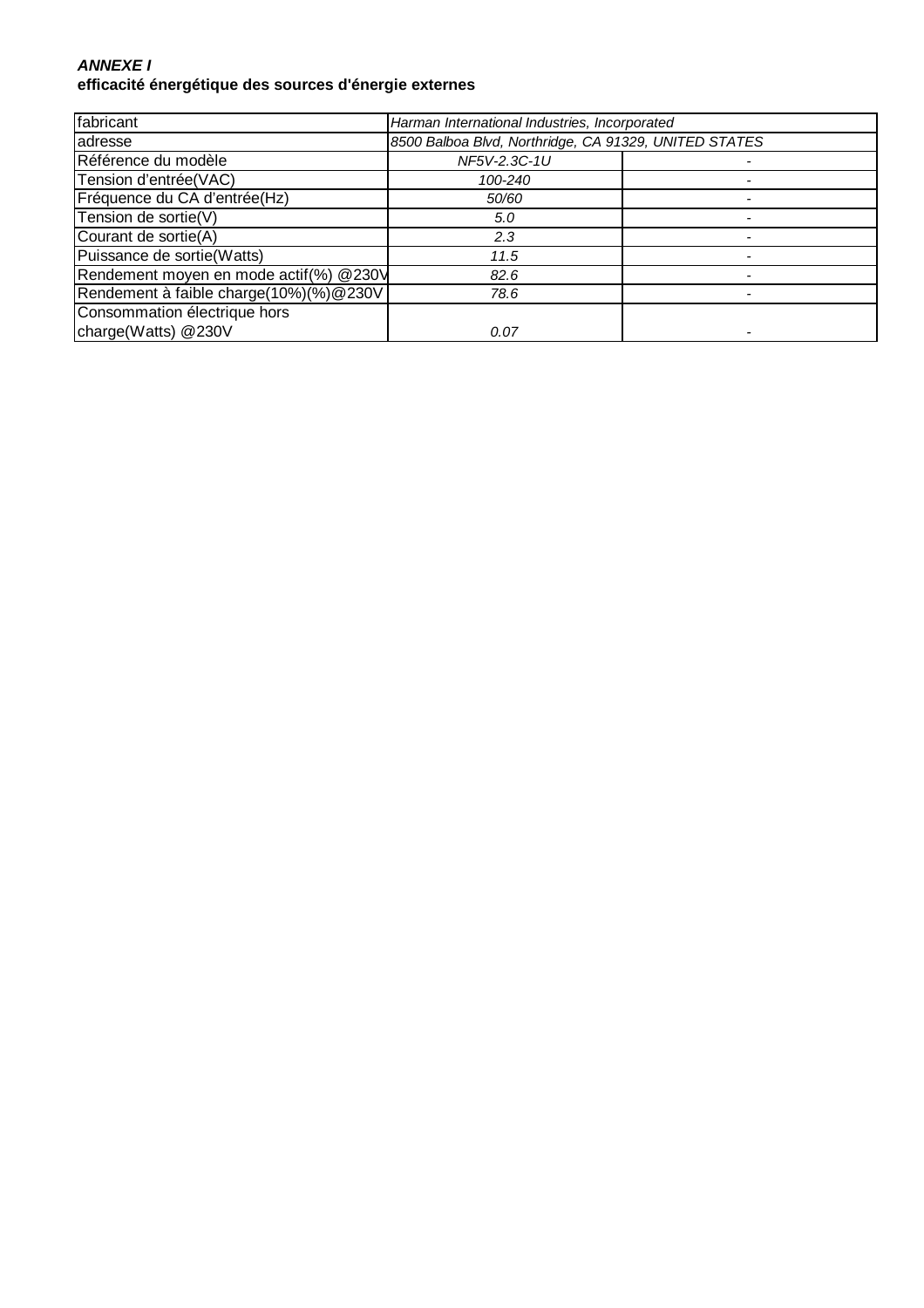

**latviešu valoda (lv)**

## **ES ATBILSTĪBAS DEKLARĀCIJA**

1. Modela Nr.,brand: LINK 20, JBL

2. Ražotāja vai viņa pilnvarotā pārstāvja vārds, uzvārds/nosaukums un adrese:

Harman International Industries, Incorporated

EMEA Liaison Office, Herikerbergweg 9,1101 CN Amsterdam,The Netherlands

3. Šī atbilstības deklarācija ir izdota vienīgi uz šāda ražotāja atbildību: Harman International Industries, Incorporated

8500 Balboa Blvd, Northridge, CA 91329, UNITED STATES

4. Deklarācijas priekšmets:

Portable Bluetooth Speaker

5. Iepriekš aprakstītais deklarācijas priekšmets atbilst attiecīgajam Savienības saskaņotajam tiesību aktam un Citam Savienības saskaņotajam tiesību aktam, ja piemērojams

RED - 2014/53/EU, ERP - 2009/125/EC,

RoHS - (EU) 2015/863 amending Annex II to 2011/65/EU

6. Atsauces uz attiecīgajiem izmantojamiem saskaņotajiem standartiem vai uz citām tehniskajām specifikācijām ,attiecībā uz ko tiek deklarēta atbilstība. Atsauces jāuzskaita ar to identifikācijas numuriem un versijām un attiecīgā gadījumā ar izdošanas datumu:

EN 300 328 V2.1.1, EN 300 440 V2.1.1, EN 301 893 V2.1.1, Draft EN 301 489-1 V2.2.0,

Final draft EN 301 489-3 V2.1.1, Draft EN 301 489-17 V3.2.0,EN 62311:2008, EN 60065:2014

(EC) No 1275/2008 & (EU) No 801/2013, (EU) 2019/1782,

EN 50581:2012,

-

7. Attiecīgā gadījumā paziņotā struktūra … (nosaukums, numurs) … ir veikusi … (darbības apraksts) … un izdevusi ES tipa pārbaudes sertifikātu:

8.Attiecīgā gadījumā palīgierīču un komponentu apraksts, ieskaitot programmatūras aprakstu,kas nodrošina radioiekārtas paredzēto darbību un uz ko attiecas ES atbilstības deklarācija: EPS # NF5V-2.3C-1U

9. Papildinformācija:

(Paraksts):

(izdošanas vieta un datums): Shenzhen, China. 2020-03-11

| $\Lambda$ | 1277 |
|-----------|------|
|-----------|------|

(vārds, uzvārds, amats): Tim Song. Senior Manager. Compliance Parakstīts šādas personas vārdā: Harman International Industries, Incorporated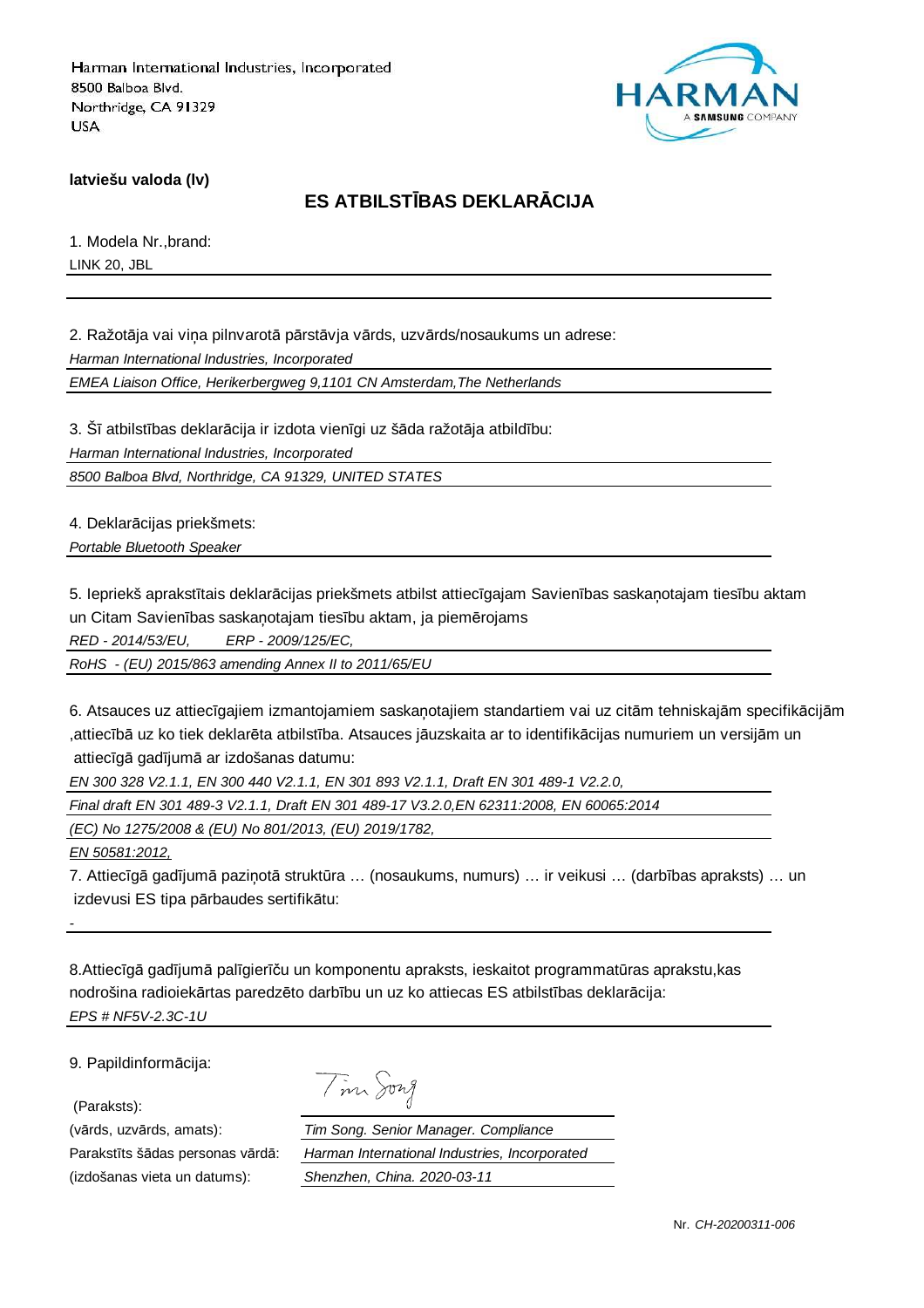#### **I PIELIKUMS Energoefektivitātes ārējiem barošanas avotiem**

| Ražotāja                                 | Harman International Industries, Incorporated         |  |
|------------------------------------------|-------------------------------------------------------|--|
| adrese                                   | 8500 Balboa Blvd, Northridge, CA 91329, UNITED STATES |  |
| Modela identifikators                    | NF5V-2.3C-1U                                          |  |
| leejas spriegums(VAC)                    | 100-240                                               |  |
| leejas mainstrāvas frekvence(Hz)         | 50/60                                                 |  |
| Izejas spriegums(V)                      | 5.0                                                   |  |
| Izejas strāva(A)                         | 2.3                                                   |  |
| Izejas jauda(Watts)                      | 11.5                                                  |  |
| Vidējā aktīvā efektivitāte(%) @230V      | 82.6                                                  |  |
| Efektivitāte pie zemas slodzes(10 %) (%) | 78.6                                                  |  |
| Jaudas izmantojums bezslodzes            |                                                       |  |
| režīmā(Watts) @230V                      | 0.07                                                  |  |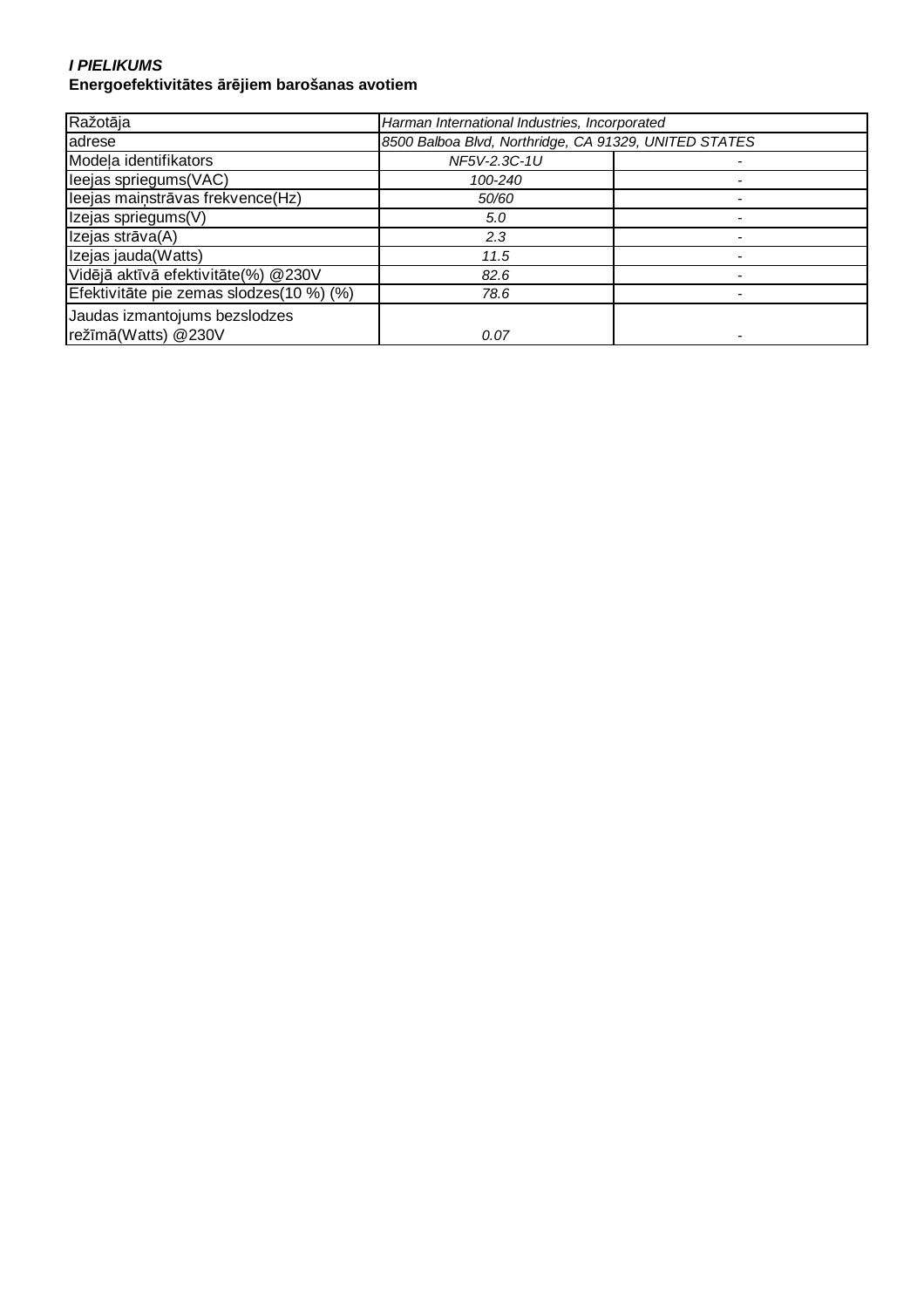

**lietuvių kalba (lt)**

### **ES ATITIKTIES DEKLARACIJA**

1. Modelio Nr., Prekės ženklas: LINK 20, JBL

2. Gamintojo arba jo įgaliotojo atstovo pavadinimas ir adresas:

Harman International Industries, Incorporated

EMEA Liaison Office, Herikerbergweg 9,1101 CN Amsterdam,The Netherlands

3. Ši atitikties deklaracija išduota tik gamintojo atsakomybe:

Harman International Industries, Incorporated

8500 Balboa Blvd, Northridge, CA 91329, UNITED STATES

4. Deklaracijos objektas:

Portable Bluetooth Speaker

5. Pirmiau aprašytas deklaracijos objektas atitinka susijusius derinamuosius Sąjungos teisės aktus ir kitus derinamuosius Sąjungos teisės aktus, jeigu taikoma.

RED - 2014/53/EU, ERP - 2009/125/EC,

RoHS - (EU) 2015/863 amending Annex II to 2011/65/EU

6. Nuorodos į susijusius taikytus darniuosius standartus arba kitas technines specifikacijas, pagal kurias buvo deklaruota atitiktis. Nuorodos turi būti išvardijamos nurodant jų identifikacinius numerius,ersijas ir, kai taikoma, paskelbimo datas:

EN 300 328 V2.1.1, EN 300 440 V2.1.1, EN 301 893 V2.1.1, Draft EN 301 489-1 V2.2.0,

Final draft EN 301 489-3 V2.1.1, Draft EN 301 489-17 V3.2.0,EN 62311:2008, EN 60065:2014

(EC) No 1275/2008 & (EU) No 801/2013, (EU) 2019/1782,

EN 50581:2012,

-

7. Kai taikytina, notifikuotoji įstaiga … (pavadinimas, numeris)… atliko… (dalyvavimo procese aprašymas) ir išdavė ES tipo tyrimo sertifikatą:

8. Kai taikytina, pagalbinių įtaisų ir komponentų, įskaitant programinę įrangą, kurie leidžia radijo įrenginiams veikti pagal paskirtį ir yra įtraukti į ES atitikties deklaraciją, aprašas: EPS # NF5V-2.3C-1U

9. Papildoma informacija:

(Parašas):

(išdavimo data ir vieta): Shenzhen, China. 2020-03-11

Tim Song

(vardas ir pavardė, pareigos): Tim Song. Senior Manager. Compliance Už ką ir kieno vardu pasirašyta: Harman International Industries, Incorporated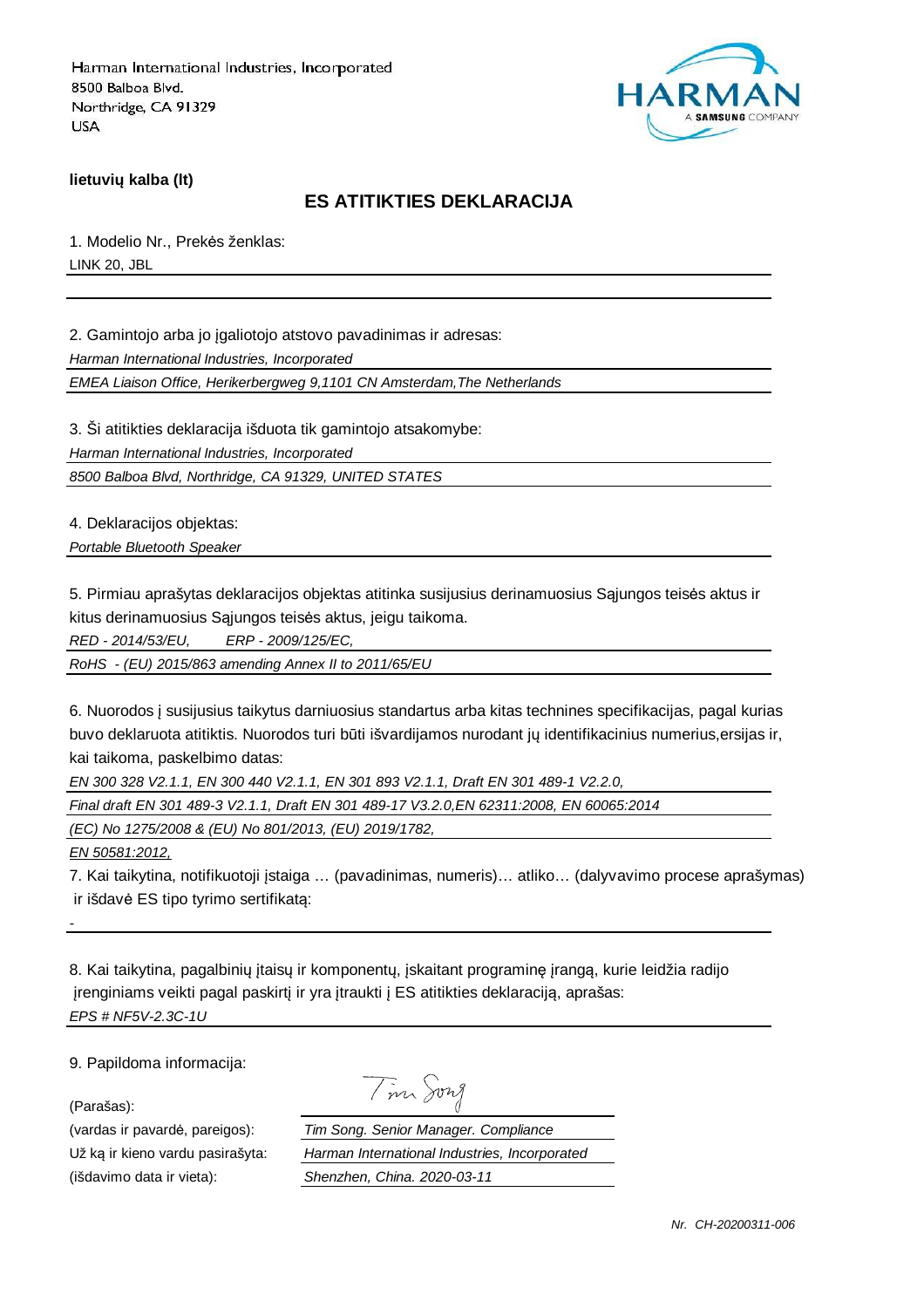#### **I PRIEDAS Energijos vartojimo efektyvumo maitinimo šaltiniai,**

| Gamintojo pavadinimas                       | Harman International Industries, Incorporated         |  |
|---------------------------------------------|-------------------------------------------------------|--|
| adresas                                     | 8500 Balboa Blvd, Northridge, CA 91329, UNITED STATES |  |
| Modelio žymuo                               | NF5V-2.3C-1U                                          |  |
| Įėjimo įtampa(VAC)                          | 100-240                                               |  |
| Jėjimo kintamosios srovės dažnis(Hz)        | 50/60                                                 |  |
| Išėjimo įtampa(V)                           | 5.0                                                   |  |
| Išėjimo srovė(A)                            | 2.3                                                   |  |
| Išėjimo galia(Watts)                        | 11.5                                                  |  |
| Vidutinis aktyviosios veiksenos efektyvumas |                                                       |  |
| (%) @230V                                   | 82.6                                                  |  |
| Efektyvumas esant mažai apkrovai (10 %)     |                                                       |  |
| (%) @230V                                   | 78.6                                                  |  |
| Vartojamoji galia be apkrovos (Watts)       |                                                       |  |
| @230V                                       | 0.07                                                  |  |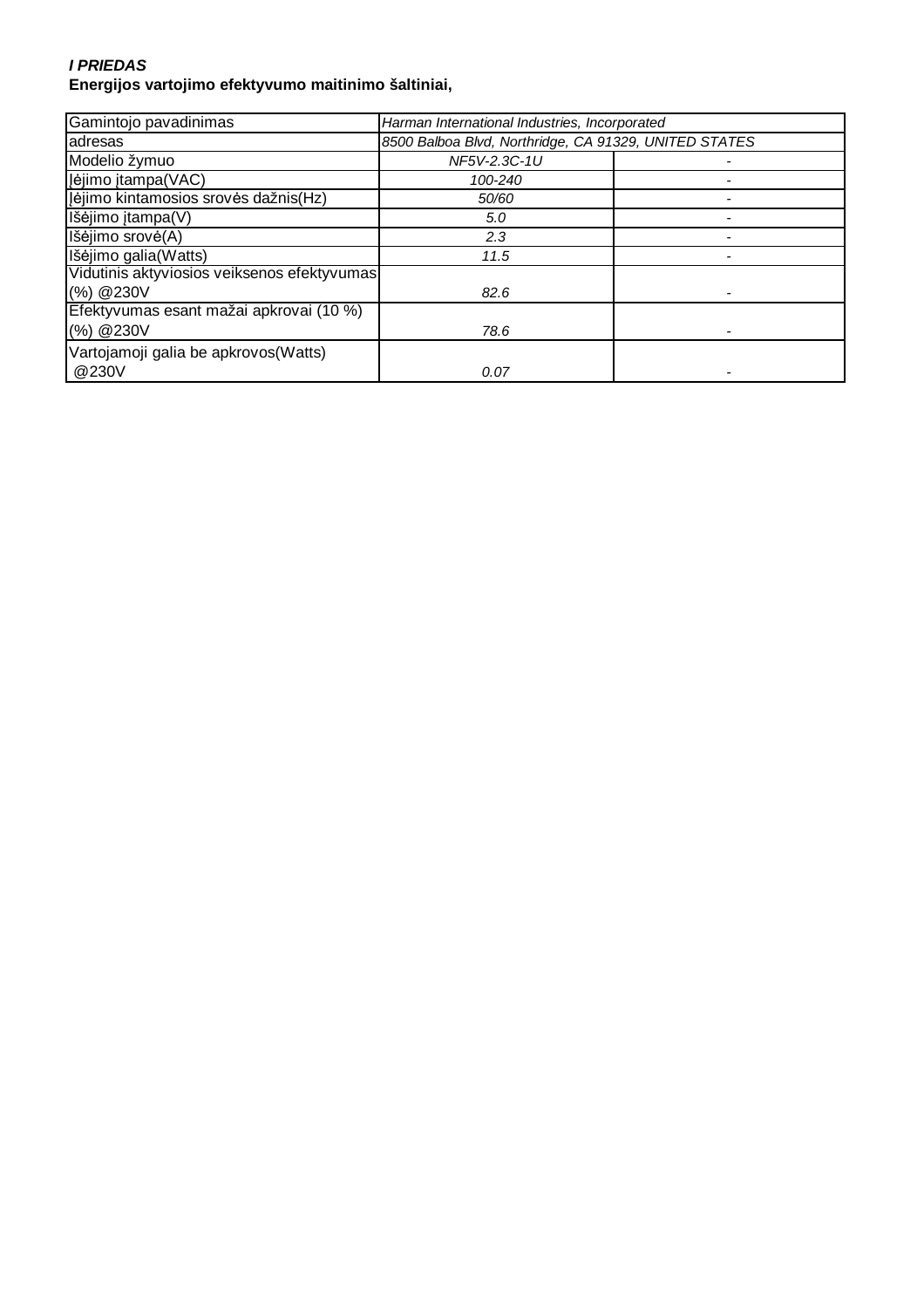

**Nederlands (nl)**

### **EU-CONFORMITEITSVERKLARING**

1.Model nr.,Merk: LINK 20, JBL

2. Naam en adres van de fabrikant of zijn gemachtigde:

Harman International Industries, Incorporated

EMEA Liaison Office, Herikerbergweg 9,1101 CN Amsterdam,The Netherlands

3. Deze conformiteitsverklaring wordt afgegeven onder volledige verantwoordelijkheid van de fabrikant: Harman International Industries, Incorporated

8500 Balboa Blvd, Northridge, CA 91329, UNITED STATES

4. Voorwerp van de verklaring:

Portable Bluetooth Speaker

5.Het hierboven beschreven voorwerp van de verklaring is in overeenstemming met de desbetreffende harmonisatiewetgeving van de Unie en andere harmonisatiewetgeving van de Unie, indien van toepassing: RED - 2014/53/EU, ERP - 2009/125/EC,

RoHS - (EU) 2015/863 amending Annex II to 2011/65/EU

6. Vermelding van de toegepaste relevante geharmoniseerde normen of van de andere technische specificaties waarop de conformiteitsverklaring betrekking heeft. Bij de opgave van de referenties moeten het identificatie nummer en de versie en, in voorkomend geval, de datum van publicatie worden vermeld: EN 300 328 V2.1.1, EN 300 440 V2.1.1, EN 301 893 V2.1.1, Draft EN 301 489-1 V2.2.0,

Final draft EN 301 489-3 V2.1.1, Draft EN 301 489-17 V3.2.0,EN 62311:2008, EN 60065:2014

(EC) No 1275/2008 & (EU) No 801/2013, (EU) 2019/1782,

EN 50581:2012,

-

7.(Indien van toepassing) De aangemelde instantie … (naam, nummer) … heeft een … (beschrijving van de werkzaamheden) … uitgevoerd en het certificaat van EU-typeonderzoek … afgegeven:

8. Indien van toepassing, beschrijving van de accessoires en onderdelen, die het mogelijk maken dat de radioapparatuur functioneert zoals bedoeld en die onder de EU-conformiteitsverklaring vallen: EPS # NF5V-2.3C-1U

9. Aanvullende informatie:

(Handtekening):

Tim Song

(naam, functie): Tim Song. Senior Manager. Compliance Ondertekend voor en namens: Harman International Industries, Incorporated (plaats en datum van afgifte): Shenzhen, China. 2020-03-11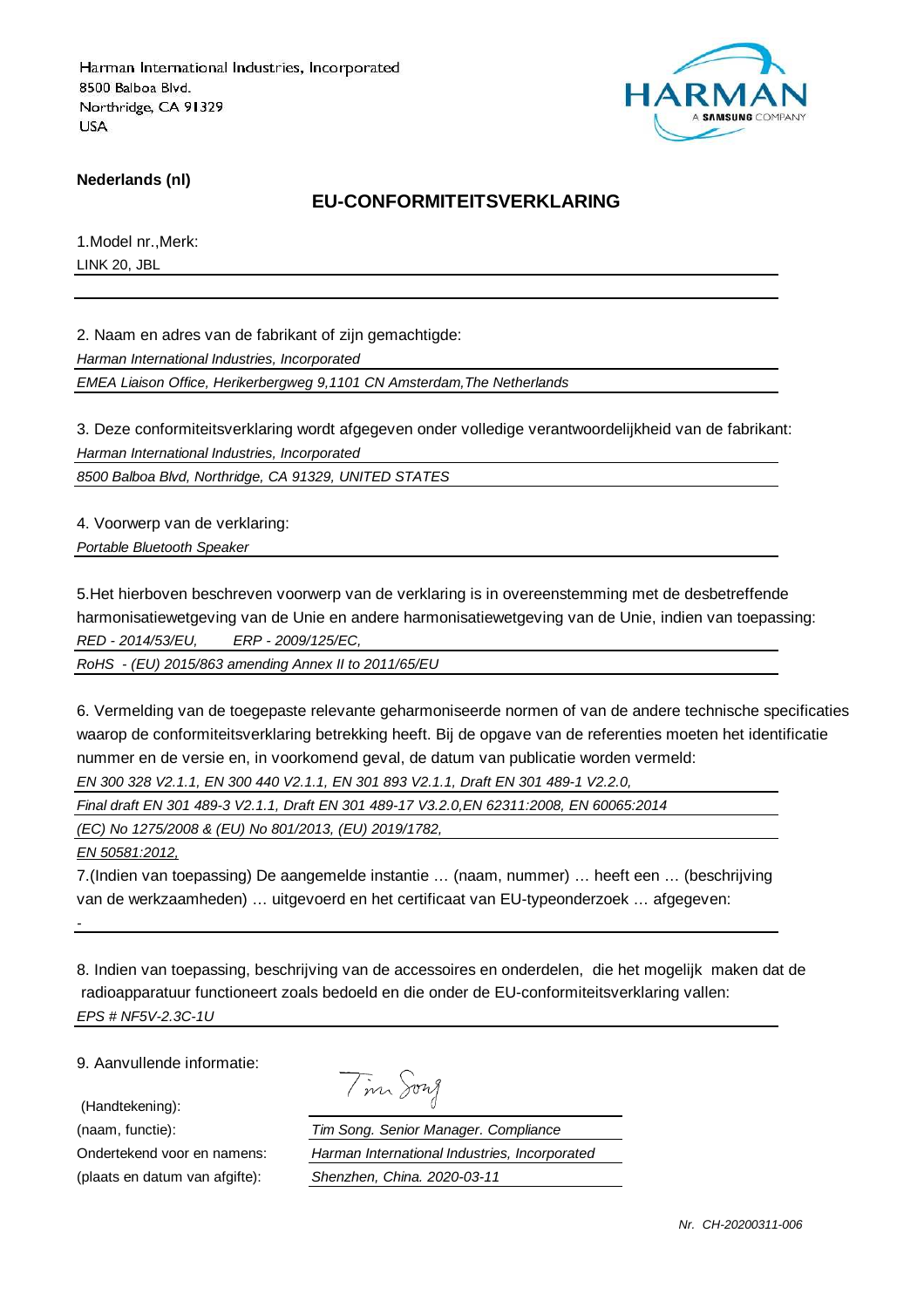#### **BIJLAGE I energie-efficiëntie voor externe stroomvoorzieningen**

| Naam van de fabrikant                        | Harman International Industries, Incorporated         |  |
|----------------------------------------------|-------------------------------------------------------|--|
| adres                                        | 8500 Balboa Blvd, Northridge, CA 91329, UNITED STATES |  |
| Typeaanduiding                               | NF5V-2.3C-1U                                          |  |
| Voedingsspanning(VAC)                        | 100-240                                               |  |
| Voedingsfrequentie(Hz)                       | 50/60                                                 |  |
| Uitgangsspanning(V)                          | 5.0                                                   |  |
| Uitgangsstroom(A)                            | 2.3                                                   |  |
| Uitgangsvermogen(Watts)                      | 11.5                                                  |  |
| Gemiddelde actieve efficiëntie(%) @230V      | 82.6                                                  |  |
| Efficiëntie bij lage belasting(10%) (%)@230V | 78.6                                                  |  |
| Energieverbruik in niet-belaste              |                                                       |  |
| toestand(Watts)                              | 0.07                                                  |  |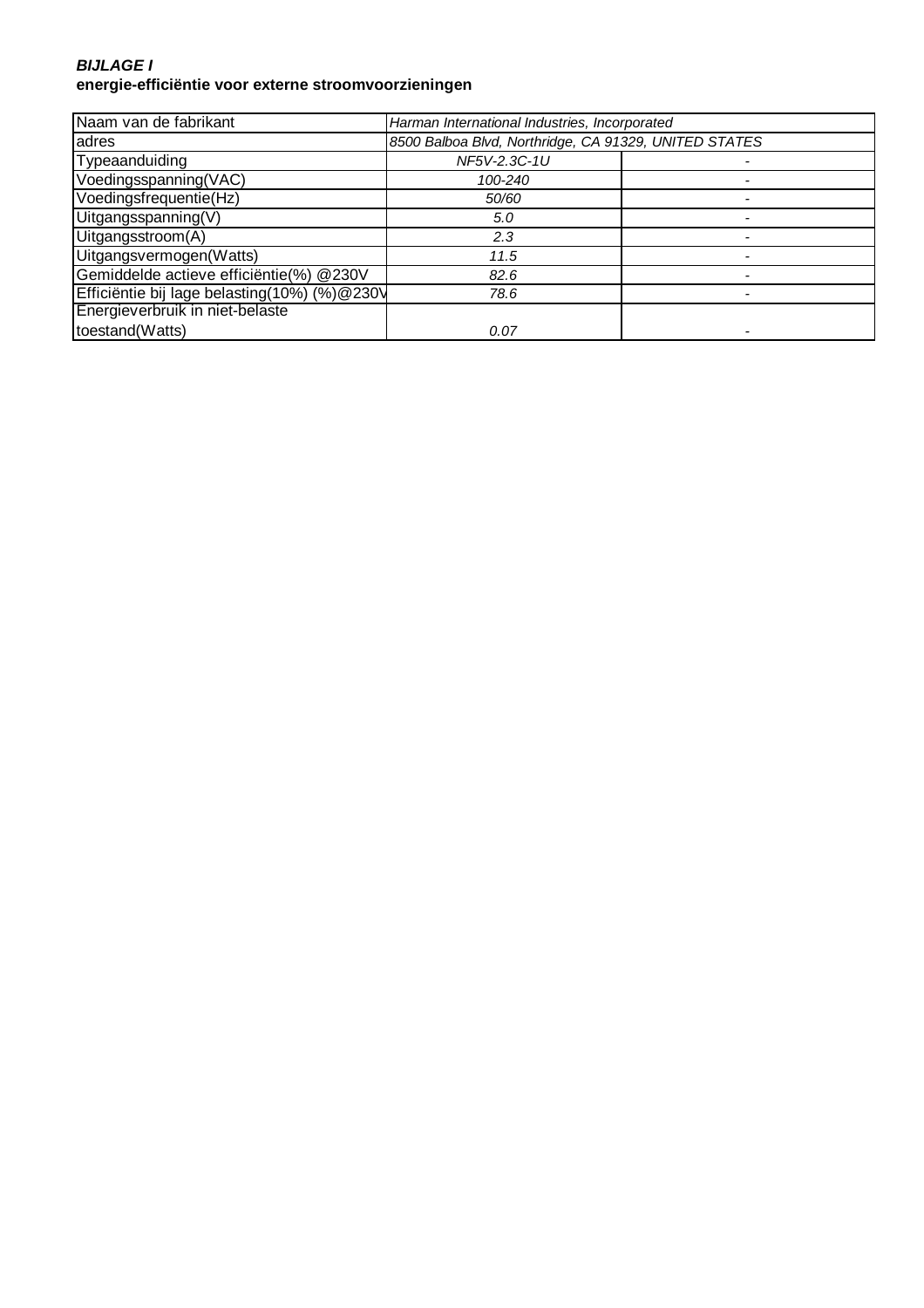

**Română (ro)**

## **DECLARAȚIA UE DE CONFORMITATE**

1. Număr model, marcă: LINK 20, JBL

2. Denumirea și adresa producătorului sau a reprezentantului său autorizat:

Harman International Industries, Incorporated

EMEA Liaison Office, Herikerbergweg 9,1101 CN Amsterdam,The Netherlands

3. Prezenta declarație de conformitate este emisă pe răspunderea exclusivă a producătorului:

Harman International Industries, Incorporated

8500 Balboa Blvd, Northridge, CA 91329, UNITED STATES

4.Obiectul declarației:

Portable Bluetooth Speaker

5. Obiectul declarației descris mai sus este în conformitate cu legislația relevantă de armonizare a Uniunii: și După caz, alte acte din legislația de armonizare a Uniunii

RED - 2014/53/EU, ERP - 2009/125/EC,

RoHS - (EU) 2015/863 amending Annex II to 2011/65/EU

6. Trimiterile la standardele armonizate relevante folosite sau trimiterile la alte specificații tehnice în legătură cu care se declară conformitatea. Referințele sunt enumerate împreună cu numerele de identificare și cu versiunea acestora precum și cu data eliberării, după caz:

EN 300 328 V2.1.1, EN 300 440 V2.1.1, EN 301 893 V2.1.1, Draft EN 301 489-1 V2.2.0,

Final draft EN 301 489-3 V2.1.1, Draft EN 301 489-17 V3.2.0,EN 62311:2008, EN 60065:2014

(EC) No 1275/2008 & (EU) No 801/2013, (EU) 2019/1782,

EN 50581:2012,

-

7. După caz, organismul notificat … (denumire, număr) ... a efectuat … (descrierea intervenției) și a emis certificatul de examinare UE de tip:

8. După caz, o descriere a accesoriilor și componentelor, inclusiv a produselor software, care permit echipamentelor radio să funcționeze corespunzător și care sunt incluse în declarația de conformitate: EPS # NF5V-2.3C-1U

9. Informații suplimentare:

(Semnătura):

| $\boldsymbol{\mathcal{M}}$ | าพา |
|----------------------------|-----|
|                            |     |

(numele, funcția) : Tim Song. Senior Manager. Compliance Semnat pentru și în numele: Harman International Industries, Incorporated (locul și data emiterii): Shenzhen, China. 2020-03-11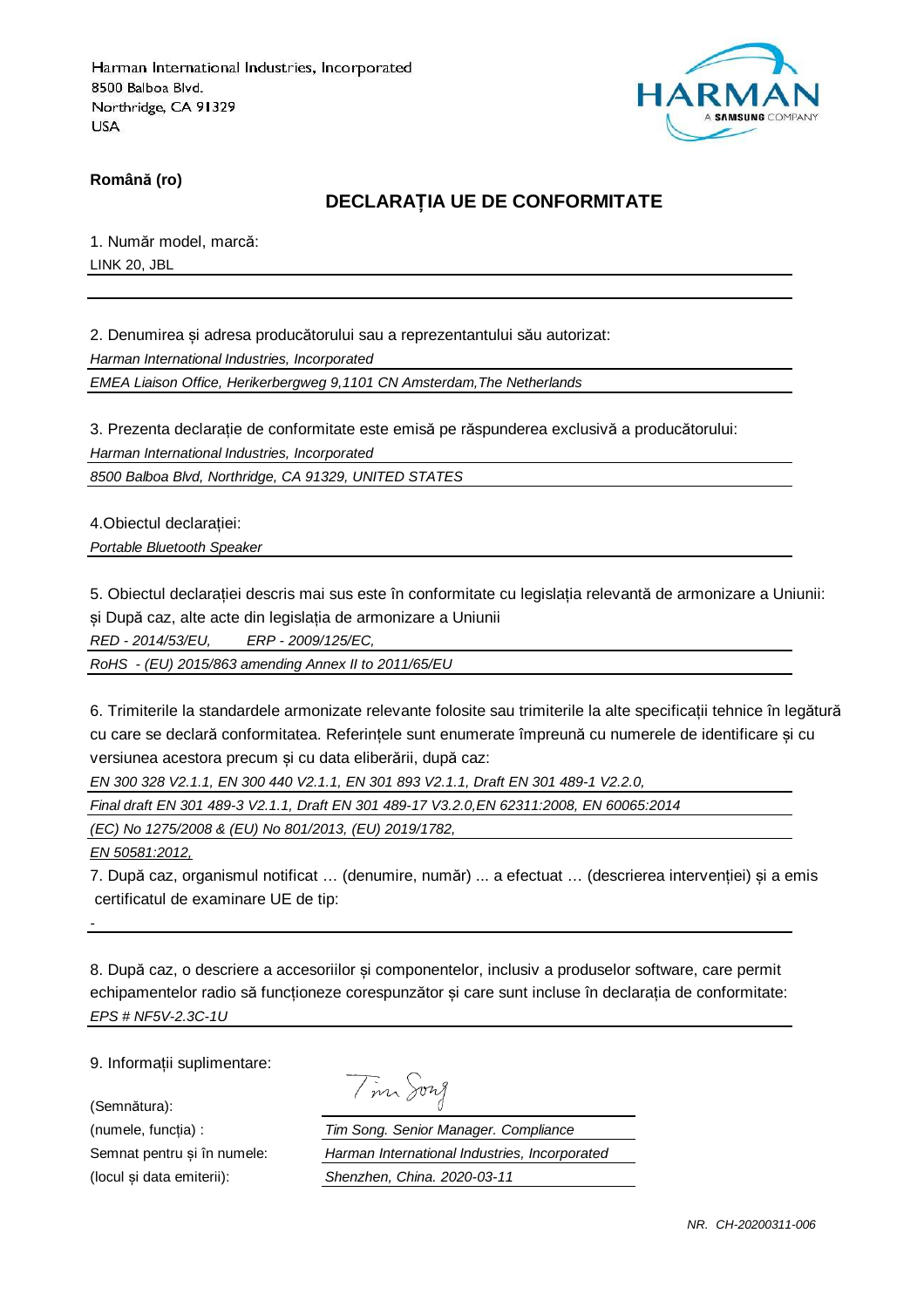#### **ANEXA I eficiență energetică în materie de surselor de alimentare externe**

| producătorului                          | Harman International Industries, Incorporated         |  |
|-----------------------------------------|-------------------------------------------------------|--|
| adresa                                  | 8500 Balboa Blvd, Northridge, CA 91329, UNITED STATES |  |
| Identificator de model                  | NF5V-2.3C-1U                                          |  |
| Tensiune de intrare(VAC)                | 100-240                                               |  |
| Frecvența c.a. de intrare(Hz)           | 50/60                                                 |  |
| Tensiune de iesire(V)                   | 5.0                                                   |  |
| Curent de iesire(A)                     | 2.3                                                   |  |
| Putere de iesire (Watts)                | 11.5                                                  |  |
| Randament mediu în mod activ(%) @230V   | 82.6                                                  |  |
| Randamentul la sarcină redusă(10%) (%)  |                                                       |  |
| @230V                                   | 78.6                                                  |  |
| Puterea absorbită în regim fără sarcină |                                                       |  |
| (Watts) @230V                           | 0.07                                                  |  |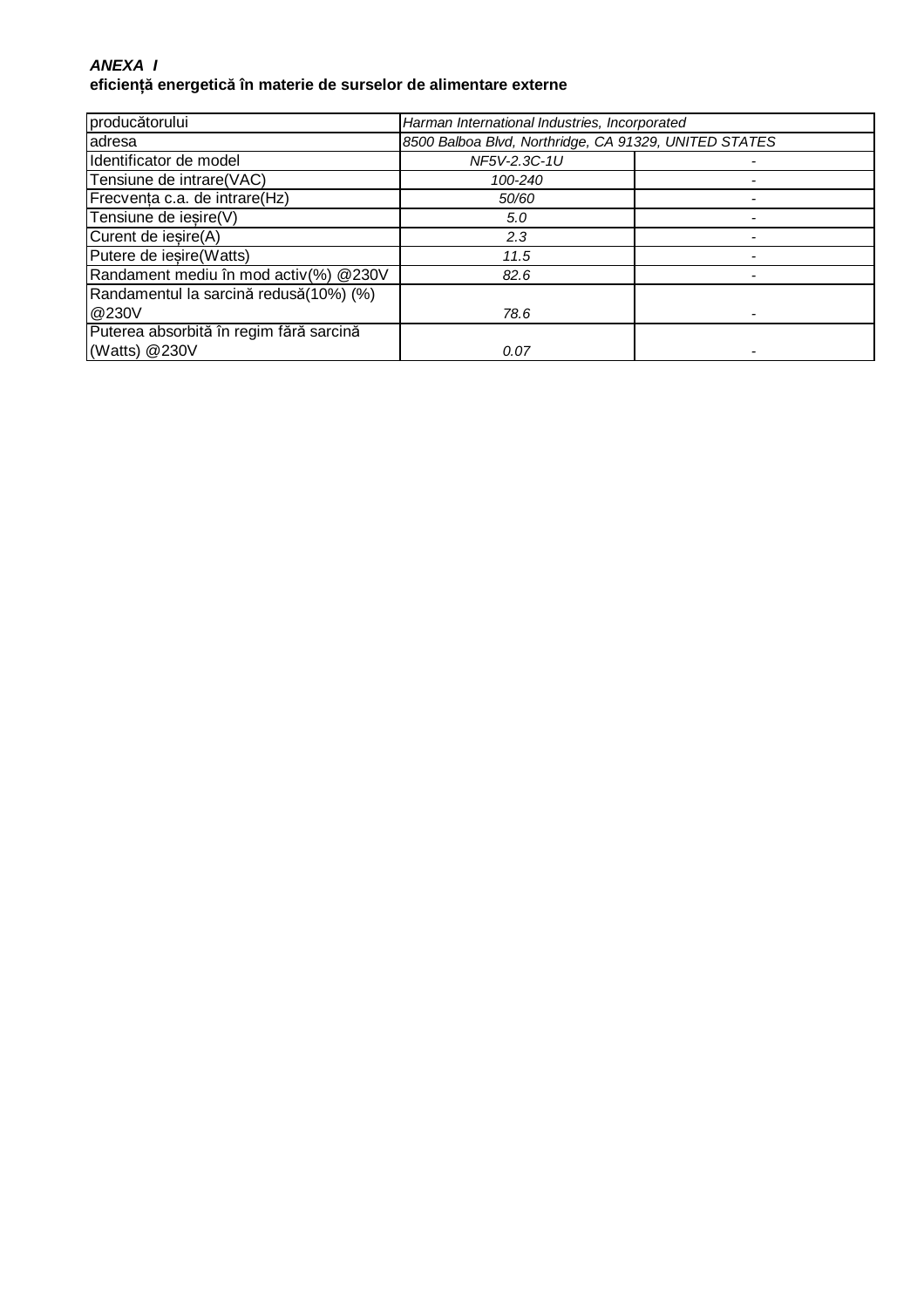

**Suomi (fi)**

### **EU-VAATIMUSTENMUKAISUUSVAKUUTUS**

1. Malli nro.,merkki: LINK 20, JBL

2. Valmistajan tai sen valtuutetun edustajan nimi ja osoite:

Harman International Industries, Incorporated

EMEA Liaison Office, Herikerbergweg 9,1101 CN Amsterdam,The Netherlands

3. Tämä vaatimustenmukaisuusvakuutus on annettu valmistajan yksinomaisella vastuulla:

Harman International Industries, Incorporated

8500 Balboa Blvd, Northridge, CA 91329, UNITED STATES

4. Vakuutuksen kohde:

Portable Bluetooth Speaker

5. Edellä kuvattu vakuutuksen kohde on asiaa koskevan unionin yhdenmukaistamislainsäädännön

vaatimusten mukainen ja Muu unionin yhdenmukaistamissäädös (tapauksen mukaan):

RED - 2014/53/EU, ERP - 2009/125/EC,

RoHS - (EU) 2015/863 amending Annex II to 2011/65/EU

6. Viittaus niihin asiaankuuluviin yhdenmukaistettuihin standardeihin, joita on käytetty, tai viittaus muihin teknisiin eritelmiin, joiden perusteella vaatimustenmukaisuusvakuutus on annettu. Viittausten luettelossa on mainittava niiden tunnistenumero ja versio ja tapauksen mukaan antopäivä:

EN 300 328 V2.1.1, EN 300 440 V2.1.1, EN 301 893 V2.1.1, Draft EN 301 489-1 V2.2.0,

Final draft EN 301 489-3 V2.1.1, Draft EN 301 489-17 V3.2.0,EN 62311:2008, EN 60065:2014

(EC) No 1275/2008 & (EU) No 801/2013, (EU) 2019/1782,

EN 50581:2012,

-

7. Tapauksen mukaan ilmoitettu laitos … (nimi, numero) … suoritti … (toimenpiteen kuvaus) … ja antoi EU-tyyppitarkastustodistuksen: …

8. Tapauksen mukaan kuvaus lisälaitteista ja osista, myös ohjelmistoista, jotka mahdollistavat radiolaitteen käyttötarkoituksen mukaisen käytön ja jotka EU-vaatimustenmukaisuusvakuutus kattaa: EPS # NF5V-2.3C-1U

9. Lisätietoja:

(allekirjoitus):

(antamispaikka ja -päivämäärä): Shenzhen, China. 2020-03-11

Tim Song

(nimi, tehtävä): Tim Song. Senior Manager. Compliance Seuraavan puolesta allekirjoittanut: Harman International Industries, Incorporated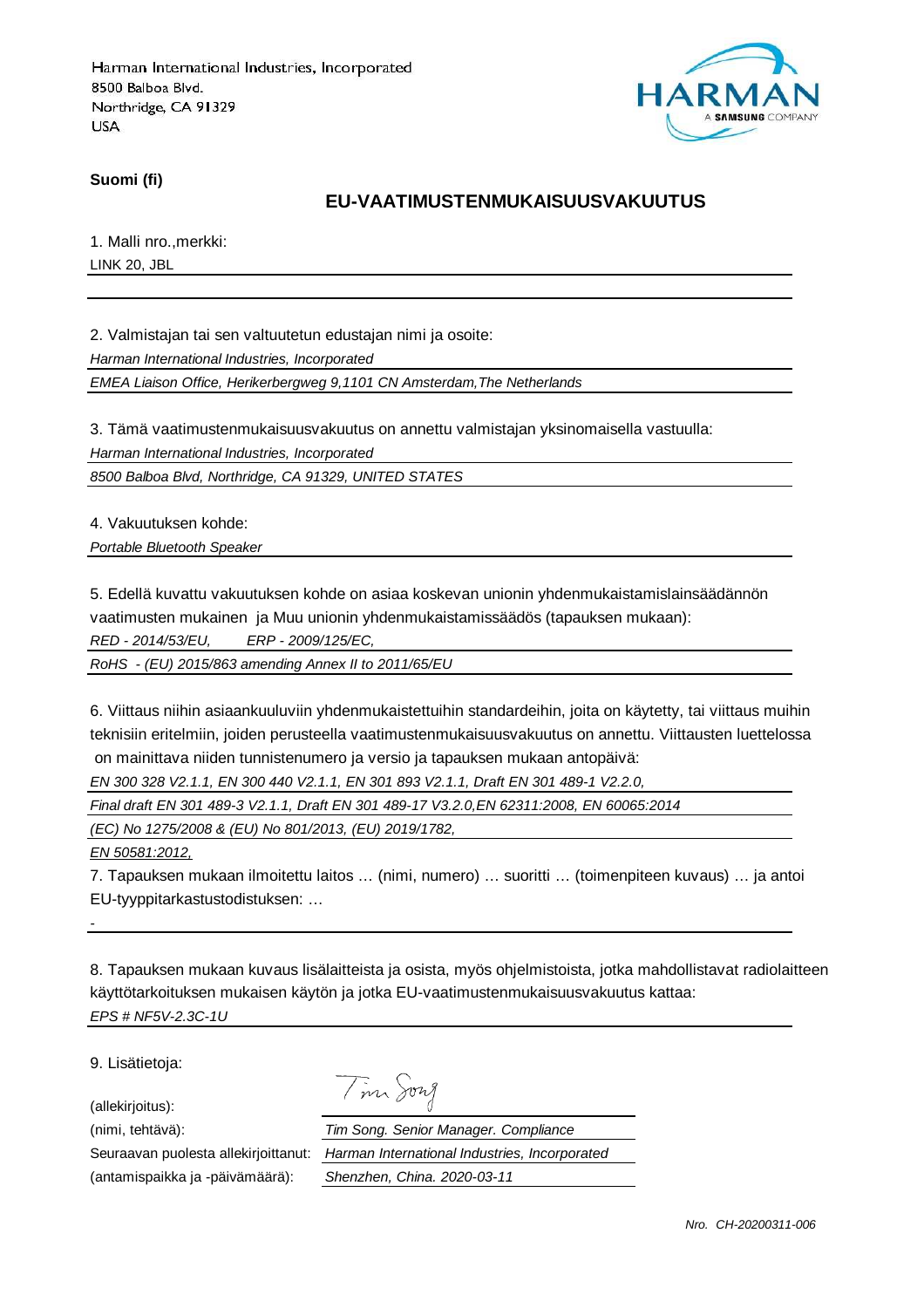## **LIITE I Energiatehokkuus Ulkoisten teholähteiden lukuun**

| Valmistajan nimi                            | Harman International Industries, Incorporated         |  |
|---------------------------------------------|-------------------------------------------------------|--|
| osoite                                      | 8500 Balboa Blvd, Northridge, CA 91329, UNITED STATES |  |
| Mallitunniste                               | NF5V-2.3C-1U                                          |  |
| Ottojännite(VAC)                            | 100-240                                               |  |
| Tuloverkkotaajuus(Hz)                       | 50/60                                                 |  |
| Antojännite(V)                              | 5.0                                                   |  |
| Antovirta(A)                                | 2.3                                                   |  |
| Antoteho(Watts)                             | 11.5                                                  |  |
| Aktiivitilan keskimääräinen hyötysuhde(%)   |                                                       |  |
| @230V                                       | 82.6                                                  |  |
| Hyötysuhde alhaisella kuormituksella (10 %) |                                                       |  |
| (%) @ 230V                                  | 78.6                                                  |  |
| Kuormittamattoman tilan tehonkulutus        |                                                       |  |
| (Watts) $@230V$                             | 0.07                                                  |  |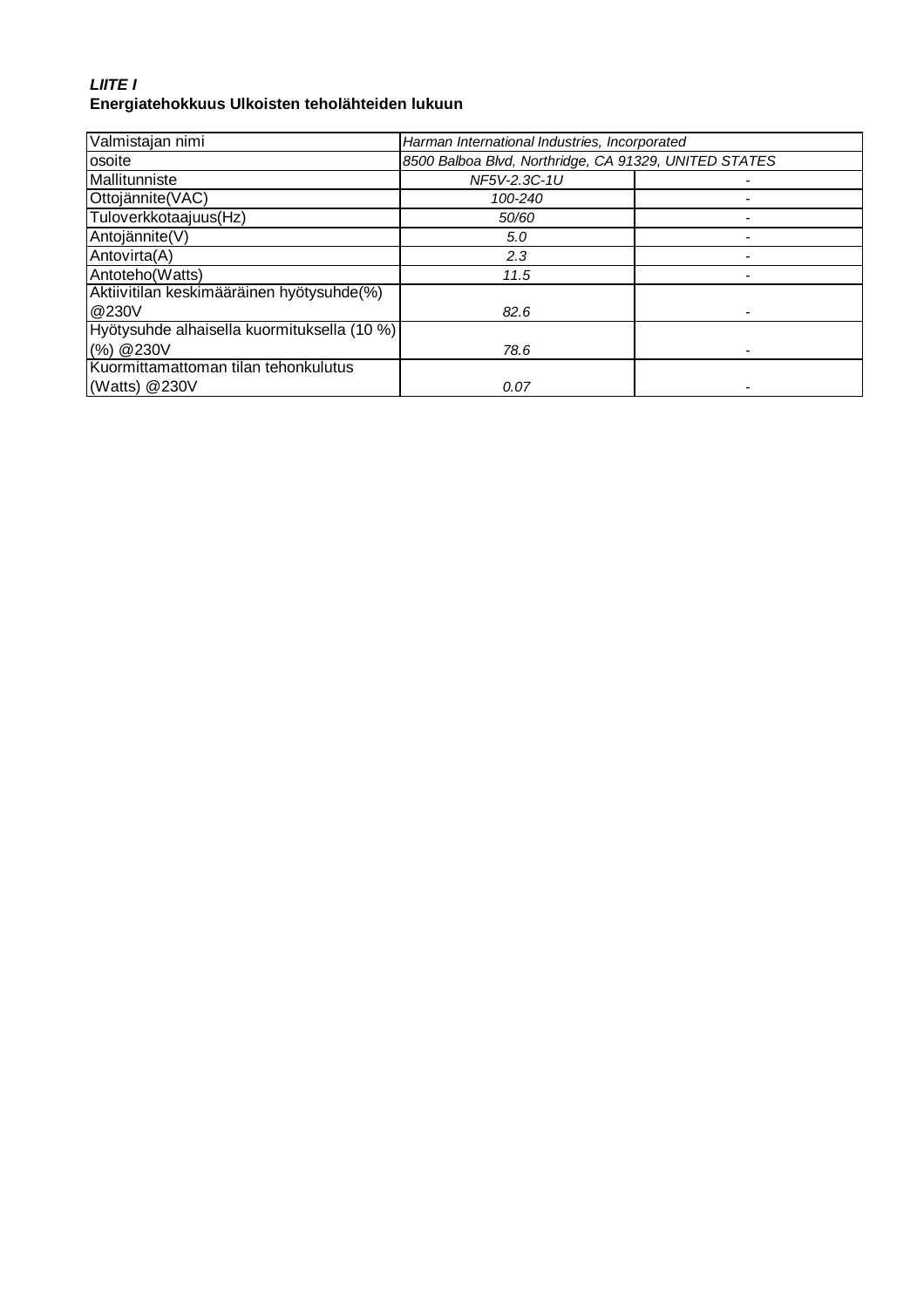

**magyar (hu)**

## **EU-MEGFELELŐSÉGI NYILATKOZAT**

1.Modellazonosító,márka: LINK 20, JBL

2. A gyártó vagy meghatalmazott képviselőjének neve és címe:

Harman International Industries, Incorporated

EMEA Liaison Office, Herikerbergweg 9,1101 CN Amsterdam,The Netherlands

3. Ezt a megfelelőségi nyilatkozatot a gyártó kizárólagos felelőssége mellett adják ki:

Harman International Industries, Incorporated

8500 Balboa Blvd, Northridge, CA 91329, UNITED STATES

4. A nyilatkozat tárgya:

Portable Bluetooth Speaker

5. A fent ismertetett nyilatkozat tárgya megfelel a vonatkozó uniós harmonizációs jogszabályoknak és adott esetben egyéb uniós harmonizációs jogszabály

RED - 2014/53/EU, ERP - 2009/125/EC,

RoHS - (EU) 2015/863 amending Annex II to 2011/65/EU

6.Az alkalmazott harmonizált szabványokra való hivatkozás vagy az azokra az egyéb műszaki előírásokra való hivatkozás, amelyekkel kapcsolatban megfelelőségi nyilatkozatot tetteké. A hivatkozásokat az azonosító számokkal együtt és a megfelelő verzió feltüntetésével kell megadni, adott esetben a kiállítás dátumával együtt: EN 300 328 V2.1.1, EN 300 440 V2.1.1, EN 301 893 V2.1.1, Draft EN 301 489-1 V2.2.0,

Final draft EN 301 489-3 V2.1.1, Draft EN 301 489-17 V3.2.0,EN 62311:2008, EN 60065:2014

Tim Song

(EC) No 1275/2008 & (EU) No 801/2013, (EU) 2019/1782,

EN 50581:2012,

7.A(z) ... (nevű, számú)… bejelentett szervezet adott esetben elvégezte a(z) … (a beavatkozás ismertetése) …, és a következő EU-típusvizsgálati tanúsítványt adta ki:

8. Adott esetben a tartozékok és alkatrészek leírása, ideértve a rádióberendezés rendeltetésszerű használatát lehetővé tévő és az EU-megfelelőségi nyilatkozat hatályába tartozó szoftvereket is: EPS # NF5V-2.3C-1U

9. További információk:

(aláírás):

-

(név, beosztás):

nevében megbízásából írták alá: (a kiállítás helye és dátuma):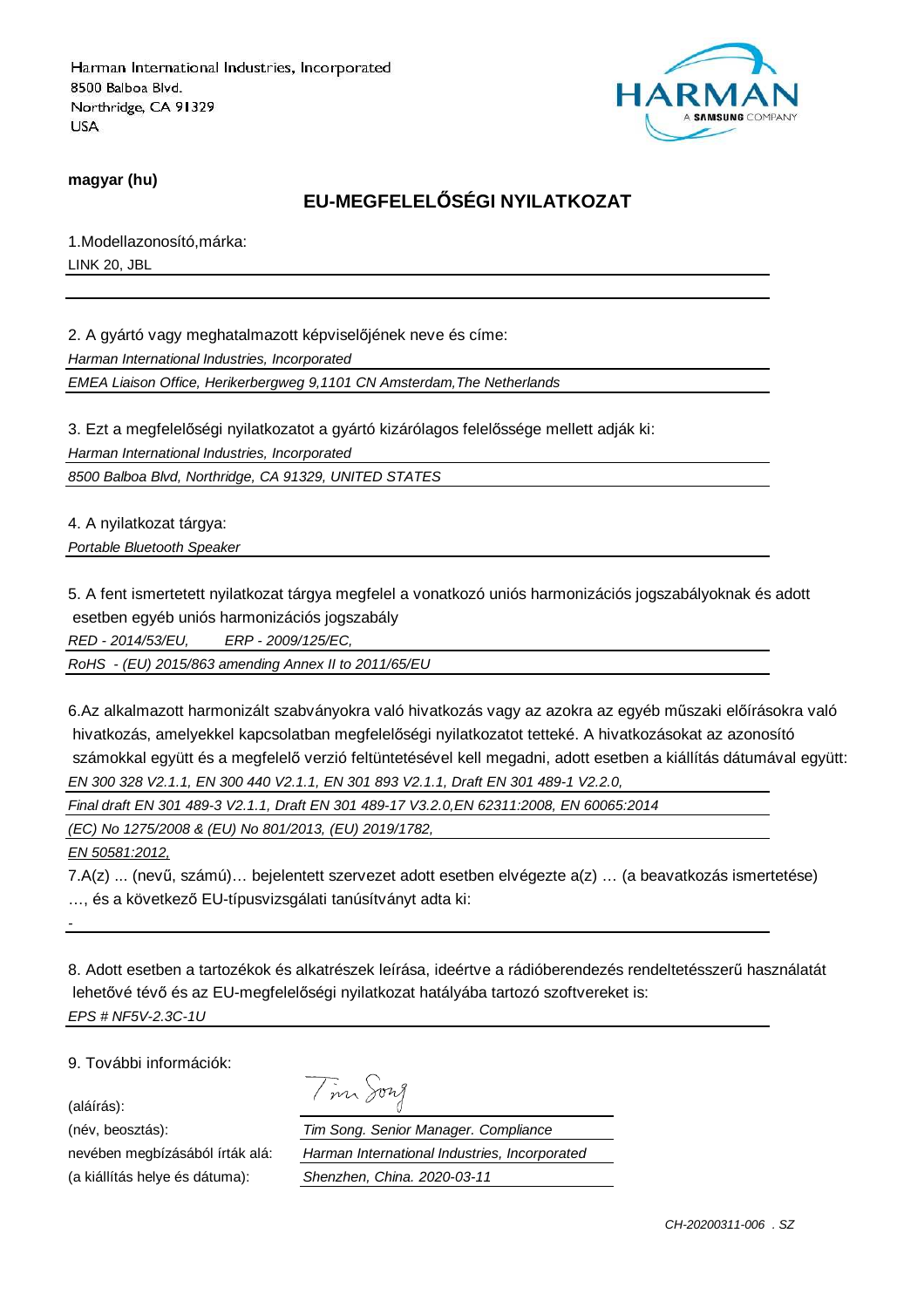# **I. MELLÉKLET**

## **a külső energiaellátás energiahatékonysága**

| A gyártó neve                              | Harman International Industries, Incorporated         |  |
|--------------------------------------------|-------------------------------------------------------|--|
| címe                                       | 8500 Balboa Blvd, Northridge, CA 91329, UNITED STATES |  |
| Modellazonosító                            | NF5V-2.3C-1U                                          |  |
| Bemenő feszültség(VAC)                     | 100-240                                               |  |
| Bemenő váltóáram frekvenciája(Hz)          | 50/60                                                 |  |
| Kimenő feszültség(V)                       | 5.0                                                   |  |
| Kimenő áramerősség(A)                      | 2.3                                                   |  |
| Kimenő teljesítmény (Watts)                | 11.5                                                  |  |
| Aktív üzemmódban mért átlagos              |                                                       |  |
| hatásfok(%)                                | 82.6                                                  |  |
| Hatásfok alacsony (10 %-os) terhelésnél(%) |                                                       |  |
| @230V                                      | 78.6                                                  |  |
| Üresjárási üzemmódban mért                 |                                                       |  |
| energiafogyasztás(Watts) @230V             | 0.07                                                  |  |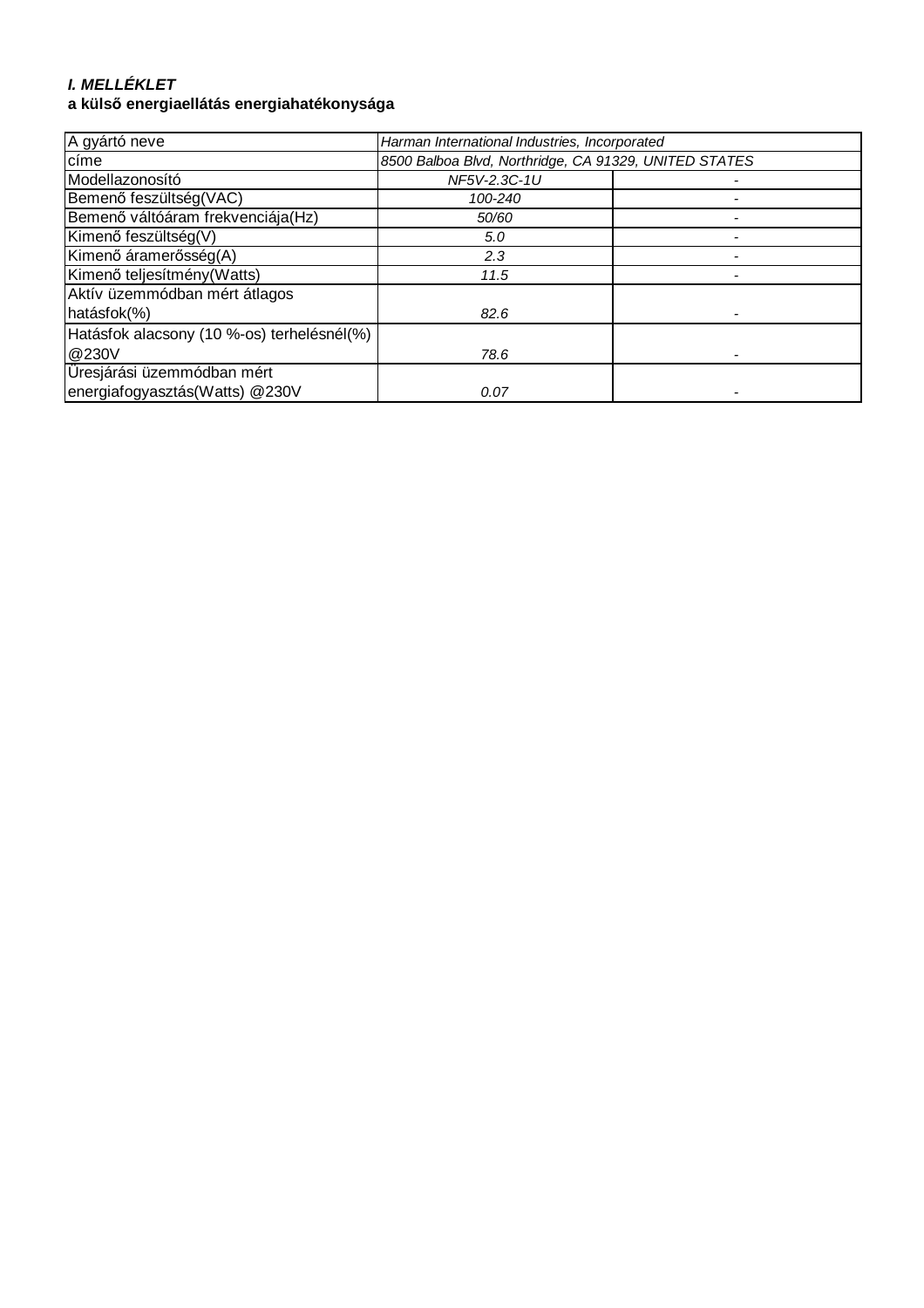

**polski (pl)**

### **DEKLARACJA ZGODNOŚCI UE**

1. Nazwa modelu,Marka: LINK 20, JBL

2. Nazwa i adres producenta lub jego upoważnionego przedstawiciela: Harman International Industries, Incorporated

EMEA Liaison Office, Herikerbergweg 9,1101 CN Amsterdam,The Netherlands

3. Niniejszą deklarację zgodności wydaje się na wyłączną odpowiedzialność producenta: Harman International Industries, Incorporated

8500 Balboa Blvd, Northridge, CA 91329, UNITED STATES

4. Przedmiot deklaracji:

Portable Bluetooth Speaker

5.Wymieniony powyżej przedmiot niniejszej deklaracji jest zgodny z odnośnymi wymaganiami unijnego prawodawstwa harmonizacyjnego i innym unijnym prawodawstwem harmonizacyjnym, w stosownych przypadkach:

RED - 2014/53/EU, ERP - 2009/125/EC,

RoHS - (EU) 2015/863 amending Annex II to 2011/65/EU

6. Odwołania do odnośnych norm zharmonizowanych, które zastosowano, lub do innych specyfikacji technicznych,w stosunku do których deklarowana jest zgodność. Odwołania muszą być podane wraz z ich numerami identyfika cyjnymi i wersjami oraz w stosownych przypadkach z datą wydania:

EN 300 328 V2.1.1, EN 300 440 V2.1.1, EN 301 893 V2.1.1, Draft EN 301 489-1 V2.2.0,

Final draft EN 301 489-3 V2.1.1, Draft EN 301 489-17 V3.2.0,EN 62311:2008, EN 60065:2014

(EC) No 1275/2008 & (EU) No 801/2013, (EU) 2019/1782,

EN 50581:2012,

-

7. W stosownych przypadkach, jednostka notyfikowana … (nazwa, numer) … przeprowadziła … (opis interwencji) … i wydała certyfikat badania typu UE:

8.W stosownych przypadkach, opis elementów dodatkowych lub komponentów, w tym oprogramowania , które umoż liwiają działanie urządzenia radiowego zgodnie z przeznaczeniem i które są objęte deklaracją zgodności UE: EPS # NF5V-2.3C-1U

9. Informacje dodatkowe:

(podpis):

Tim Song

(imię i nazwisko, stanowisko): Tim Song. Senior Manager. Compliance Podpisano w imieniu: Harman International Industries, Incorporated (miejsce i data wydania): Shenzhen, China. 2020-03-11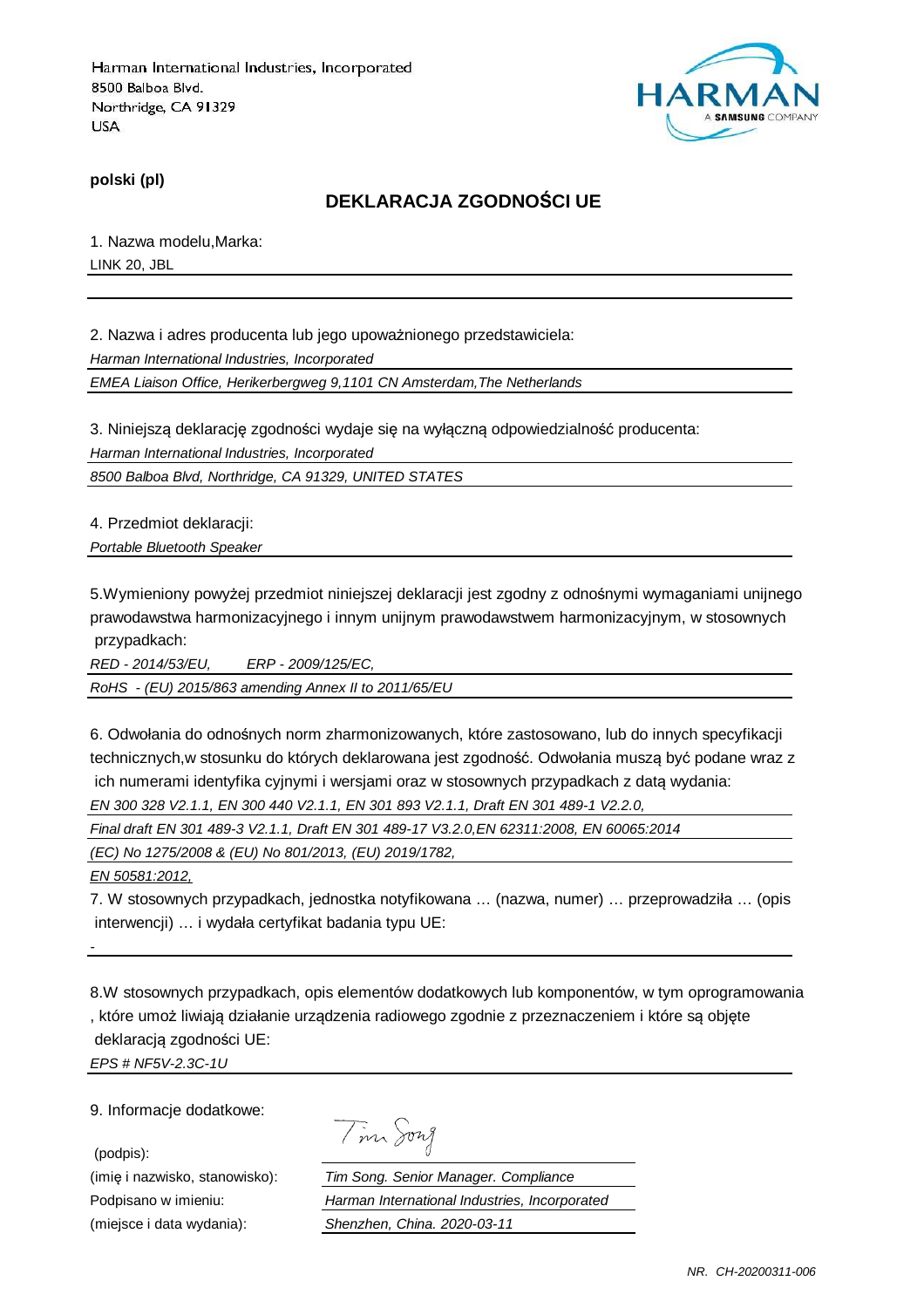#### **ZAŁ***Ą***CZNIK I efektywności energetycznej dotyczące zasilaczy zewnętrznych**

| producenta                                | Harman International Industries, Incorporated         |  |
|-------------------------------------------|-------------------------------------------------------|--|
| adres                                     | 8500 Balboa Blvd, Northridge, CA 91329, UNITED STATES |  |
| Identyfikator modelu                      | NF5V-2.3C-1U                                          |  |
| Napięcie wejściowe(VAC)                   | 100-240                                               |  |
| Wejściowa częstotliwość prądu przemienneg | 50/60                                                 |  |
| Napięcie wyjściowe(V)                     | 5.0                                                   |  |
| Prąd wyjściowy(A)                         | 2.3                                                   |  |
| Moc wyjściowa (Watts)                     | 11.5                                                  |  |
| Średnia sprawność podczas pracy(%)        |                                                       |  |
| @230V                                     | 82.6                                                  |  |
| Sprawność przy niskim obciążeniu (10 %)   |                                                       |  |
| (%) @230V                                 | 78.6                                                  |  |
| Zużycie energii w stanie bez obciążenia   |                                                       |  |
| (Watts) @230V                             | 0.07                                                  |  |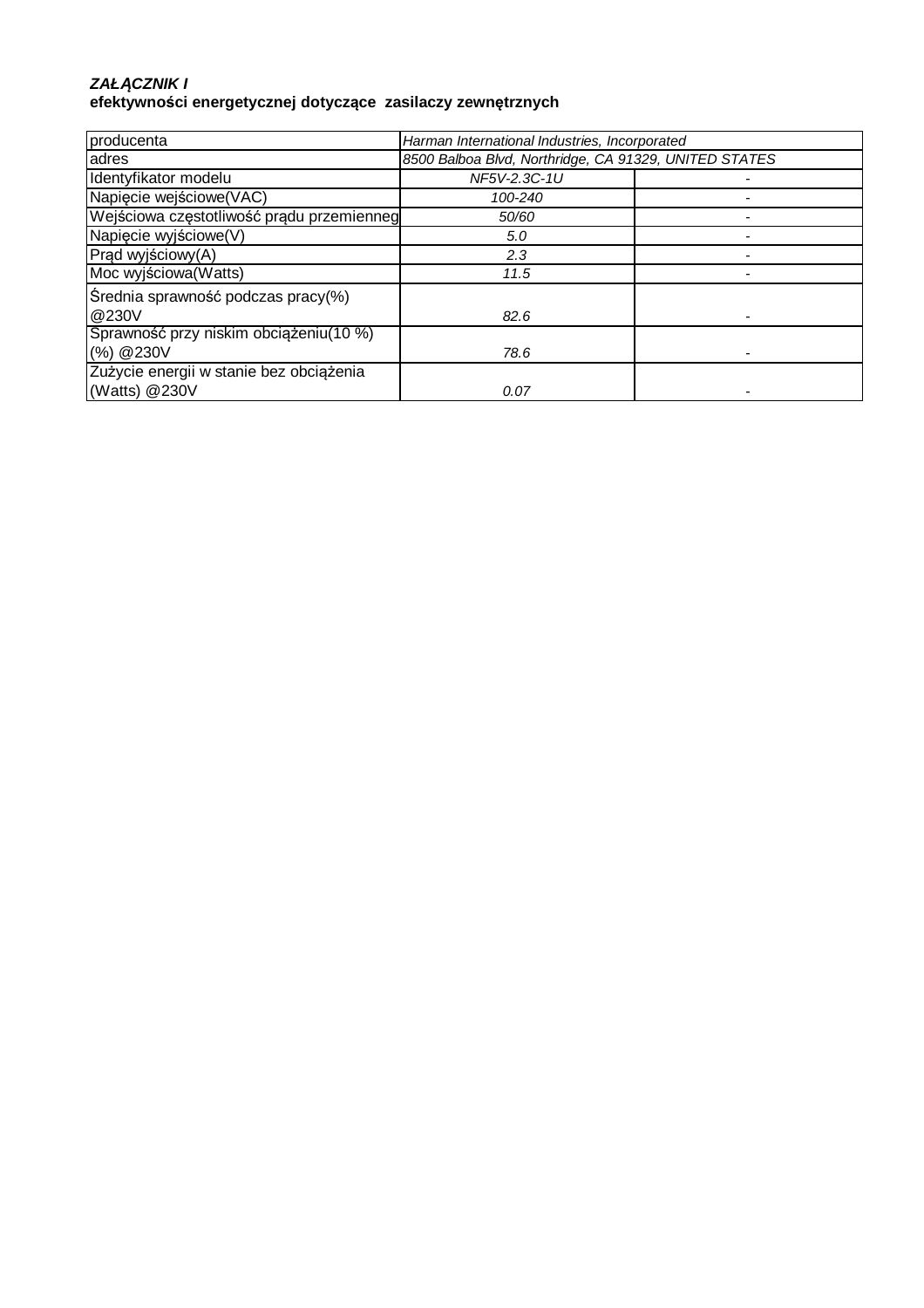

**slovenčina (sk)**

## **EÚ VYHLÁSENIE O ZHODE**

1.Číslo modelu,brand: LINK 20, JBL

2. Meno a adresa výrobcu alebo jeho splnomocneného zástupcu: Harman International Industries, Incorporated

EMEA Liaison Office, Herikerbergweg 9,1101 CN Amsterdam,The Netherlands

3. Toto vyhlásenie o zhode sa vydáva na výhradnú zodpovednosť výrobcu.:

Harman International Industries, Incorporated

8500 Balboa Blvd, Northridge, CA 91329, UNITED STATES

4.Predmet vyhlásenia: Portable Bluetooth Speaker

5. Uvedený predmet vyhlásenia je v zhode s príslušnými harmonizačnými právnymi predpismi Únie a Prípadne ďalšie harmonizačné právne predpisy Únie:

RED - 2014/53/EU, ERP - 2009/125/EC,

RoHS - (EU) 2015/863 amending Annex II to 2011/65/EU

6. Odkazy na príslušné použité harmonizované normy alebo odkazy na iné technické špecifikácie, v súvislosti s ktorými sa zhoda vyhlasuje. V rámci odkazov sa musí uviesť identifikačné číslo a verzia a prípadne dátum vydania:

EN 300 328 V2.1.1, EN 300 440 V2.1.1, EN 301 893 V2.1.1, Draft EN 301 489-1 V2.2.0,

Final draft EN 301 489-3 V2.1.1, Draft EN 301 489-17 V3.2.0,EN 62311:2008, EN 60065:2014

(EC) No 1275/2008 & (EU) No 801/2013, (EU) 2019/1782,

EN 50581:2012,

7. Prípadne: notifikovaný orgán … (názov, číslo) … vykonal … (opis zásahu) … a vydal certifikát EÚ skúšky typu:

8. V príslušných prípadoch opis príslušenstva a komponentov vrátane softvéru, ktoré umožňujú rádiovému zariadeniu fungovať v súlade so zamýšľaným účelom, a na ktoré sa vzťahuje EÚ vyhlásenie o zhode: EPS # NF5V-2.3C-1U

9. Doplňujúce informácie:

(podpis):

-

| $\Lambda_{\Lambda}$ | nri<br>Λ |
|---------------------|----------|
|                     |          |

(meno, funkcia): Tim Song. Senior Manager. Compliance Podpísané za a v mene: Harman International Industries, Incorporated (miesto a dátum vydania): Shenzhen, China. 2020-03-11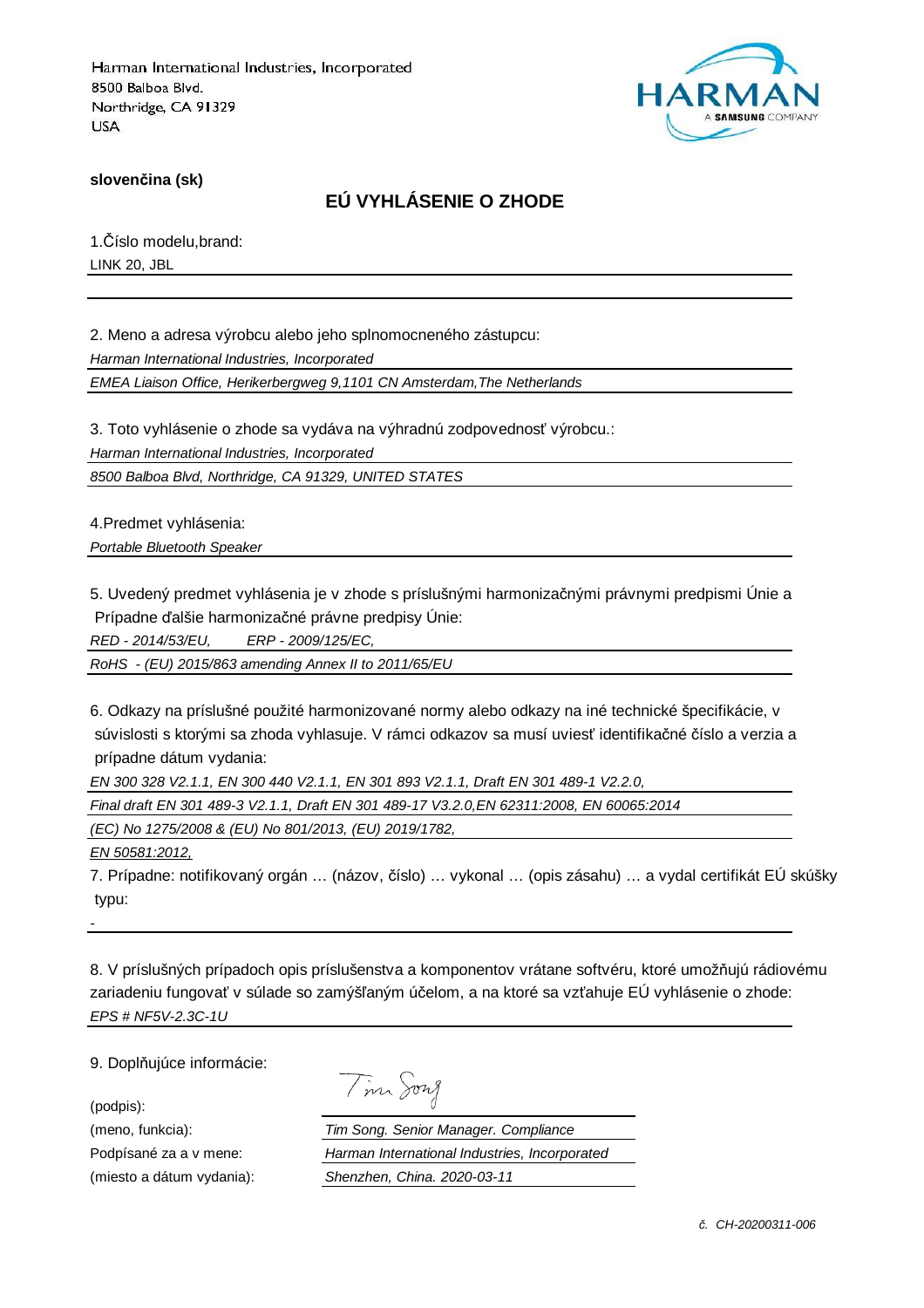### **PRÍLOHA I energetickú účinnosť na externých zdrojov napájania**

| výrobcu                                    | Harman International Industries, Incorporated         |  |
|--------------------------------------------|-------------------------------------------------------|--|
| adresa                                     | 8500 Balboa Blvd, Northridge, CA 91329, UNITED STATES |  |
| Identifikačný kód modelu                   | NF5V-2.3C-1U                                          |  |
| Vstupné napätie(VAC)                       | 100-240                                               |  |
| Frekvencia vstupného striedavého prúdu(Hz) | 50/60                                                 |  |
| Výstupné napätie(V)                        | 5.0                                                   |  |
| Výstupný prúd(A)                           | 2.3                                                   |  |
| Výstupný výkon(Watts)                      | 11.5                                                  |  |
| Priemerná účinnosť v aktívnom režime(%)    |                                                       |  |
| @230V                                      | 82.6                                                  |  |
| Účinnosť pri nízkej záťaži(10 %) (%) @230V | 78.6                                                  |  |
| Spotreba energie v stave bez záťaže(Watts) |                                                       |  |
| @230V                                      | 0.07                                                  |  |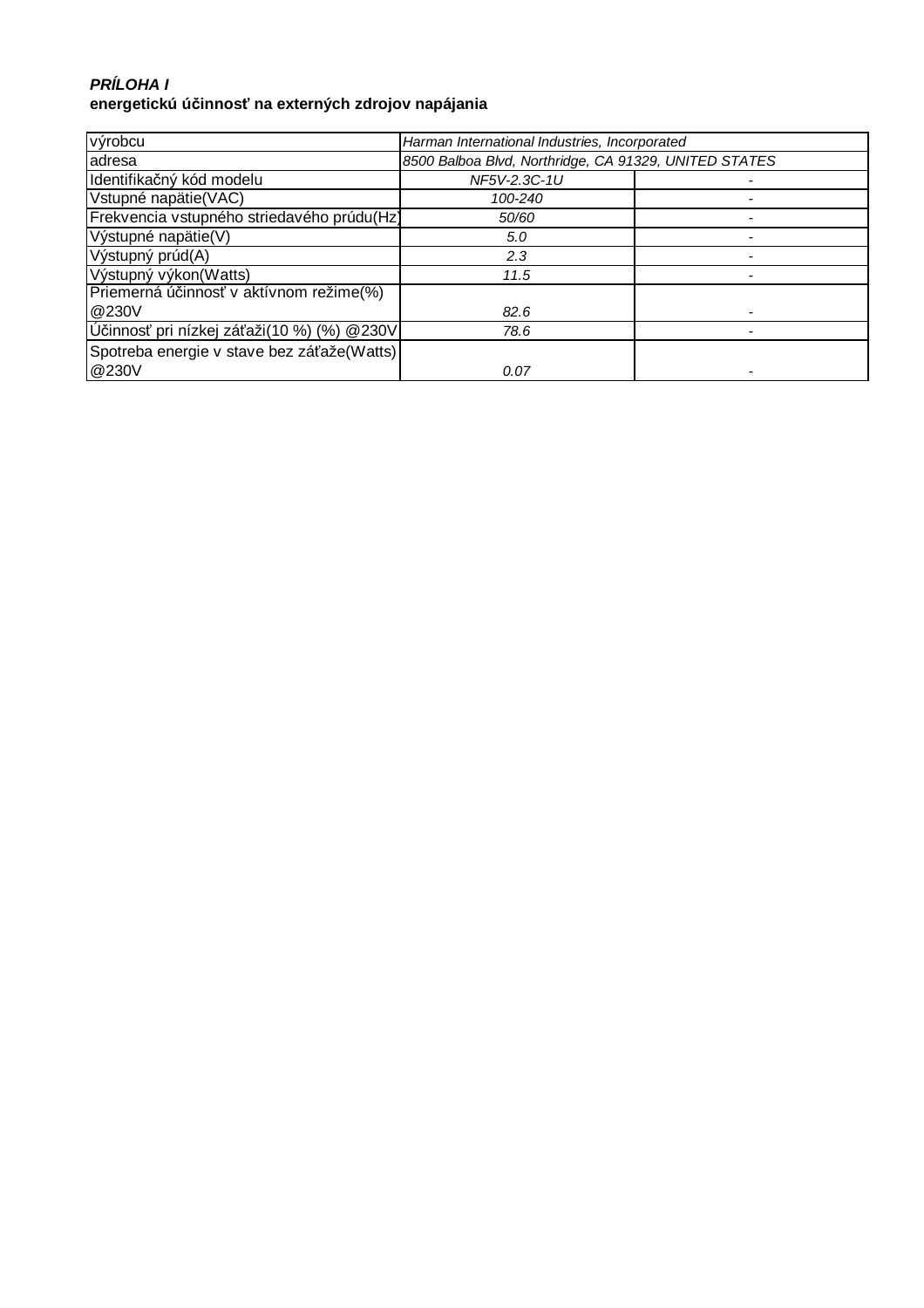

**svenska (sv)**

# **EU-FÖRSÄKRAN OM ÖVERENSSTÄMMELSE**

1. Modell nr.,varumärke**:** LINK 20, JBL

2. Namn på och adress till tillverkaren eller dennes representant:

Harman International Industries, Incorporated

EMEA Liaison Office, Herikerbergweg 9,1101 CN Amsterdam,The Netherlands

3. Denna försäkran om överensstämmelse utfärdas på tillverkarens eget ansvar:

Harman International Industries, Incorporated

8500 Balboa Blvd, Northridge, CA 91329, UNITED STATES

4. Föremål för försäkran: Portable Bluetooth Speaker

5. Föremålet för försäkran ovan överensstämmer med den relevanta unionslagstiftningen om harmon -isering och Annan harmoniserad unionslagstiftning i förekommande fall

RED - 2014/53/EU, ERP - 2009/125/EC,

RoHS - (EU) 2015/863 amending Annex II to 2011/65/EU

6.Hänvisningar till de relevanta harmoniserade standarder som använts eller hänvisningar till andra tekniska specifikationer enligt vilka överensstämmelsen försäkras. Hänvisningar måste förtecknas tillsammans med identifieringsnummer och version och i förekommande fall datum för utfärdande:

EN 300 328 V2.1.1, EN 300 440 V2.1.1, EN 301 893 V2.1.1, Draft EN 301 489-1 V2.2.0,

Final draft EN 301 489-3 V2.1.1, Draft EN 301 489-17 V3.2.0,EN 62311:2008, EN 60065:2014

(EC) No 1275/2008 & (EU) No 801/2013, (EU) 2019/1782,

EN 50581:2012,

-

7. I tillämpliga fall: det anmälda organet ... (namn, nummer) ... har utfört ... (beskrivning av åtgärd) ... och utfärdat EU- typprovningsintyg:

8. I förekommande fall en beskrivning av tillbehör och komponenter, inklusive programvara, som gör det möjligt för radioutrustningen att fungera som avsett och som täcks av en EU-försäkran om överensstämmelse: EPS # NF5V-2.3C-1U

9. Ytterligare information:

(namnteckning):

Tim Song

(namn, befattning): Tim Song. Senior Manager. Compliance Undertecknat för: Harman International Industries, Incorporated (ort och datum) Shenzhen, China. 2020-03-11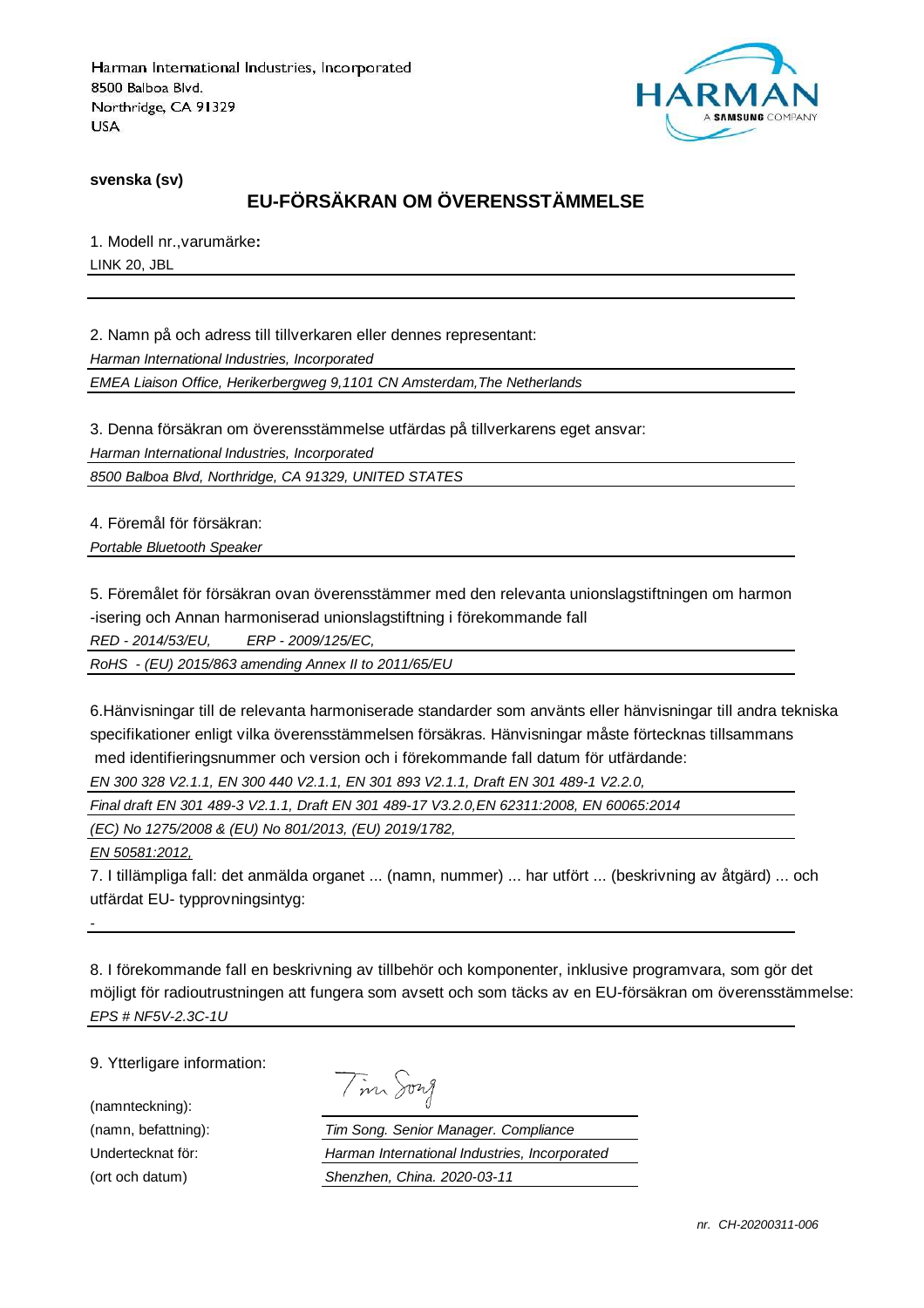#### **BILAGA I Energieffektivitet för externa nätaggregat**

| Tillverkarens namn                           | Harman International Industries, Incorporated         |  |
|----------------------------------------------|-------------------------------------------------------|--|
| adress                                       | 8500 Balboa Blvd, Northridge, CA 91329, UNITED STATES |  |
| Modellbeteckning                             | NF5V-2.3C-1U                                          |  |
| Ingående spänning(VAC)                       | 100-240                                               |  |
| Ingående frekvens (växelström)(Hz)           | 50/60                                                 |  |
| Utgående spänning(V)                         | 5.0                                                   |  |
| Utgående ström(A)                            | 2.3                                                   |  |
| Utgående effekt(Watts)                       | 11.5                                                  |  |
| Genomsnittlig verkningsgrad i aktivt läge(%) |                                                       |  |
| @230V                                        | 82.6                                                  |  |
| Verkningsgrad vid låg last(10 %) (%) @230V   | 78.6                                                  |  |
| Elförbrukning vid noll-last(Watts) @230V     | 0.07                                                  |  |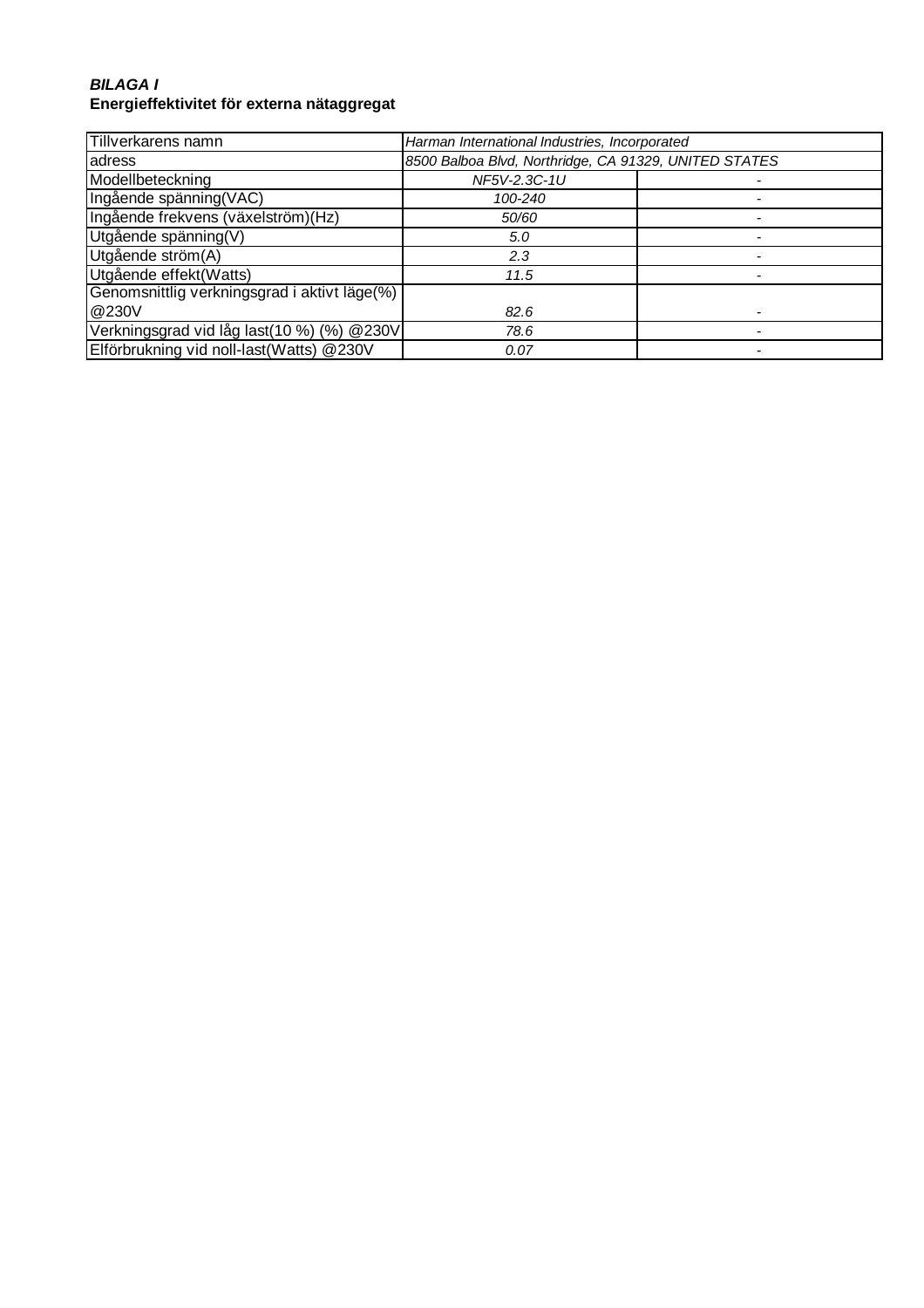

#### **Malti (mt)**

### **DIKJARAZZJONI TA' KONFORMITÀ TAL-UE**

1.Il-mudell Nru.,marka: LINK 20, JBL

2. L-isem u l-indirizz tal-manifattur jew tar-rappreżentant awtorizzat tiegħu:

Harman International Industries, Incorporated

EMEA Liaison Office, Herikerbergweg 9,1101 CN Amsterdam,The Netherlands

3. Din id-dikjarazzjoni tal-konformità tinħareg taħt ir-responsabbiltà unika tal-manifattur:

Harman International Industries, Incorporated

8500 Balboa Blvd, Northridge, CA 91329, UNITED STATES

4.L-għan tad-dikjarazzjoni: Portable Bluetooth Speaker

5. L-għan tad-dikjarazzjoni deskritt hawn fuq huwa konformi mal-leġiżlazzjoni ta' armonizzazzjoni rilevanti tal-Unjon Leġiżlazzjoni dwar l-armonizzazzjoni oħra tal-Unjoni meta tkun applikabbli:

RED - 2014/53/EU, ERP - 2009/125/EC,

RoHS - (EU) 2015/863 amending Annex II to 2011/65/EU

6. Ir-referenzi għall-istandards armonizzati rilevanti li ntużaw, jew ir-referenzi għall-ispeċifikazzjonijiet tekniċi l-oħrajn li skonthom qed tiġi ddikjarata l-konformità: Ir-referenzi jridu jiġu elenkati bin-numru tal-identifikazzjoni u l-verżjoni tagħhom u, fejn applikabbli, id-data tal-ħruġ:

EN 300 328 V2.1.1, EN 300 440 V2.1.1, EN 301 893 V2.1.1, Draft EN 301 489-1 V2.2.0,

Final draft EN 301 489-3 V2.1.1, Draft EN 301 489-17 V3.2.0,EN 62311:2008, EN 60065:2014

(EC) No 1275/2008 & (EU) No 801/2013, (EU) 2019/1782,

EN 50581:2012,

7.Meta applikabbli, il-korp notifikat … (l-isem, in-numru) … wettaq… (deskrizzjoni tal-intervent) … u ħareġ iċ-ċertifikat tal-eżami tat-tip tal-UE:

8. Fejn applikabbli, deskrizzjoni tal-aċċessorji u il-komponenti, inkluż is-softwer, li jippermettu t-tagħmir tar -radju jopera kif intiż u koperti mid-dikjarazzjoni tal-konformità tal-UE: EPS # NF5V-2.3C-1U

9. Informazzjoni addizzjonali:

(firma):

-

Tim Song

(isem, funzjoni): Tim Song. Senior Manager. Compliance Iffirmat għal u f'isem: Harman International Industries, Incorporated (post u data tal-ħruġ): Shenzhen, China. 2020-03-11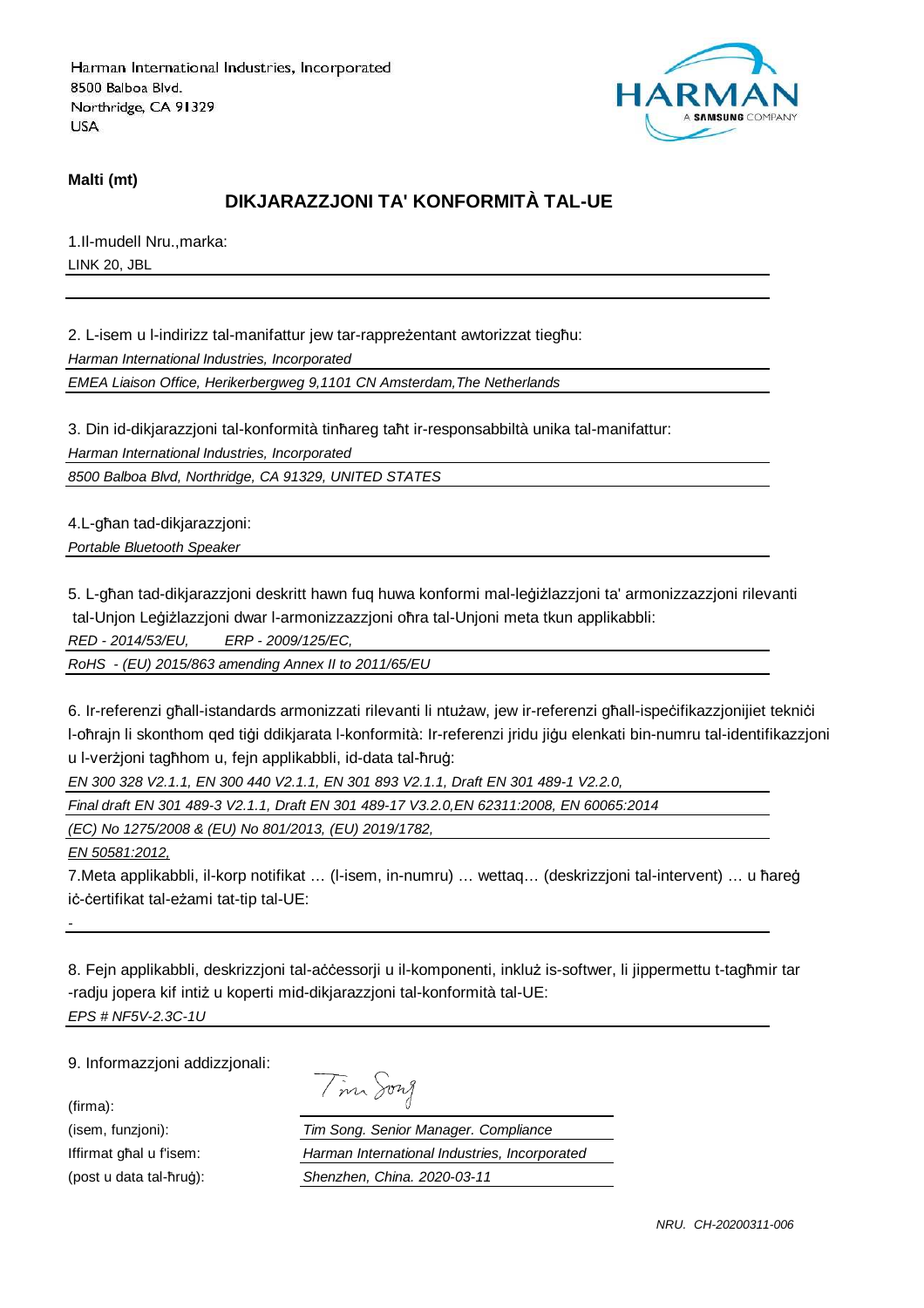#### **ANNESS I effiċjenza enerġetika tal- Provvisti tal-elettriku esterni**

| L-isem tal-manifattur                   | Harman International Industries, Incorporated         |  |
|-----------------------------------------|-------------------------------------------------------|--|
| indirizz                                | 8500 Balboa Blvd, Northridge, CA 91329, UNITED STATES |  |
| Identifikatur tal-mudell                | NF5V-2.3C-1U                                          |  |
| Vultaģģ tal-input(VAC)                  | 100-240                                               |  |
| Frekwenza tal-input AC(Hz)              | 50/60                                                 |  |
| Vultagg tal-output(V)                   | 5.0                                                   |  |
| Kurrent tal-output(A)                   | 2.3                                                   |  |
| Potenza tal-output(Watts)               | 11.5                                                  |  |
| Efficjenza medja tal-modalità attiva(%) |                                                       |  |
| @230V                                   | 82.6                                                  |  |
| Efficjenza f'tagħbija baxxa(10 %) (%)   |                                                       |  |
| @230V                                   | 78.6                                                  |  |
| Konsum ta' enerģija minghajr            |                                                       |  |
| taghbija(Watts) @230V                   | 0.07                                                  |  |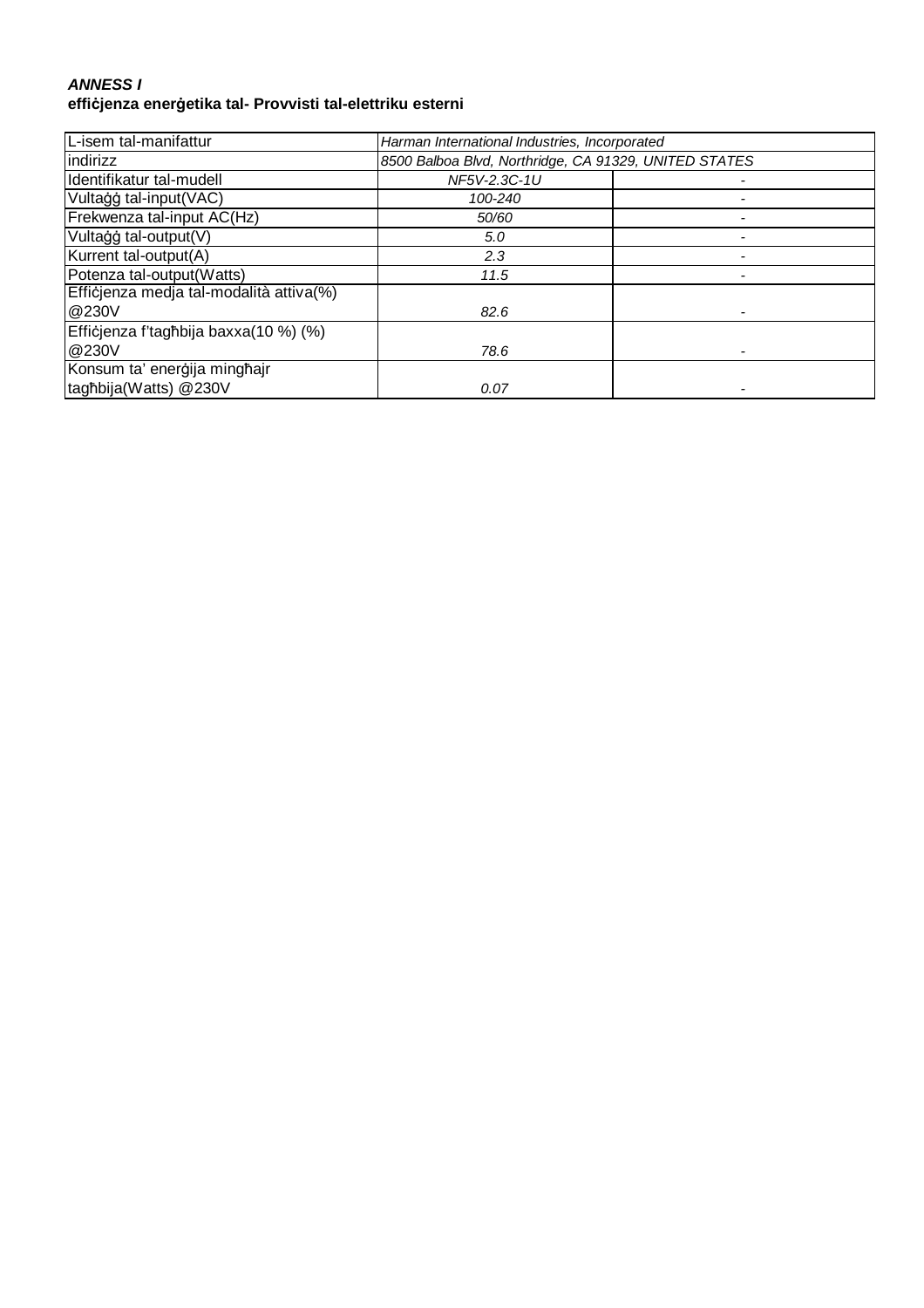

**português (pt)**

## **DECLARAÇÃO UE DE CONFORMIDADE**

1. Modelo Nº.,marca: LINK 20, JBL

2. Nome e endereço do fabricante ou do respetivo mandatário:

Harman International Industries, Incorporated

EMEA Liaison Office, Herikerbergweg 9,1101 CN Amsterdam,The Netherlands

3. A presente declaração de conformidade é emitida sob a exclusiva responsabilidade do fabricante: Harman International Industries, Incorporated

8500 Balboa Blvd, Northridge, CA 91329, UNITED STATES

4. Objeto da declaração:

Portable Bluetooth Speaker

5.O objeto da declaração acima mencionada está em conformidade com a legislação de harmonização da União aplicável de Outra legislação de harmonização da União, se aplicável:

RED - 2014/53/EU, ERP - 2009/125/EC,

RoHS - (EU) 2015/863 amending Annex II to 2011/65/EU

6. Referências às normas harmonizadas aplicáveis utilizadas ou às outras especificações técnicas em relação às quais a conformidade é declarada. As referências devem ser enumeradas com os respetivos números de identificação e versão e, se for caso disso, a data de emissão:

EN 300 328 V2.1.1, EN 300 440 V2.1.1, EN 301 893 V2.1.1, Draft EN 301 489-1 V2.2.0,

Final draft EN 301 489-3 V2.1.1, Draft EN 301 489-17 V3.2.0,EN 62311:2008, EN 60065:2014

(EC) No 1275/2008 & (EU) No 801/2013, (EU) 2019/1782,

EN 50581:2012,

-

7. Se aplicável, o organismo notificado: (nome, número)... efetuou… (descrição da intervenção)… e emitiu o certificado de exame UE de tipo:

8. Se aplicável, descrição dos acessórios e/ou componentes, incluindo o software, que permitem que o equipamento de rádio funcione conforme o pretendido, abrangidos pela declaração UE de conformidade: EPS # NF5V-2.3C-1U

9. Informações complementares:

(assinatura):

| $\sqrt{ }$ | $1277$ $\lambda$ |
|------------|------------------|
|            |                  |

(nome, cargo) : Tim Song. Senior Manager. Compliance Assinado por e em nome de: Harman International Industries, Incorporated (local e data de emissão) Shenzhen, China. 2020-03-11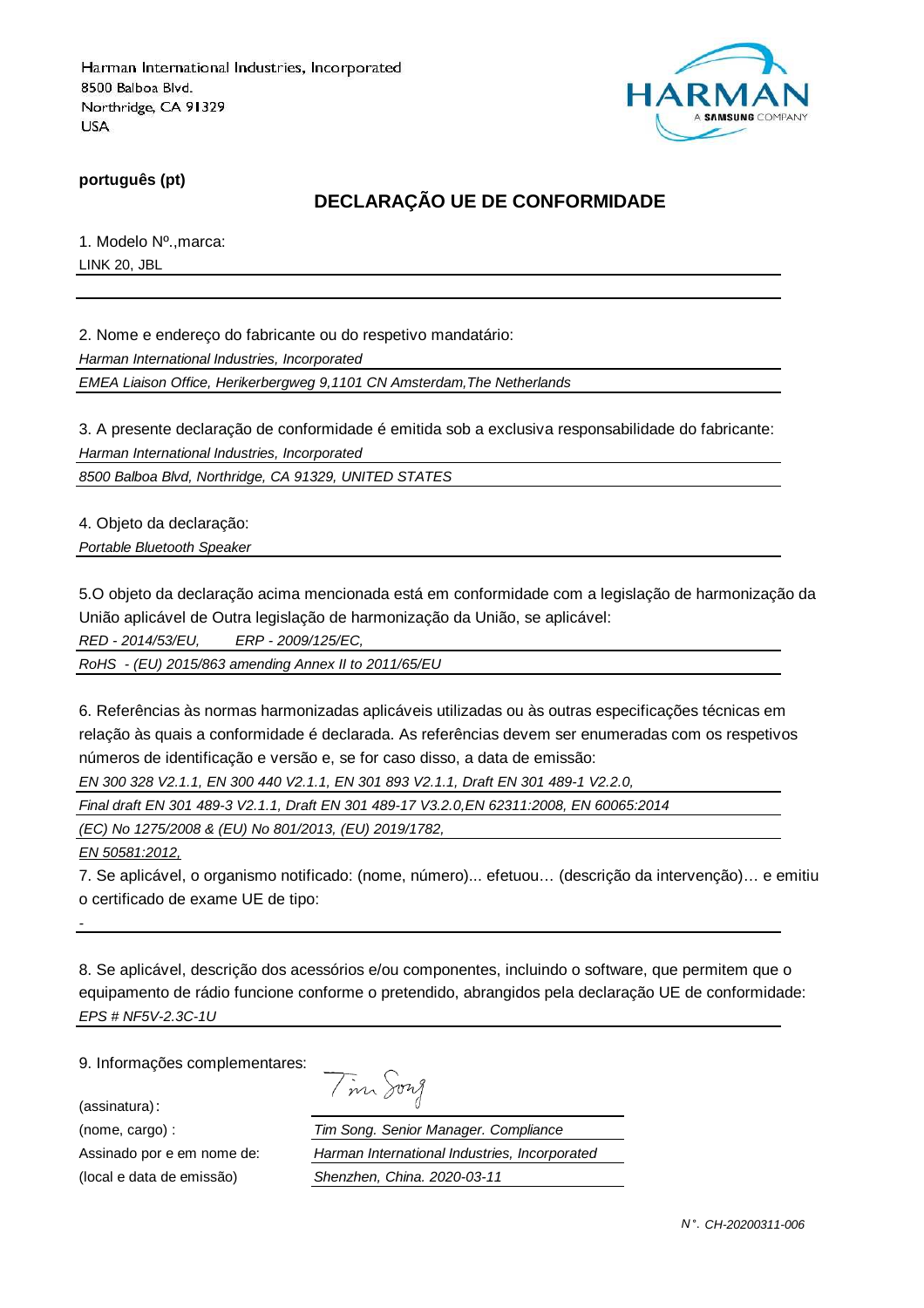#### **ANEXO I eficiência energética de Fontes de alimentação externas**

| Nome do fabricante                        | Harman International Industries, Incorporated         |  |
|-------------------------------------------|-------------------------------------------------------|--|
| endereco                                  | 8500 Balboa Blvd, Northridge, CA 91329, UNITED STATES |  |
| Identificador do modelo                   | NF5V-2.3C-1U                                          |  |
| Tensão de entrada(VAC)                    | 100-240                                               |  |
| Frequência da alimentação de CA(Hz)       | 50/60                                                 |  |
| Tensão de saída(V)                        | 5.0                                                   |  |
| Corrente de saída(A)                      | 2.3                                                   |  |
| Potência de saída(Watts)                  | 11.5                                                  |  |
| Eficiência média no modo ativo(%) @230V   | 82.6                                                  |  |
| Eficiência a carga baixa(10 %) (%) @ 230V | 78.6                                                  |  |
| Consumo energético em vazio(Watts)        |                                                       |  |
| @230V                                     | 0.07                                                  |  |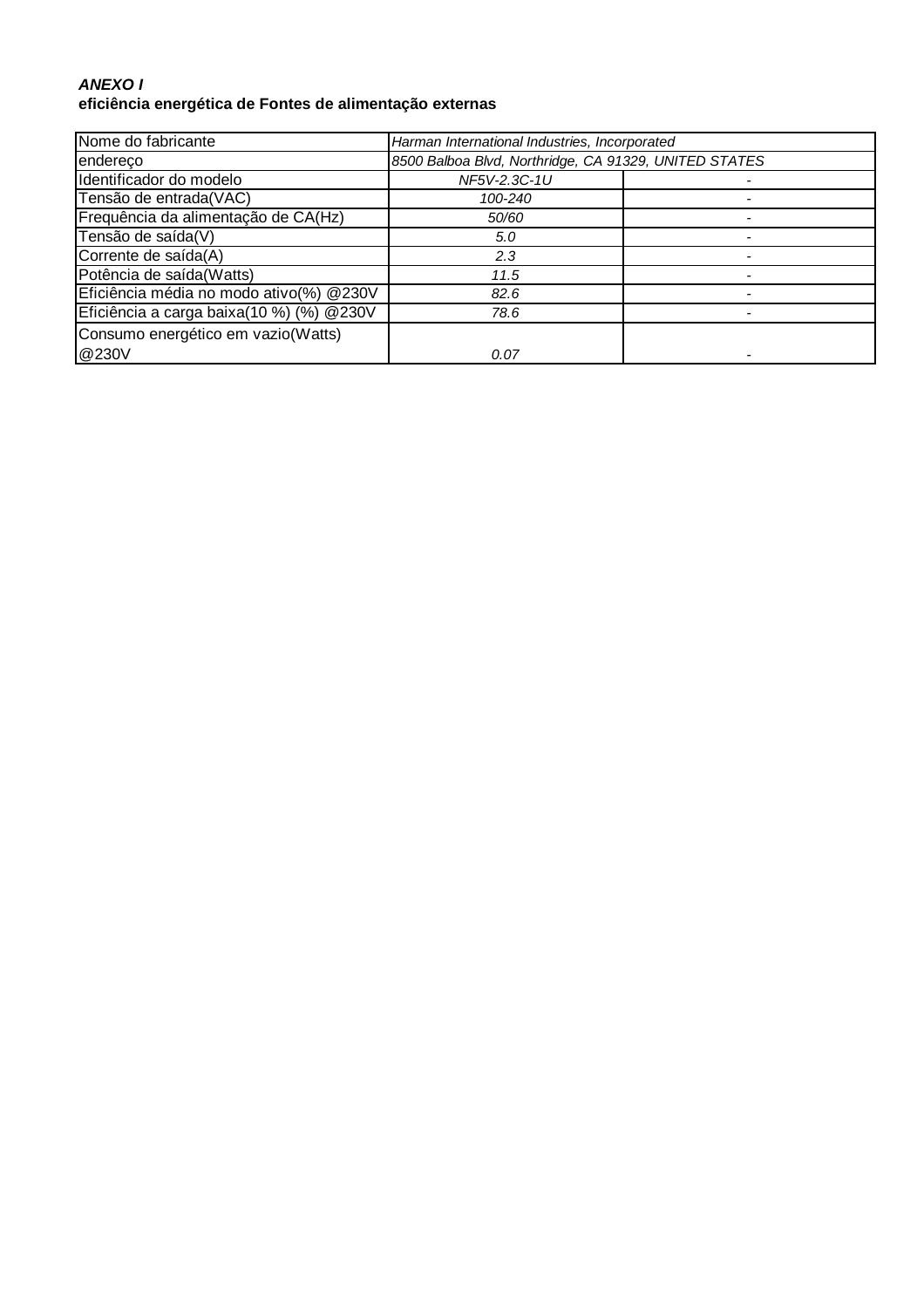

**slovenščina (sl)**

### **IZJAVA EU O SKLADNOSTI**

1.Oznaka modela,brand: LINK 20, JBL

2. Ime in naslov proizvajalca ali njegovega pooblaščenega zastopnika: Harman International Industries, Incorporated

EMEA Liaison Office, Herikerbergweg 9,1101 CN Amsterdam,The Netherlands

3. Za izdajo te izjave o skladnosti je odgovoren izključno proizvajalec: Harman International Industries, Incorporated

8500 Balboa Blvd, Northridge, CA 91329, UNITED STATES

4. Predmet izjave: Portable Bluetooth Speaker

5. Predmet navedene izjave je v skladu z ustrezno zakonodajo Unije o harmonizaciji in Po potrebi z drugo

zakonodajo Unije o harmonizaciji:

RED - 2014/53/EU, ERP - 2009/125/EC,

RoHS - (EU) 2015/863 amending Annex II to 2011/65/EU

6.Sklicevanja na uporabljene harmonizirane standarde ali sklicevanja na druge tehnične specifikacije v zvezi s skladnostjo, ki je navedena v izjavi. Sklicevanja morajo biti navedena s svojo identifikacijsko številko, različico in po potrebi datumom izdaje:

EN 300 328 V2.1.1, EN 300 440 V2.1.1, EN 301 893 V2.1.1, Draft EN 301 489-1 V2.2.0,

Final draft EN 301 489-3 V2.1.1, Draft EN 301 489-17 V3.2.0,EN 62311:2008, EN 60065:2014

(EC) No 1275/2008 & (EU) No 801/2013, (EU) 2019/1782,

EN 50581:2012,

7. Po potrebi je priglašeni organ … (ime, številka) … izvedel … (opis intervencije) … in izdal certifikat o EU-pregledu tipa:

8. Po potrebi opise dodatne opreme in komponent, vključno s programsko opremo, ki zagotavljajo namensko delovanje radijske opreme in so zajeti v izjavi EU o skladnosti: EPS # NF5V-2.3C-1U

9. Dodatne informacije:

(podpis):

-

Tim Song

(ime, funkcija): Tim Song. Senior Manager. Compliance Podpisano za in v imenu: Harman International Industries, Incorporated (kraj in datum izdaje): Shenzhen, China. 2020-03-11